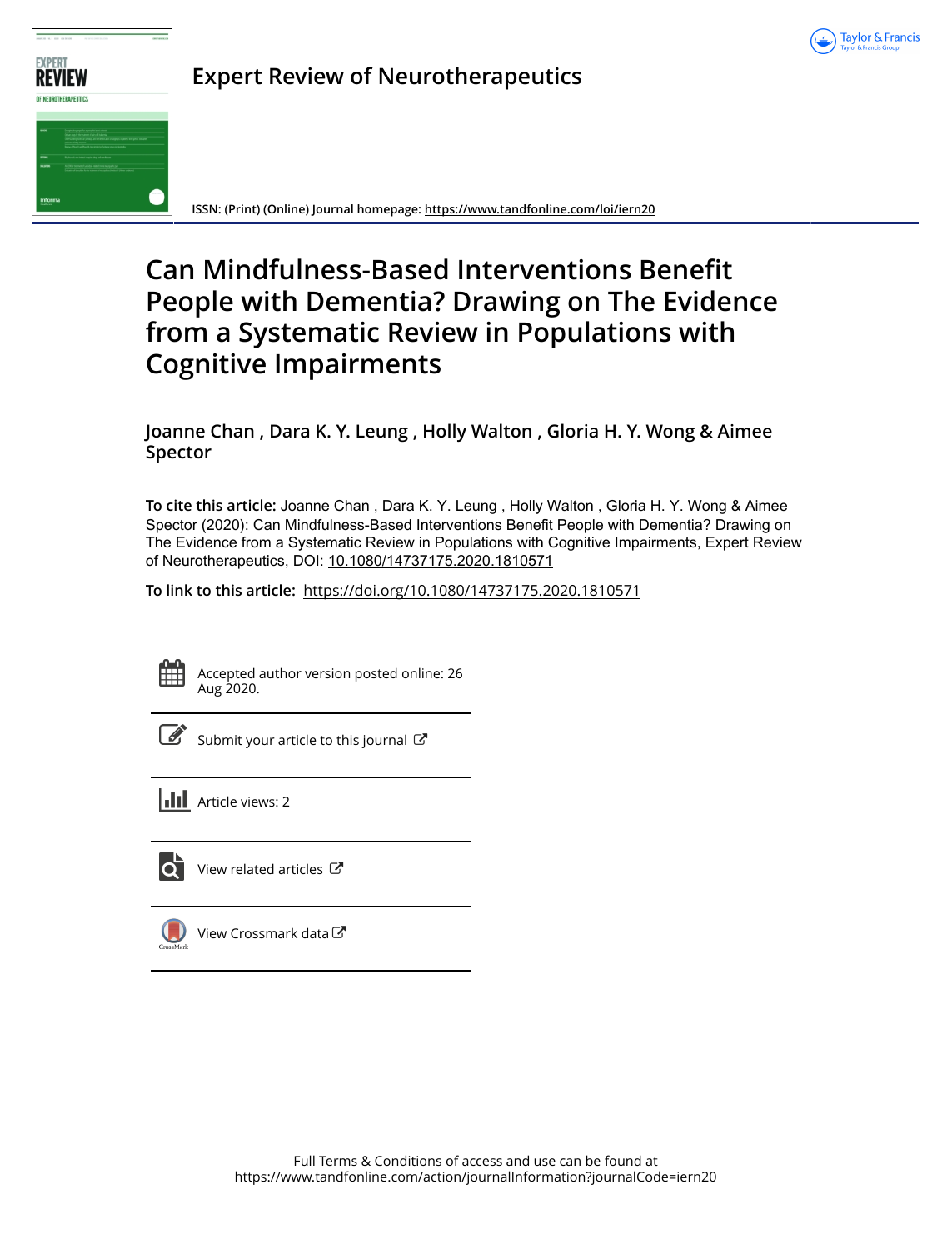**Publisher:** Taylor & Francis & Informa UK Limited, trading as Taylor & Francis Group

**Journal:** *Expert Review of Neurotherapeutics* 

**DOI:** 10.1080/14737175.2020.1810571

**Can Mindfulness-Based Interventions Benefit People with** 

**Dementia? Drawing on The Evidence from a Systematic Review in** 

**Populations with Cognitive Impairments** 

Joanne Chan<sup>1#</sup>, Dara K. Y. Leung<sup>2#</sup>, Holly Walton<sup>1</sup>, Gloria H. Y. Wong<sup>2</sup>, & Aimee  $Spector<sup>1*</sup>$ 

1. Department of Clinical, Educational and Health Psychology, University College London, London, United Kingdom

2. Department of Social Work and Social Administration, The University of Hong Kong, Hong Kong SAR

**# These authors contributed equally to this article** 

# **\*Corresponding** a**uthor:**

Aimee Spector

Address: University College London, Department of Clinical, Educational and Health Psychology, 4<sup>th</sup> Floor, 1-19 Torrington Place, London, WC1E 7HB, London, UK, Telephone: 020 7679 1844 Dementia? Drawing on The Evidence from a Systematic Review in<br>
Populations with Cognitive Impairments<br>
Joanne Chan<sup>18</sup>, Dara K. Y. Leung<sup>28</sup>, Holly Walton<sup>1</sup>, Gloria H. Y. Wong<sup>2</sup>, & Aimee<br>
Spector<sup>14</sup><br>
1. Department of Cl

Email: a.spector@ucl.ac.uk

## **Abstract**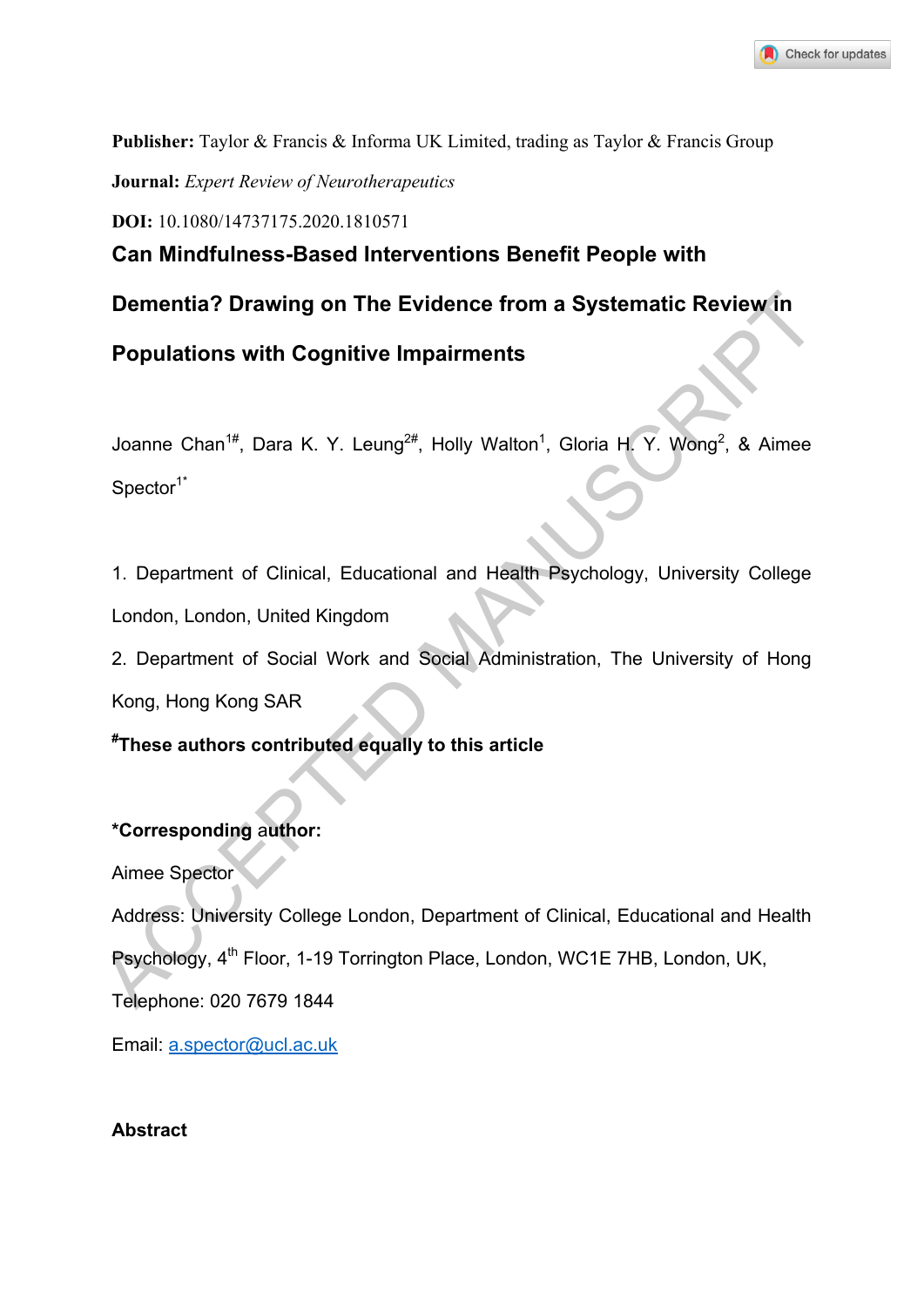**Introduction:** Non-pharmacological interventions that promote quality of life in people with dementia are urgently needed. To accelerate development, evidencebased psychotherapies used in other populations can be considered. Mindfulnessbased interventions with standardised protocols, namely mindfulness-based cognitive therapy (MBCT) and mindfulness-based stress reduction (MBSR), may be effective in people with dementia, although tailoring for cognitive impairment may be needed. Evidence from other cognitive disorders can inform research.

**Areas covered:** The authors reviewed 12 studies of MBCT or MBSR conducted in people with cognitive impairments, including ten in stroke, traumatic brain injury, and mild cognitive impairment; and two in dementia. Protocol modifications, outcomes, and evidence quality were analysed. Common themes to address cognitive difficulties included: shortened session duration, use of memory aids, increase in repetition, simplified language, and omitted retreat sessions.

**Expert opinion:** MBCT and MBSR can be applied without drastic modifications in people with cognitive impairment. Their effectiveness in people with dementia remains unknown: empirical studies using/adapting evidence based MBCT/MBSR protocols in this population is seriously lacking. Studies used a diverse range of outcome measures, which made direct comparison difficult. Further research with high methodological quality, sufficient power and longer follow-up are urgently needed. Development of manuals would enhance the replicability of future studies. **Keywords:** dementia, mild cognitive impairment, mindfulness-based cognitive therapy, mindfulness-based stress reduction, intervention modification cognitive therapy (MBCT) and mindtuiness-based stress reduction (MBSR), may be effective in people with dementia, although tailoring for cognitive impairment may be needed. Evidence from other cognitive disorders can infor

#### **Article highlights**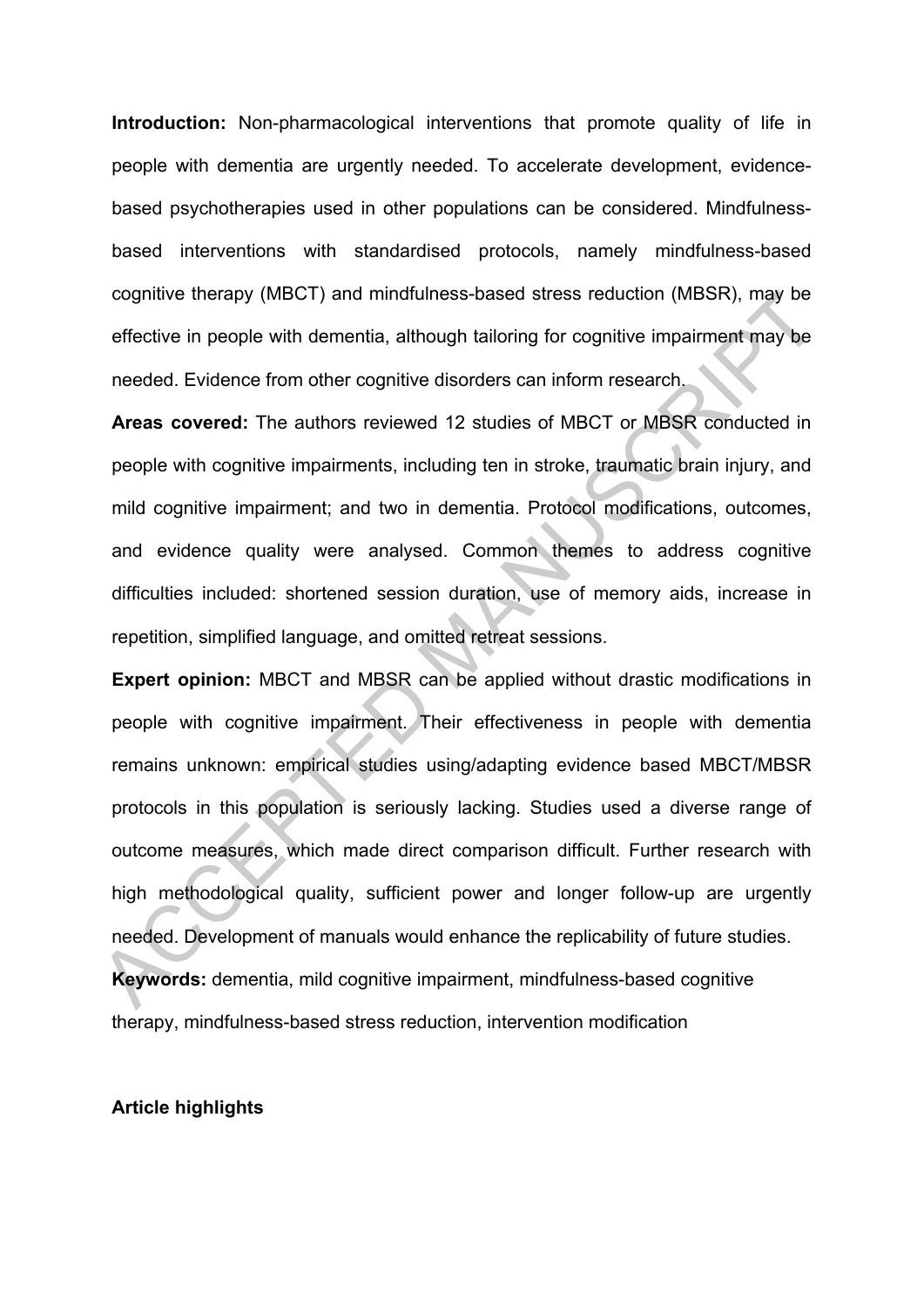- Both mindfulness-based cognitive therapy (MBCT) and mindfulness-based stress reduction (MBSR) appear feasible in people with cognitive impairments
- Minor modifications were mainly observed in delivery format such as duration, without having to tailor the intervention content according to cognitive ability such as abstract thinking.
- Anecdotal evidence suggests mindfulness-based intervention may be effective even in later stages of dementia.
- Empirical studies of mindfulness-based intervention using/adapting evidencebased protocols of MBCT or MBSR in people with dementia is seriously lacking.
- Future studies need to also include measures of mindfulness to inform the theoretical basis of applying mindfulness-based interventions in people living with dementia.

## **1. Introduction**

# **1.1 Non-pharmacological interventions in dementia**

To support the 50 million people with dementia globally [1], identifying a cure or a disease-modifying therapy by 2025 has been set as a priority [2]. However, due to the intrinsic difficulties in dementia drug research [3], finding a cure remains an ambitious goal, and we must take into consideration the possibility that most people with dementia would not live long enough to benefit from the development of an eventual cure. Efforts are needed in parallel to identify ways to maintain or improve the quality of life in people with dementia [4]. such as abstract thinking.<br>
• Anecdotal evidence suggests mindfulness-based intervention may be<br>
effective even in later stages of dementia.<br>
• Empirical studies of mindfulness-based intervention using/adapting evidence-<br>

 Apart from medication treatment using acetylcholinesterase inhibitors (AChEIs; e.g. Donepezil) to maintain cognitive function or delay cognitive decline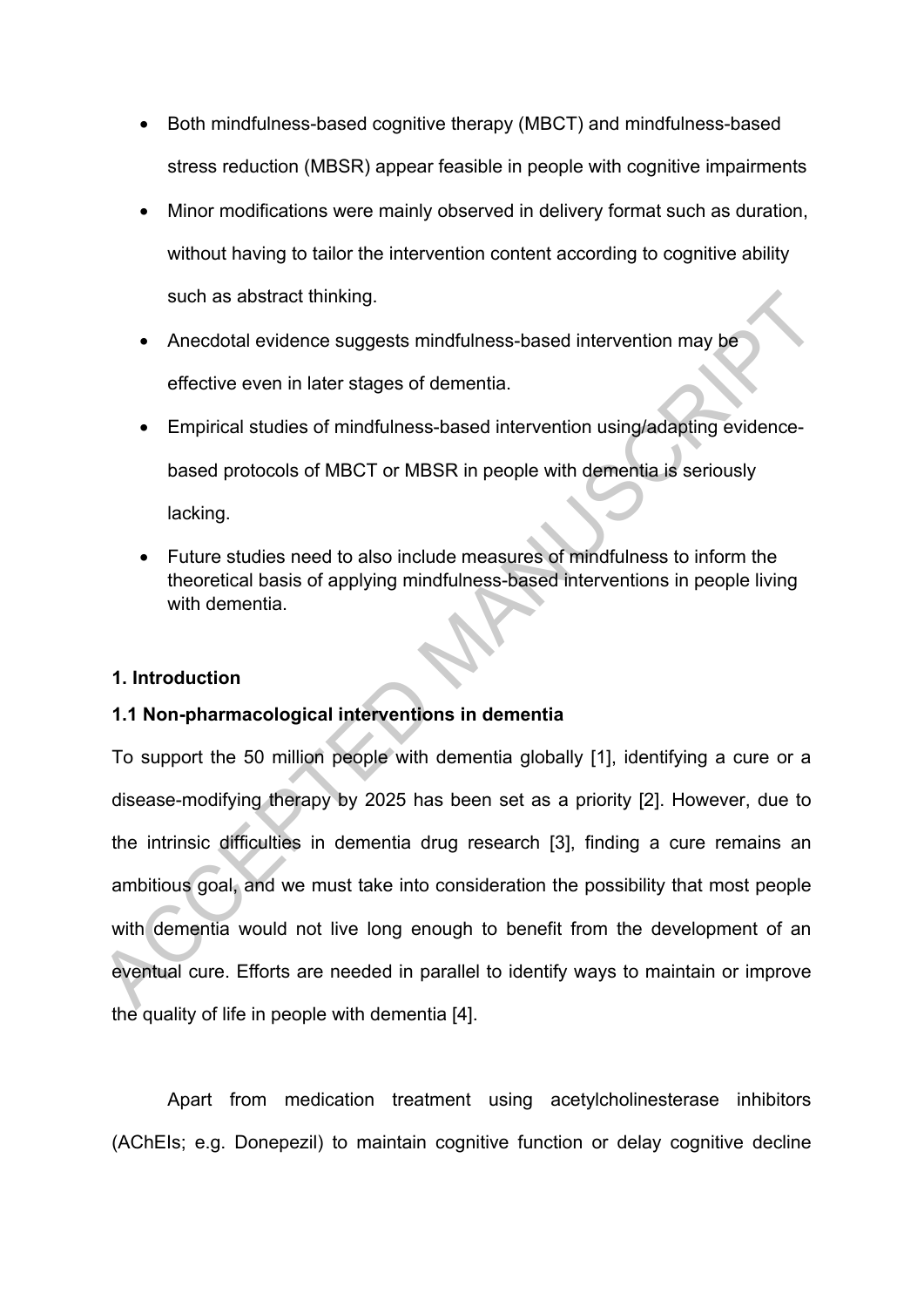with in people with mild to moderate dementia [5], non-pharmacological interventions that enhance cognition, reduce behavioural and psychological symptoms of dementia (BPSD), and promote psychosocial wellbeing including wellbeing and quality of life are urgently needed. To-date, only a few non-pharmacological interventions have accumulated enough evidence to support their routine use in clinical services and long-term care settings, such as Cognitive Stimulation Therapy (CST). In the case of CST, the key trial demonstrating its clinical benefit (with an effect size on cognitive outcome similar to drug treatment with improved quality of life) was published back in 2003 [6]. Wider implementation of CST came later, for example it was not until 2011 when the Alzheimer's Disease International stated that it "should routinely be given to people with early stage dementia" [5], and similarly by the UK Social Care Institute for Excellence (SCIE) and National Institute of Health and Clinical Excellence (NICE) [7], based on a review of evidence. Two metaanalyses have since been published, providing further evidence on the effects of CST in delaying cognitive decline and improving quality of life [8, 9]. In the more recent update of the NICE guidelines, CST and activities tailored to the person's preferences remain the only two recommended strategies to promote cognition, independence, and wellbeing in people with dementia [10]. Available options of evidence-based, non-pharmacological interventions are still limited. Interventions have accumulated enough evidence to support their routine use in clinical services and long-term care settings, such as Cognitive Stimulation Therapy (CST). In the case of CST, the key trial demonstrating its

 Many promising candidates of non-pharmacological interventions are in the pipeline. For example, the 2018 NICE guidelines suggested that group reminiscence therapy and cognitive rehabilitation can be considered [10]. For reminiscence therapy, in an earlier Cochrane review in 2000, only two trials could be identified, although some possible benefits were noted, and directions for future research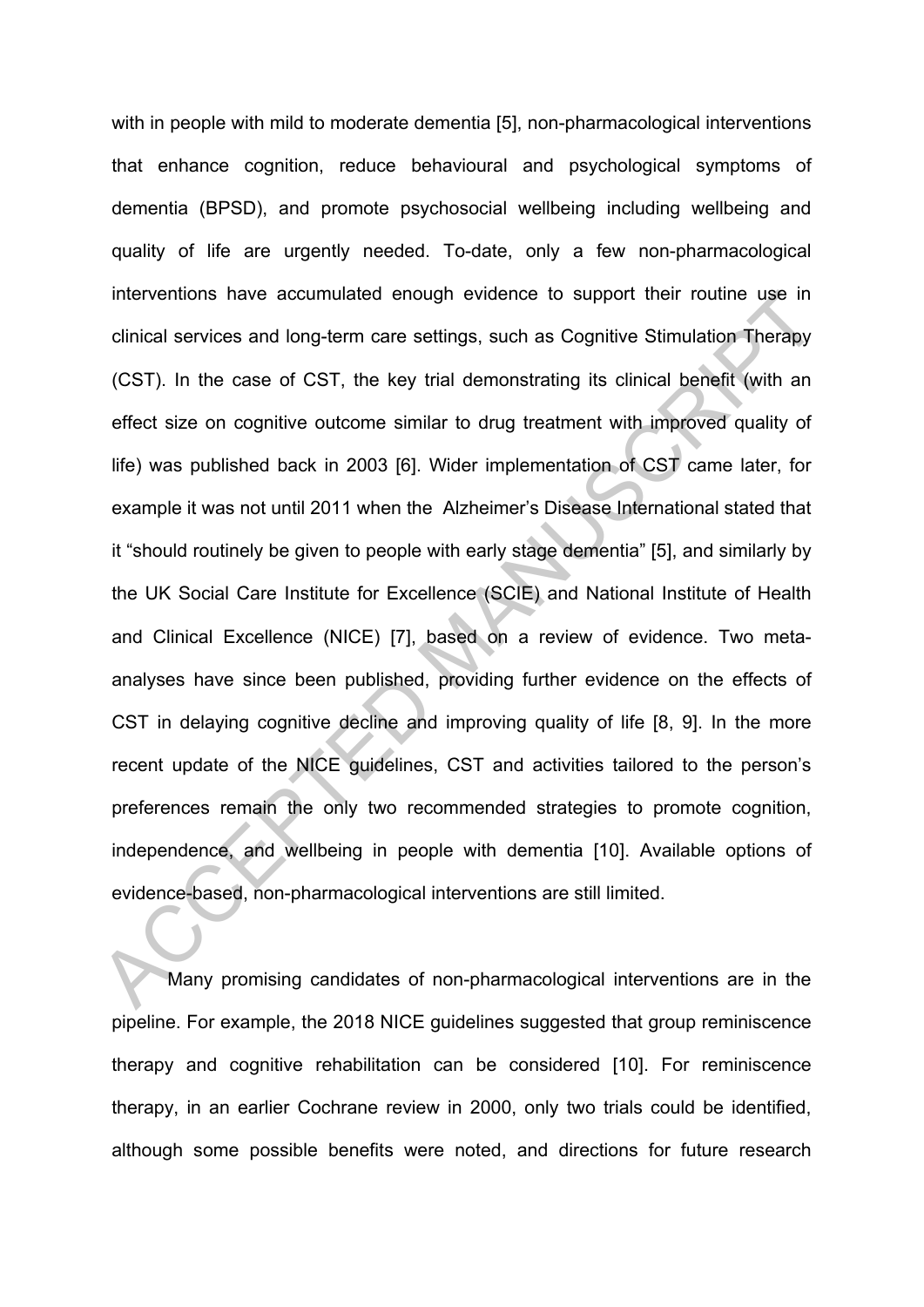highlighted [11]. An update in 2005 identified four trials, when results were still inconclusive, but several promising indications were noted, such as designs that incorporate relationship‐centred care [12]. By 2018, the most updated review suggested that there seem to be some benefits in quality of life, cognition, communication, and mood [13]. For cognitive rehabilitation, a Cochrane review is currently underway [14]. Interventions targeting behavioural, psychological, and psychosocial outcomes, such as the Well-being and Health for people with Dementia (WHELD) programme, have shown evidence of improving agitation and quality of life [15]; earlier studies have also shown lower agitation in residential care homes providing dementia care mapping or person-centred care [16]. However, interpreting results from these complex interventions are often not straightforward; for example, a similar programme targeting agitation and quality of life in residential care units, Managing Agitation and Raising Quality of Life (MARQUE), found benefits in qualityadjusted life years gain but not in managing agitation [17]. Similarly, it remains inclusive whether dementia care management is efficacious, due to protocol and research methodological differences [18]. The development of these interventions from concepts to evidence and large-scale implementation often takes decades (for a recent brief summary of these non-pharmacological interviews in their costeffectiveness, which is related to scalability, see [19]). communication, and mood [13]. For cognitive rehabilitation, a Cochrane review is<br>currently underway [14]. Interventions targeting behavioural, psychological, and<br>psychosocial outcomes, such as the Well-being and Health for

## **1.2 Evidence-based psychological therapies in other populations**

The above interventions are in general interventions specific to dementia, mostly with a focus on cognition. For other needs that people with dementia share with other populations, such as mood and anxiety symptoms, the potential of applying/adapting evidence-based psychological treatments is under-explored. For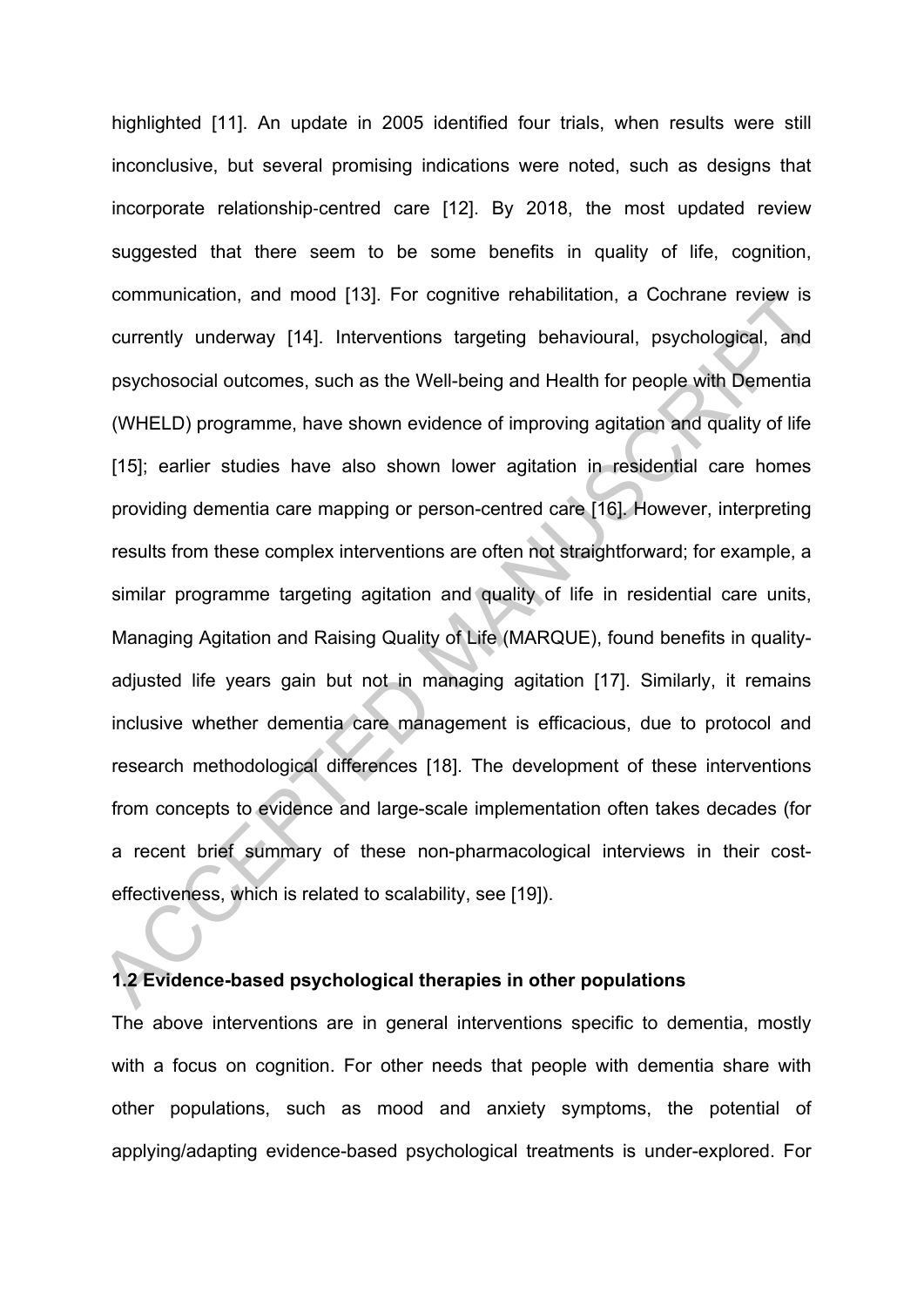example, there is some evidence that cognitive behavioural therapy, counselling, and interpersonal psychodynamic therapy can reduce depressive symptoms and clinician-rated anxiety symptoms in people with dementia, although more studies are needed [20]. Notably, newer intervention approaches such as mindfulness-based interventions, sometimes referred to as the 'third wave' of psychological treatment [21], with an emphasis on issues such as mindfulness, values, and acceptance, are theoretically applicable in dementia.

Among these newer approaches, research evidence is more readily available for evaluating mindfulness-based interventions. The concept of 'mindfulness' is a way of paying attention on purpose, in the present moment and in a non-judgmental manner [22]. Mindfulness-based interventions, such as mindfulness-based stress reduction (MBSR) [22] and mindfulness-based cognitive therapy (MBCT) [23], involve both focused attention and open monitoring training [24]. Mindfulness-based stress reduction commonly involves eight weekly 2.5-hour group sessions with daily 45-minute home practice, and a retreat day of six hours between weeks 6 and 7 [22]. Mindfulness-based cognitive therapy consists of eight, weekly 2-hour sessions which incorporate both meditation techniques from the MBSR program and elements of cognitive behavioural therapy. It aims to develop participants' meta-cognitive awareness by focusing on greater awareness of their relationship to their thoughts and feelings, without challenging specific thoughts [25]. Interventions, sometimes referred to as the 'third wave of psychological treatment<br>
[21], with an emphasis on issues such as mindfulness, values, and acceptance, are<br>
theoretically applicable in dementia.<br>
Among these newe

Several reviews have advocated mindfulness-based interventions as a promising intervention for treating anxiety and mood problems in clinical populations [26]. Reviews and meta-analyses suggest that a MBCT is effective for preventing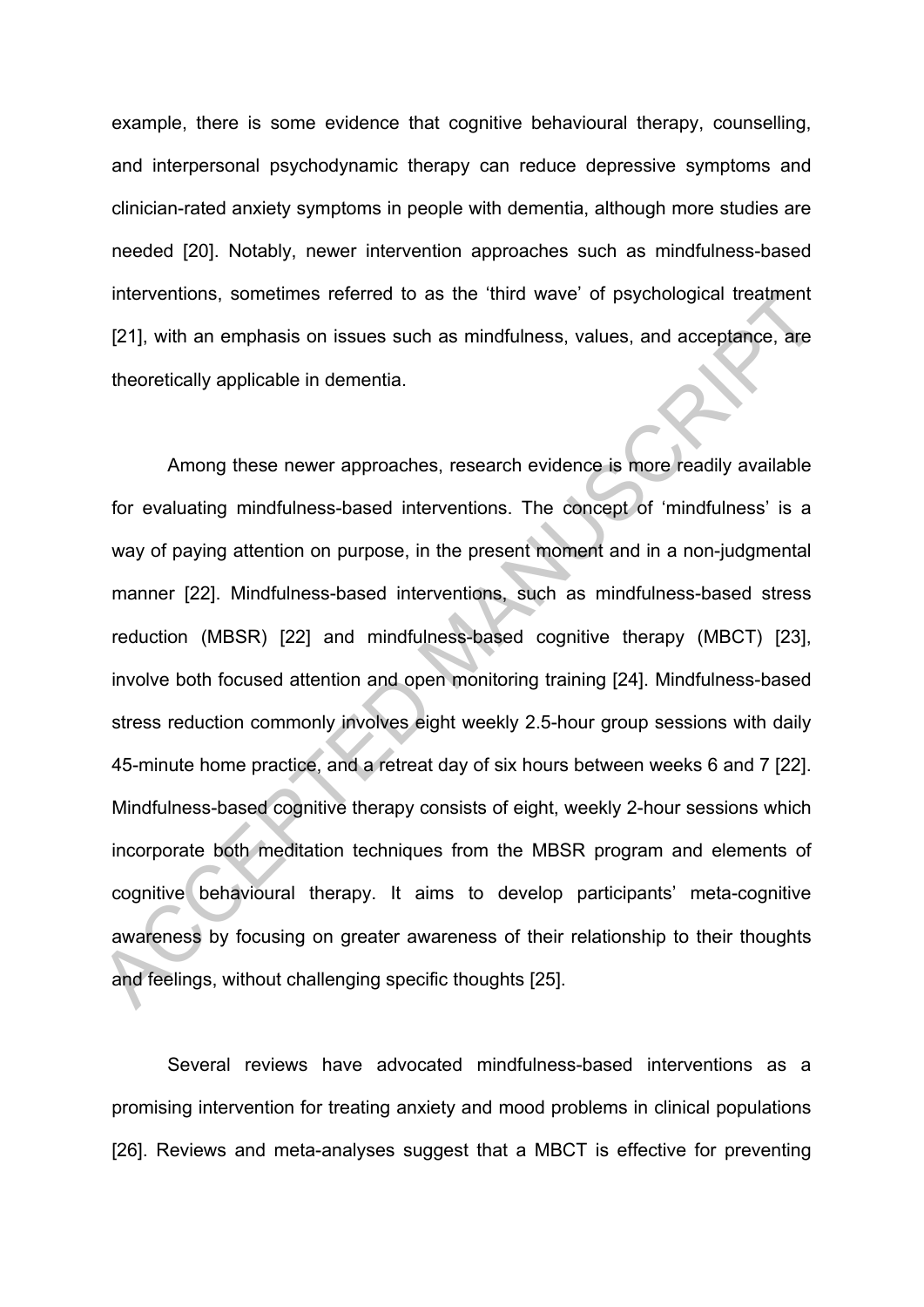relapse in people with recurrent major depressive disorder in remission [25, 27-29] and it is recommended by the UK NICE guidelines [30] for depression relapse prevention. On the other hand, MBSR is showing initial evidence of effectiveness in improving psychological functioning in physical health conditions, such as cancer, fibromyalgia, chronic pain, multiple sclerosis, psoriasis, HIV and chronic obstructive lung disease, and also in healthy participants [29, 31-33]. In people with acquired chronic cognitive impairment, such as dementia, given their effects on cognitive capability that these mindfulness-based interventions assume, whether these psychotherapies (especially those requiring higher cognitive functions such as metacognition) are feasible and effective remains an empirical question.

Research on mindfulness-based interventions in populations with cognitive impairment is emerging. Cognitive impairment describes a decline in cognition compared to premorbid levels in domains such as memory, language, attention/executive functioning, and/or visuospatial skills. It is common following brain injury and is a feature of neurodegenerative disorders such as dementia. They are considered distinct from lifelong cognitive impairment such as intellectual disabilities, which refer to a significant impairment of intelligence and social functioning with onset before adulthood [34]. The major types of acquired cognitive impairment include acquired brain injury, mild cognitive impairment (MCI), and dementia. Acquired brain injury can include traumatic brain injury, vascular accidents, cerebral anoxia, brain infection and toxic or metabolic insult. The diagnostic criteria for MCI include: subjective reports of cognitive changes by the affected individual or observers; objective impairment in one or more cognitive domains; independence in functional abilities with minimal aids/assistance; and nbromyalgia, chronic pain, multiple sclerosis, psonasis, HIV and chronic obstructive<br>lung disease, and also in healthy participants [29, 31-33]. In people with acquired<br>chronic cognitive impairment, such as dementia, given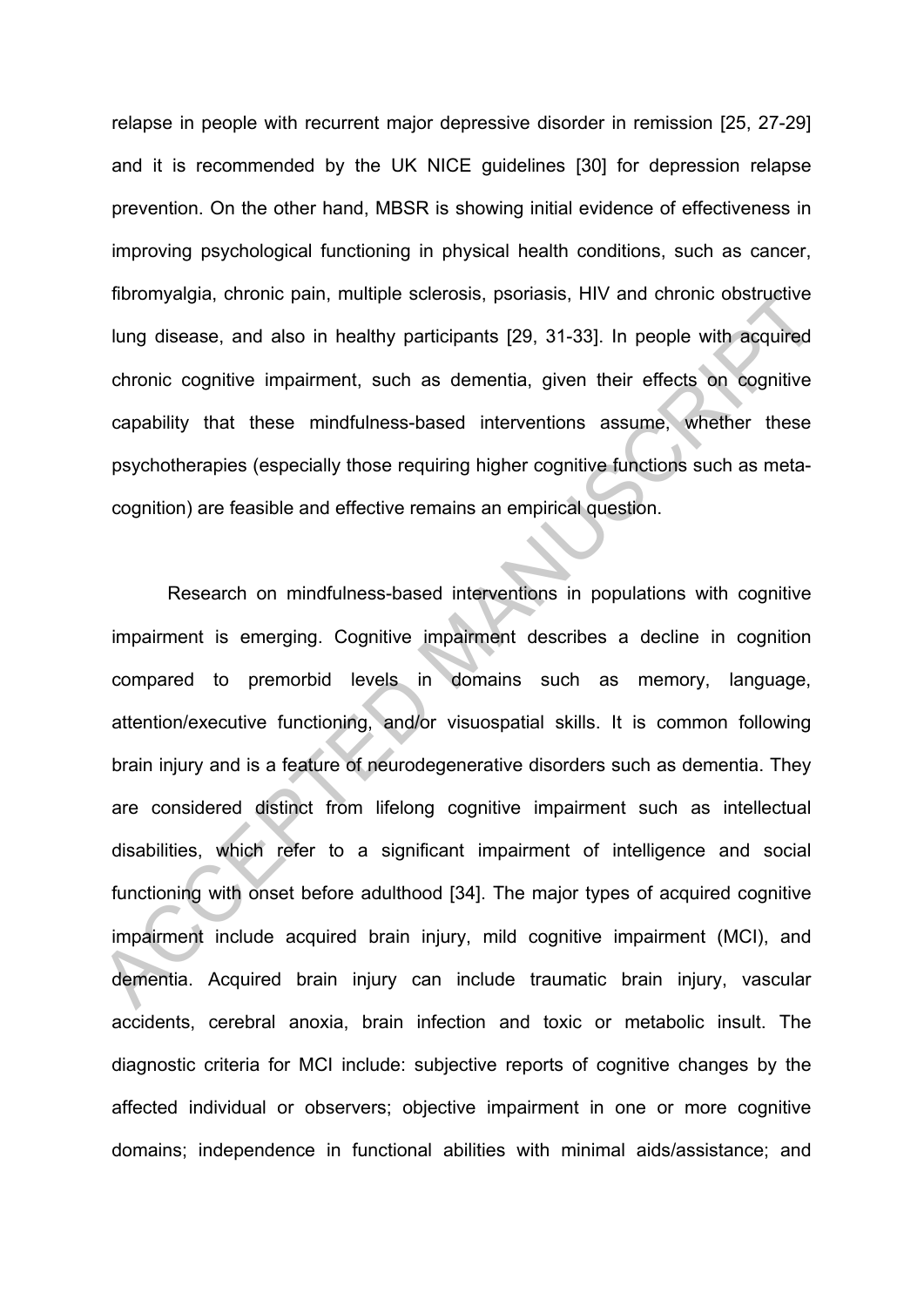absence of dementia [35]. It could be the result of different etiologies, including Alzheimer's disease, vascular cognitive impairment, frontotemporal dementia, dementia with Lewy bodies, and depression [36]. Although people with MCI may remain stable, return to normal, or progress to dementia depending on etiology and other factors, they are in general at a higher risk of dementia compared with those who never had MCI, with updated clinical guidelines suggesting 55% to 65% ultimately converting to dementia [37].

In an earlier review on mindfulness-based interventions in people with transient ischemic attack and stroke [38], despite the limited number of studies included and methodological limitations in these studies, there was an indication of short-term benefits in depression, anxiety, mental fatigue, and quality of life, and no indication of adverse events. A meta-analysis of four studies found a moderate effect size in mindfulness-based interventions for reducing fatigue in people with neurological conditions or acquired brain injuries [39], although the studies did not focus on cognitive impairment that may be associated. other factors, they are in general at a higher risk of dementia compared with those<br>who never had MCI, with updated clinical guidelines suggesting 55% to 65%<br>ultimately converting to dementia [37].<br>In an earlier review on

## **1.3 Objectives**

In this review, we first examined more broadly the application of mindfulness-based interventions in people with cognitive impairments other than dementia that are chronic and non-developmental in nature, including stroke, traumatic brain injury, and MCI, which can have wide ranging impact on various cognitive domains such as memory, language, attention, executive functioning, and visuospatial skills. Due to the wide range of interventions that can be termed mindfulness-based interventions, and for clarity of concept, we are focusing our review on studies on MBCT or MBSR, or a modification of these programmes. We examined particularly how the protocols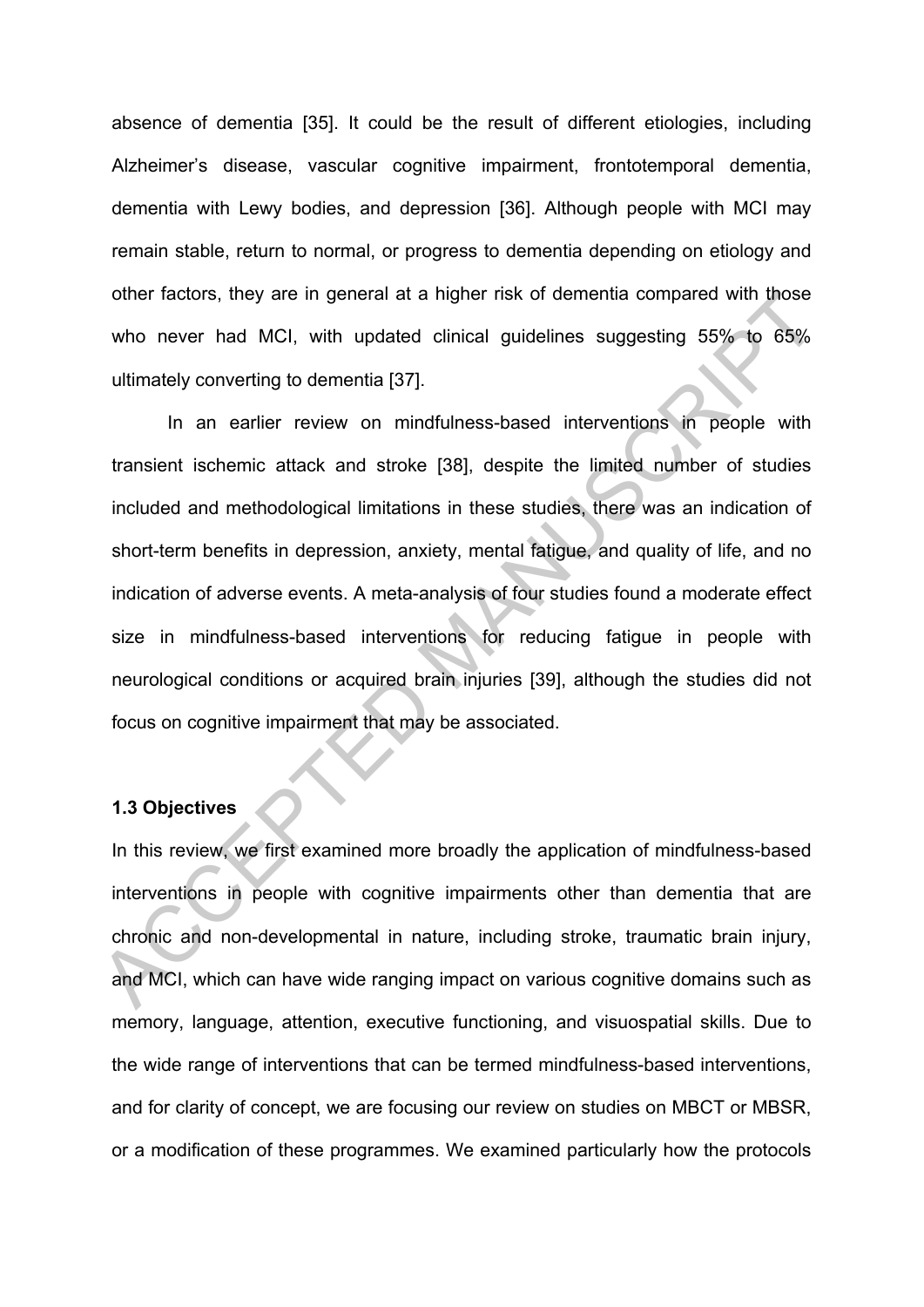were modified for cognitive impairment and what outcome measures used, to identify implications for mindfulness-based interventions for people with dementia. Based on this general overview, we then critically reviewed specific evidence on mindfulnessbased intervention in people with dementia, in regard to the intervention protocol modifications, outcomes, and evidence quality. This review aims to inform further research in mindfulness-based intervention in people with dementia, to accelerate development of the third wave psychotherapy to extend its benefit in this disadvantaged population.

#### **2. Studies reviewed**

#### **2.1 Literature search**

We conducted a systematic literature search on the available evidence using the PsycINFO, EMBASE, MEDLINE, Web of Science, CINAHL Plus and the Cochrane Library databases. Search terms specified the population (cog<sup>\*</sup> impair<sup>\*</sup> OR traumatic brain inj\* OR dementia OR Alzheimer, brain damage OR head injur\*) and interventions (mindfulness OR MBCT OR MBSR OR meditation) being examined. All database searches were stored in Mendeley, a reference management software. The first three authors (blinded for peer review) screened and reviewed all papers. In cases of doubt, the second last and last authors (blinded for peer review) were consulted to reach consensus. Reference lists of potential articles were reviewed to identify further additional papers. Studies on MBSR or MBCT interventions, or modifications of these programmes published in peer reviewed journals in English were included. We included studies with (1) quantitative outcome measures (psychological, cognitive and/or behavioural outcomes), and (2) a randomised modifications, outcomes, and evidence quality. This review aims to inform further<br>research in mindfulness-based intervention in people with dementia, to accelerate<br>development of the third wave psychotherapy to extend its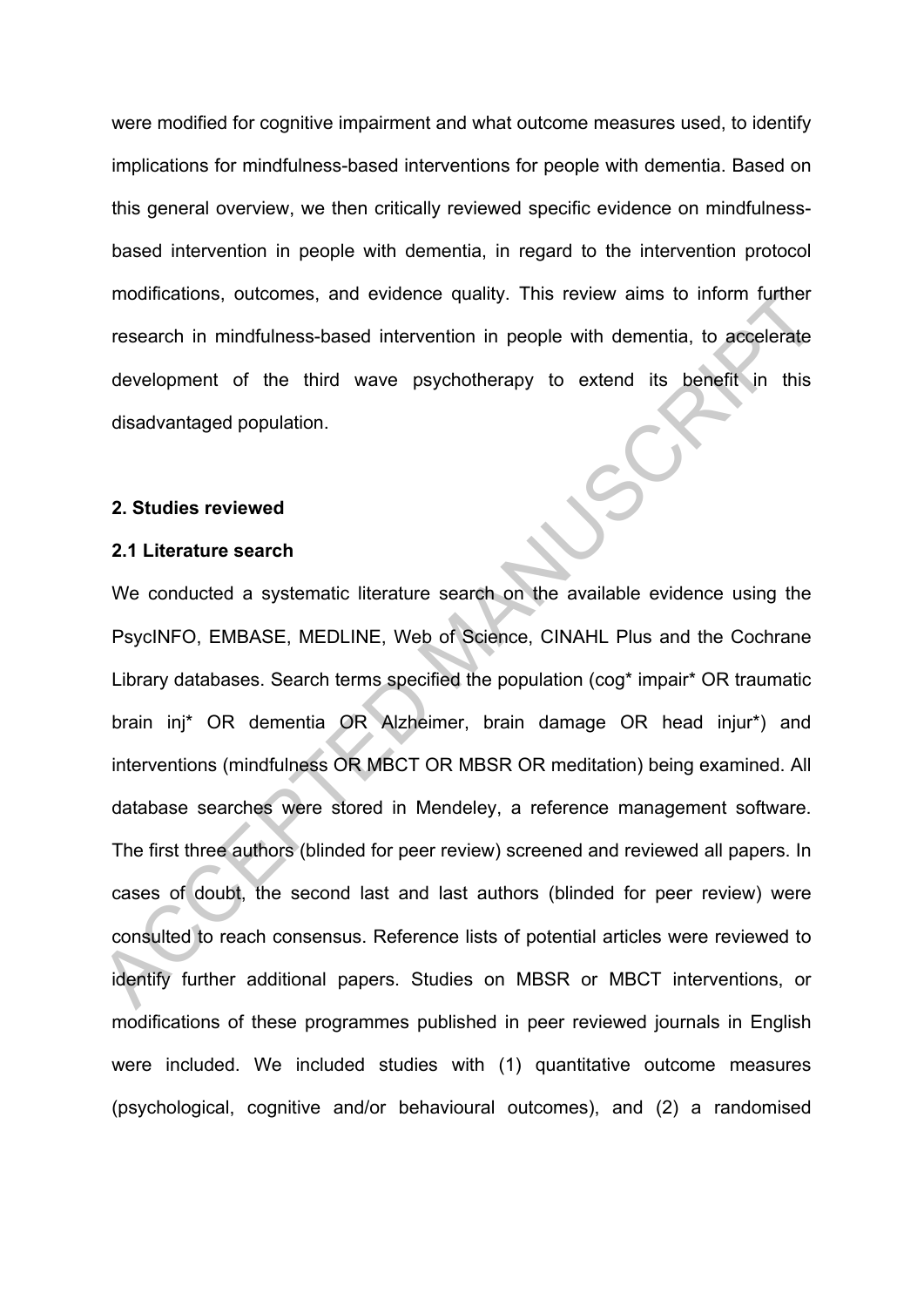controlled trial or a pre- and post-test design. Non-randomised studies were included as the number of randomised controlled trials was anticipated to be limited.

### **2.2 Study quality**

To critically assess the methodological quality of included studies, we used a modified version of the Downs and Black's checklist [40]. As the Downs and Black checklist does not distinguish items relating to quality of the study and reporting quality of study, the strengths and weaknesses (e.g. risk of bias) of individual studies were qualitatively examined. Consistent with the York Centre for Systematic Reviews guidelines [41], information extracted included the characteristics of the study, design and methods used, number and characteristics of participants, intervention details, outcomes and results. Where data were missing from the published studies, attempts were made to obtain this through correspondence with the trial authors. Data were extracted from all included papers. Meta-analyses were not possible due to the heterogeneous nature of the study outcomes in the papers included in this review. The review findings are presented in narrative form, according to the type of clinical presentation. To ontically assess the methodological quality of included studies, we used a<br>modified version of the Downs and Black's checklist [40]. As the Downs and Black<br>checklist does not distinguish items relating to quality of the

# **2.3 Included studies**

In people with cognitive impairment other than dementia, 12 papers representing 10 studies were identified, including five studies in people with traumatic brain injury [42-47], two in stroke [48, 49], two in a mixed population of stroke and traumatic brain injury [50, 51], and one in MCI [52, 53]. In people with dementia, two studies were identified [54, 55]. Table 1 summarises key characteristics and findings of the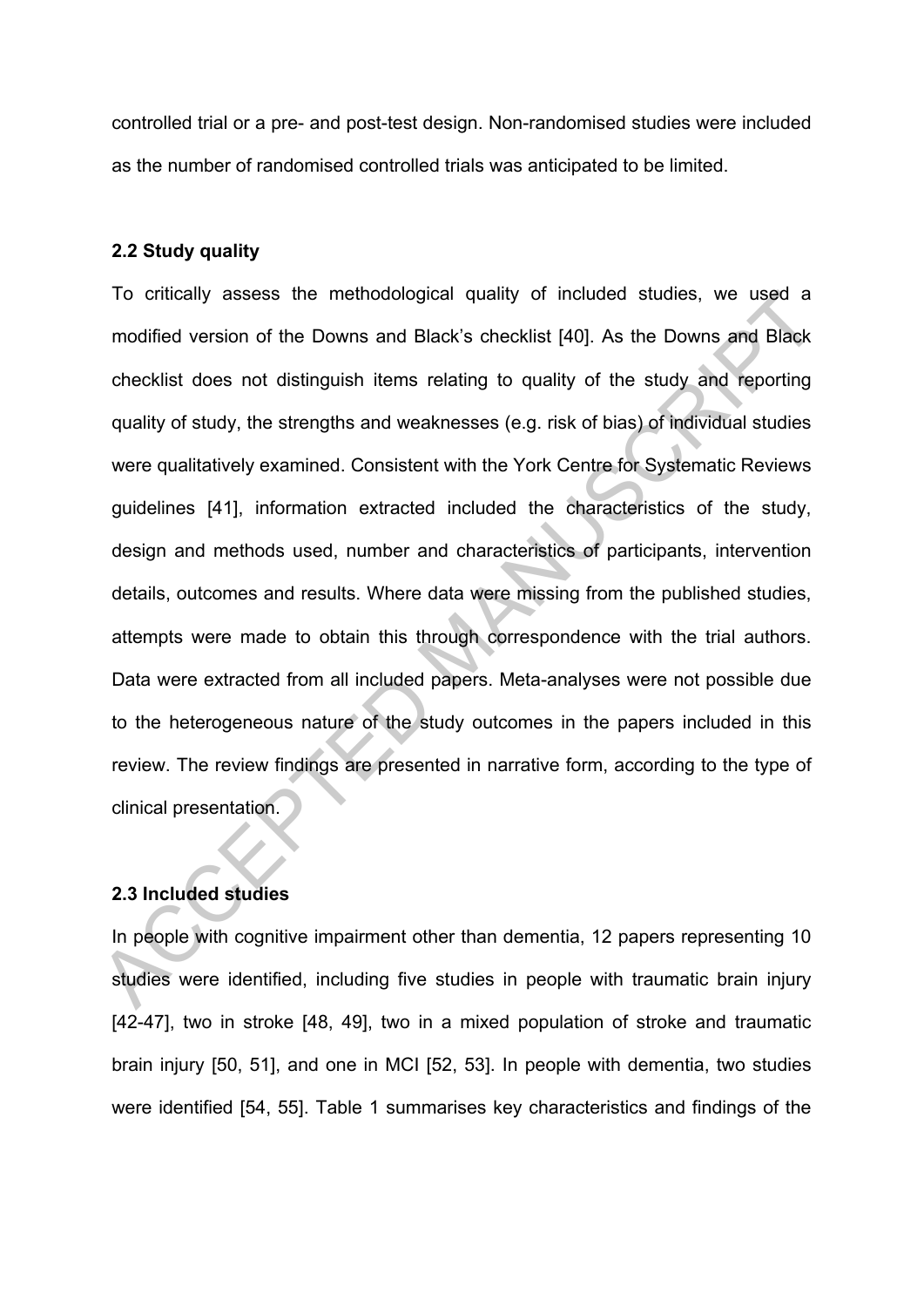studies in cognitive impairments other than dementia. Methodological quality varied greatly (Downs & Black's total score range, 7-21/27; Table 2).

# **3. Mindfulness-based intervention in people with cognitive impairments other than dementia: current scenario**

#### **3.1 Intervention protocol modifications**

Most studies have considered modifications in the intervention protocol to accommodate for the cognitive impairments (e.g., attention) and other physical needs (e.g., visual impairment) in these populations. In MBCT developed for people with acquired brain injuries such as stroke and traumatic brain injuries, several studies have shortened the session duration from the original 120 minutes to between 90 and 105 minutes, and addressed cognitive difficulties in these populations by adapting the delivery of intervention, such as increase in repetition, use of simplified language and visual aids, and shortened meditation sessions [43, 44, 48]. One shortened the home practice duration to 20-30 minutes [43]. In one study, an additional psychoeducation session on stroke was included, as well as simplified yoga movements to accommodate physical difficulties, and meeting participants individually to review their home practice and log entries [48]. 1.1 Intervention protocol modifications<br>
3.1 Intervention protocol modifications<br>
Most studies have considered modifications<br>
in the intervention protocol to<br>
accommodate for the cognitive impairments (e.g., attention) and

In MBSR, modifications for this population include the introduction of brief mindfulness training as "attentional control training" to participants [42], omitting the retreat session [49, 50], and taught an additional meditation technique called lovingkindness [49], reducing the duration per session from the original 150 minutes per session to between 45 and 120 minutes [46], and increasing the total number of sessions from eight to between 10-12 sessions [45-47]. One study kept the home practice duration at 45 minutes [50]. Two studies explicitly mentioned that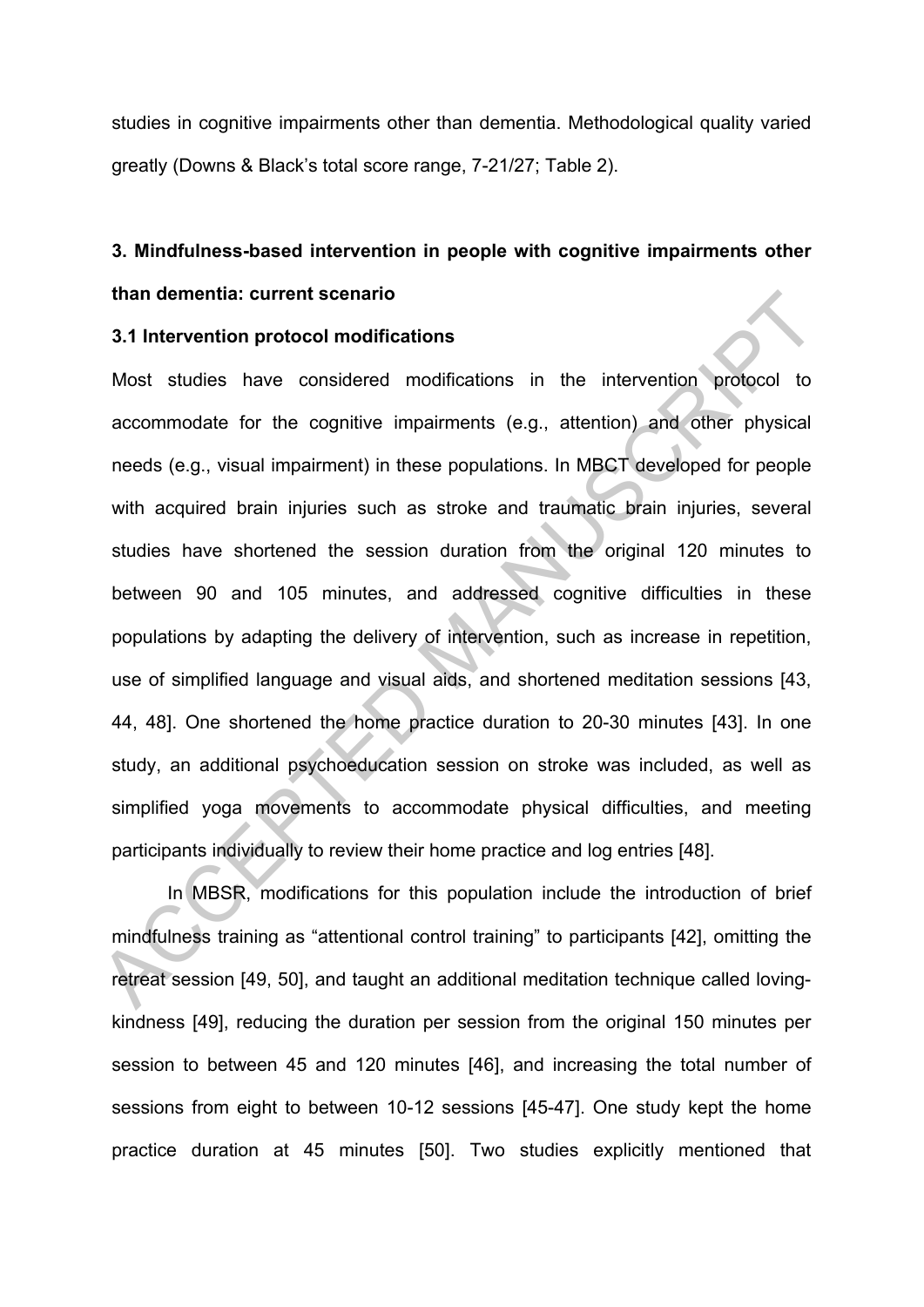modifications were made to address the cognitive challenges in the ABI population. To address the difficulties in learning, memory and fatigue, Johansson et al [50] allowed more time for participants to reflect in sessions. Azulay et al [46] made a number of modifications including: shortened session duration, increased number of sessions, reduced group size to allow time to explain and repeat concepts, provided written information of home practice, increased modelling of abstract concepts (e.g., using mindfulness to explore emotional and physical pain), asking participants to record the home practice frequency and making observations regarding their experiences.

Interestingly, in the study of people with MCI [52, 53], no modification was made with the MBSR protocol, except for a shorter programme duration of 120 minutes. This study nevertheless reported a high attendance rate, no dropout, and no adverse events, suggesting that MBSR with little modification may be feasible in people with MCI. sessions, reduced group size to allow time to explain and repeat concepts, provided<br>written information of home practice, increased modelling of abstract concepts (e.g.,<br>using mindfulness to explore emotional and physical

In terms of facilitator, three studies used two facilitators per group [43, 46, 48] and three studies reported using one facilitator [42, 44, 51]. Bédard et al [43] specifically trained the facilitators to teach MBCT to the participants with cognitive impairment (see training details of the facilitators in [56]).

#### **3.2 Outcomes**

Depressive symptoms and quality of life are the key outcomes in most randomised controlled trials of mindfulness-based interventions in people with acquired brain injuries [43-45, 48, 49], mostly using measurements commonly used in other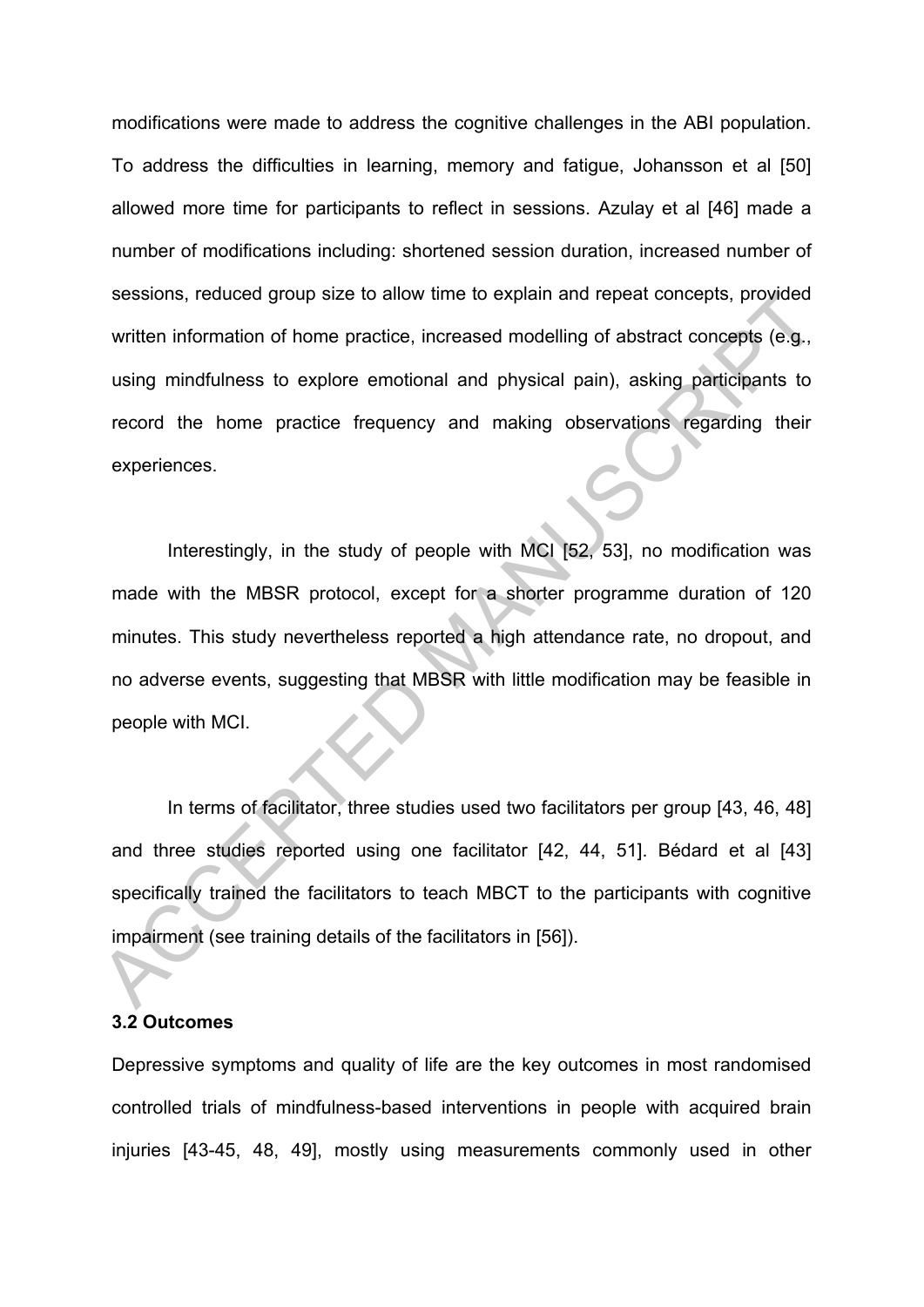populations, such as the Beck Depression Inventory-II (BDI-II)[57] and Patient Health Questionnaire (PHQ-9)[58]. Significant reduction in overall depression is observed in three MBCT studies [43, 44, 48] and one MBSR study [49] using BDI-II, and in the cognitive-affective domain of BDI-II in one MBSR study [45]. A study on brief mindfulness training for attentional problems did not find any significant effects of the intervention on depressive symptoms [42], measured using Hospital Anxiety and Depression Scale (HADS) [59]. In studies with longer-term follow-up design, maintained reduction in depressive symptoms at 3 months was observed in two MBCT studies [43, 48], and at 1 year in an MBSR study on the cognitive-affective domain of BDI-II [47]. Improvements in both general and health-related quality of life have been reported, in both MBCT [43, 44, 48] and MBSR [45, 46] studies.

The potential benefits of mindfulness-based intervention on cognitive rehabilitation are another reason for the interest in their application in people with non-developmental cognitive deficits. Cognitive tests measuring attention, learning and memory, working memory and executive functioning have been used. One study found significant improvements in sustained attention and working memory after MBSR [46], although similar results were not observed after a brief mindfulness training [42]. Johansson et al found improved information processing speed on Trail Making Test A after MBSR [50], and improved attention on an attentional blink task [51]. mindluiness training for attentional problems did not find any significant effects of the<br>intervention on depressive symptoms [42], measured using Hospital Anxiety and<br>Depression Scale (HADS) [59]. In studies with longer-t

In the MCI study [52, 53], a whole range of measurements were used, including psychosocial measures of depression using the Center of Epidemiologic Studies Depression Scale (CESD), Life Orientation Test-Revised (LOT-R),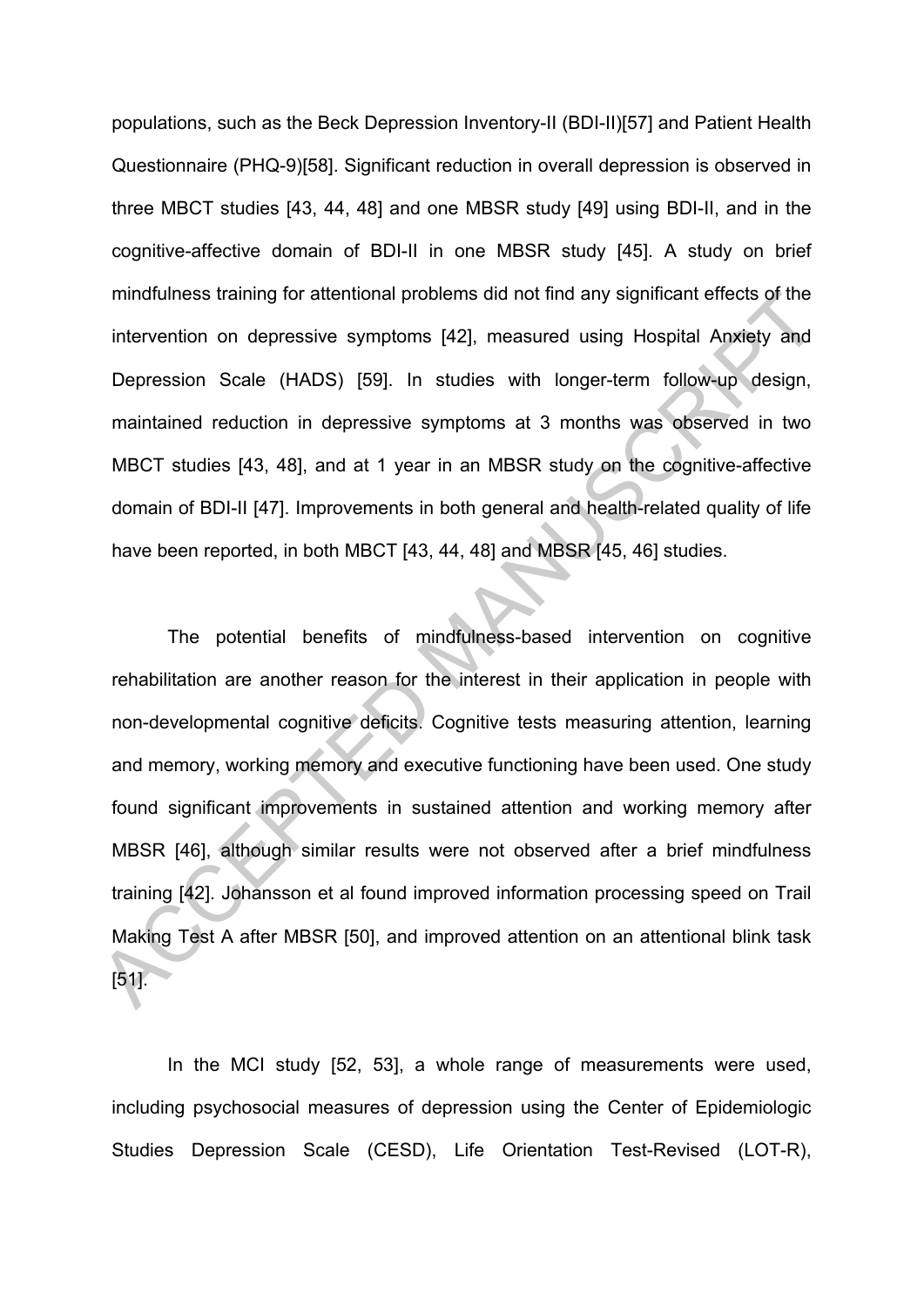Perceived Stress Scale (PSS), Quality of Life-Alzheimer's Disease (QoL-AD), Resilience Scale, Herth Hope Index, and Mindfulness Attention Awareness Scale (MAAS); a battery of cognitive outcomes including the Alzheimer's Disease Assessment Scale cognitive subscale (ADAS-Cog), Animal Naming, Boston Naming, Rey Auditory Verbal Learning Test (RAVLT), Controlled Oral Word Association Test (COWAT), and the Trail Making Test A & B; and neurobiological measures using MRI. The studies however did not find any significant effects in these psychological/psychosocial outcomes, except that the controls performed better than the MBSR group on tests of executive functioning (i.e., Trail-Making Test Parts A and B). The authors suggested this unexpected result was due to the order of testing and fatigue [52]. On the other hand, the study has shown initial evidence of benefits in neurobiological measures using MRI, namely an increased functional connectivity in nodes in the default mode network, and trends of less hippocampal atrophy with MBSR [53]. Ney Auditory verbal Learning lest (KAVLI), Controlled Oral Word Association lest<br>
(COWAT), and the Trail Making Test A & B; and neurobiological measures using<br>
MRI. The studies however did not find any significant effects

## **3.3 Implications for studies in dementia**

While people with chronic cognitive deficits are a heterogenous group, the evidence from other acquired neurological and brain conditions have important reference values for dementia. First, both MBCT and MBSR appear feasible in people with cognitive impairments, with only minor modifications required, mainly in delivery details such as duration and number of sessions, without having to tailor the intervention content according to cognitive ability (e.g., abstract thinking). This is in line with a study showing that a dementia diagnosis may not undermine a person's ability in mindful attention [60], based on a comparison of performance between people with dementia and those without on a measure of mindful attention to the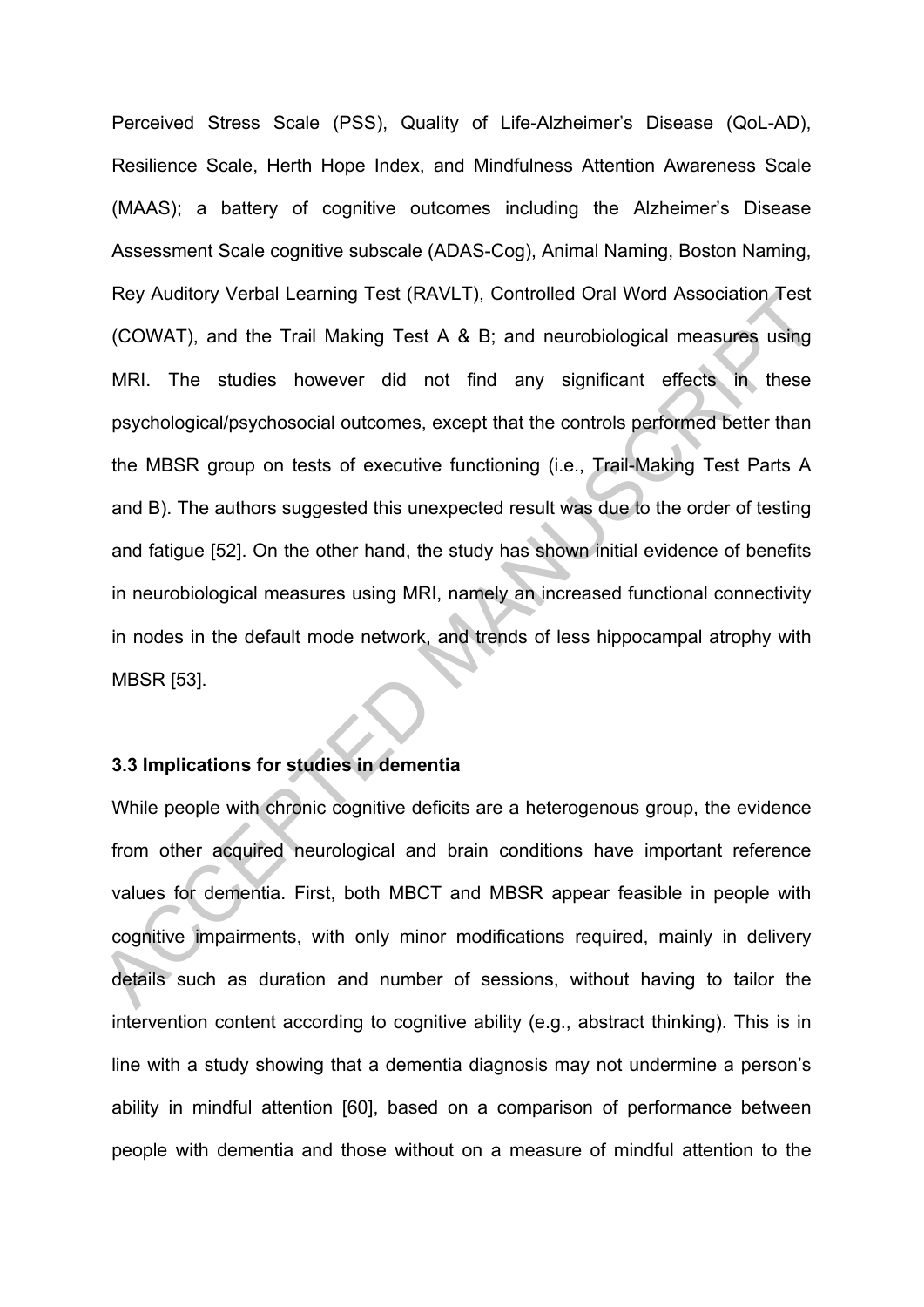breath; there were also no correlation between performance on this task and executive function or overall cognition.

 Given that MBCT and MBSR protocols can be applied without drastic modifications based on cognitive function, it is possible that the benefits of these interventions observed in other populations can be expected in people with dementia, although empirical evidence is needed, as there are also important differences in factors influencing the key outcome domains (e.g., depression, quality of life, cognition) in this population. For example, well-being in people with dementia often shows close relationship with that of the carer, and interventions in the context of a dyadic relationship are suggested, with some authors proposing mindfulnessbased interventions for couples to enhance resilience and autonomy in handling future challenges [61]. modifications based on cognitive function, it is possible that the benefits of these<br>interventions observed in other populations can be expected in people with<br>dementia, although empirical evidence is needed, as there are

### **4. Mindfulness-based interventions in dementia: evidence review**

## **4.1 Intervention protocol modifications**

In the earlier study done by Lantz et al [54], people with moderate to severe dementia were recruited in a care home; the more recent study by Litherland & Robertson [55] was conducted in people living in their own accommodation, although the severity of dementia was not specified. Lantz and colleagues [54] modified the programme considerably to accommodate the needs of the participants with dementia at the nursing home. Participants were grouped according to the severity of dementia (mild and moderate-severe) and intervention content (modified meditation, guided imagery, and auditory, olfactory, tactile and motor body awareness). This study emphasized the importance of the facilitator modifying the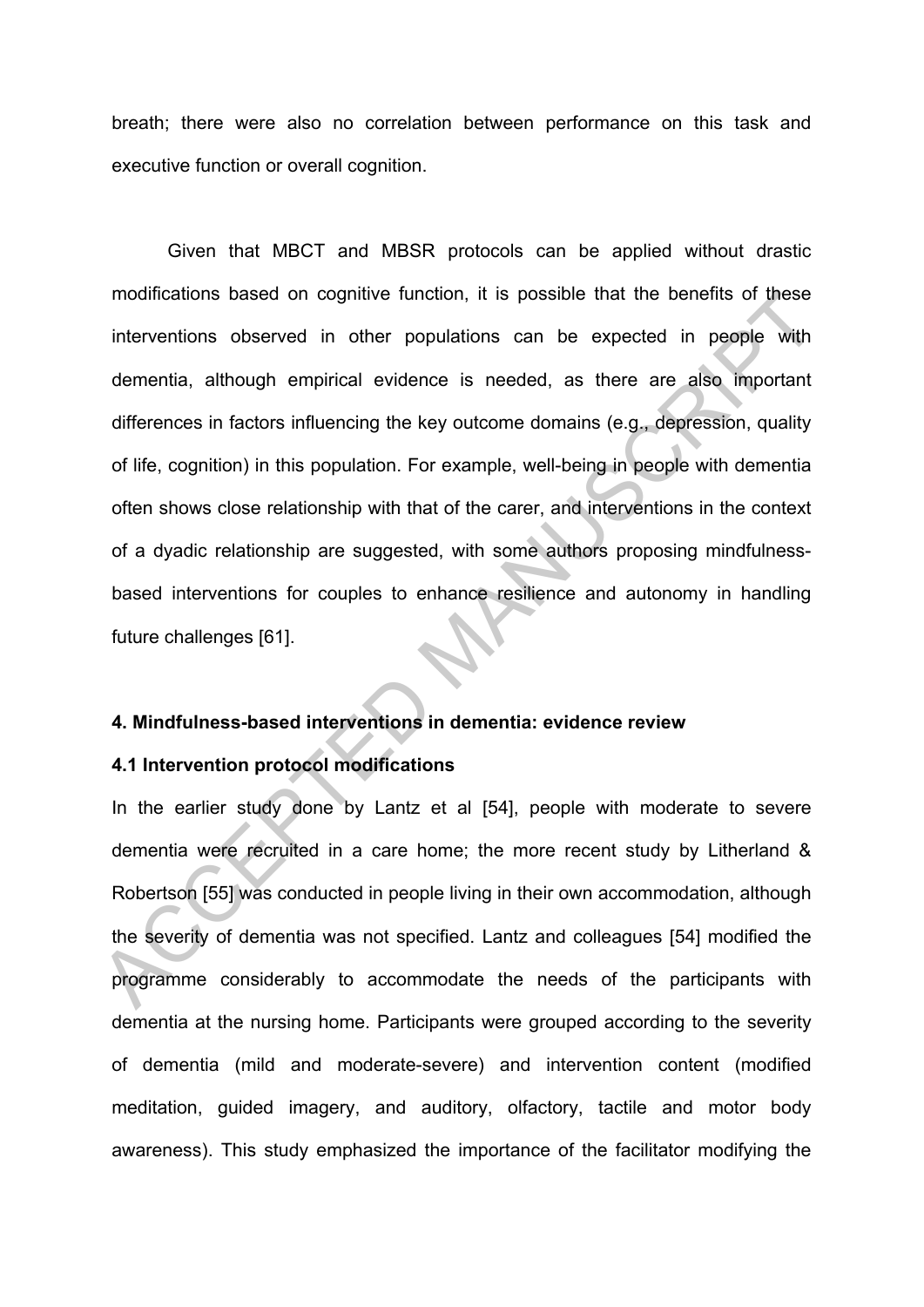intervention to suit the participants' interests and needs, invited nursing home staff to attend the treatment group as participants and recommended using two facilitators: one to demonstrate techniques and another to direct participants who were agitated, restless or in need of additional assistance. On the other hand, Litherland & Robertson modified the intervention delivery only slightly, by delivering a taster session (60-90 minutes), and shortening the length of formal meditation practices and the duration of home practice [55].

## **4.2 Outcomes**

In Lantz and colleagues' study in nursing home using a non-randomised controlled design, significant reduction in agitation was reported by staff in the treatment group [54]. Although the study described grouping participants according to dementia severity, it was not clear whether treatment response differed in people with different severity level. In the community sample study using a single-group pretest-postest design, no improvement was observed in overall mental health with MBSR [55]. The authors suggested that since the aim of mindfulness was to increase participants' awareness and understanding of their mental wellbeing, this might account for the lack of improvements in the short term. Robertson modified the intervention delivery only slightly, by delivering a taster<br>session (60-90 minutes), and shortening the length of formal meditation practices<br>and the duration of home practice [55].<br>4.2 Outcomes<br>In L

#### **4.3 What conclusions can we draw?**

Despite the great needs, feasibility, and potential benefits as suggested in other cognitive deficit populations, empirical studies of mindfulness-based intervention using/adapting evidence-based protocols of MBCT or MBSR in people with dementia is seriously lacking. Due to the limited number of studies, varied methodological quality (lack of control group in one study, unclear risk of bias due to lack of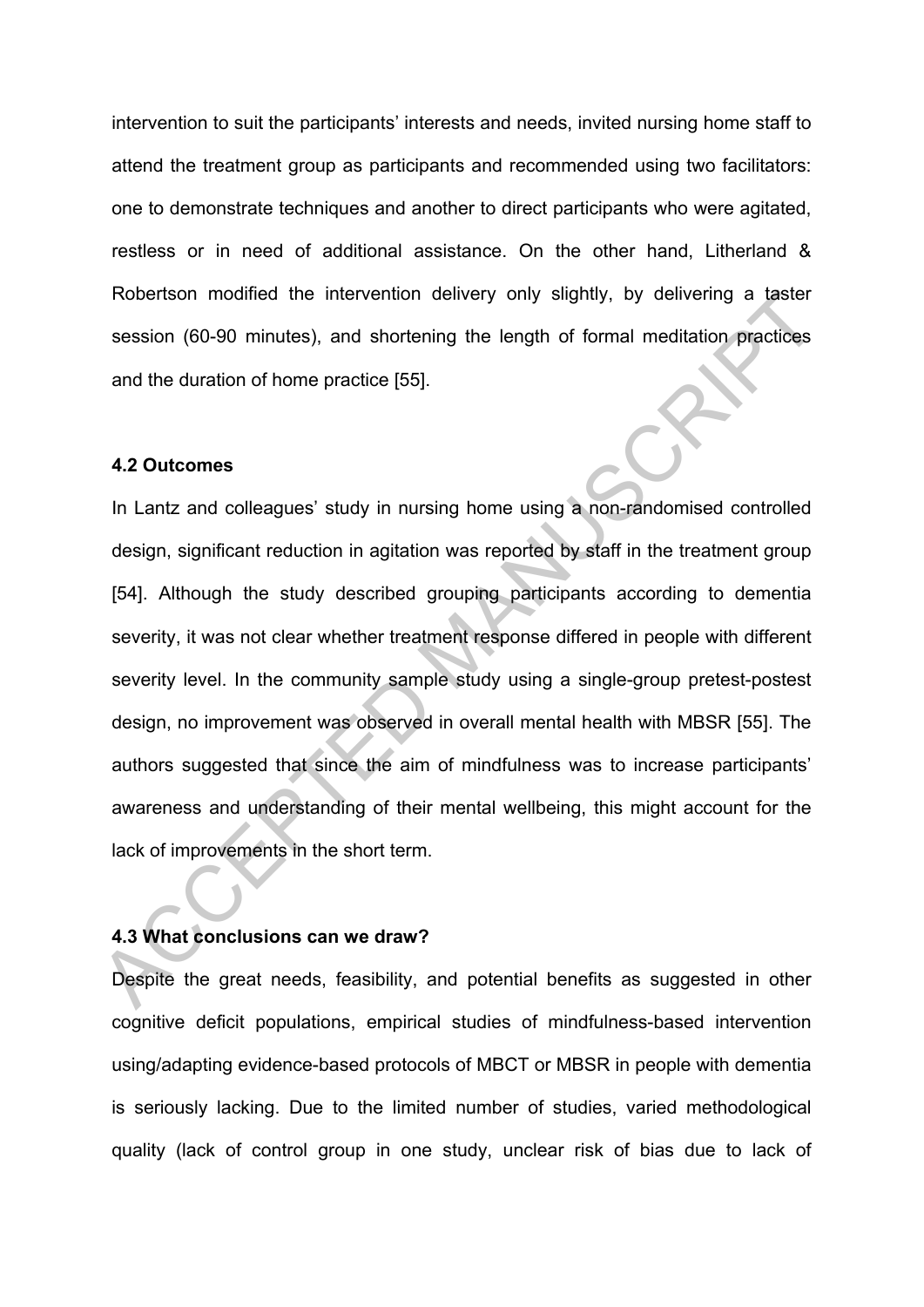adequate reporting in certain domains, such as allocation concealment, and blinding of staff to group allocation), and the small sample sizes, it is unclear whether mindfulness-based interventions may benefit people with dementia. External validity for the two included studies were poor due to recruitment difficulties, using convenience sampling, and limited details regarding the source population and intervention setting. It was also not possible to evaluate long-term effects of mindfulness-based interventions due to the limited duration of follow-up measurements. Other methodological issues include a lack of intention-to-treat analysis despite high attrition rates. External validity for all studies was poor due to recruitment difficulties and convenience sampling used, and limited details regarding the source population and intervention setting. There were also confounding factors that were not considered in the statistical analysis, such as other concurrent psychotherapies, use of psychotropic medication, and the inclusion of mixed severity of dementia. All of these clearly point to an urgent need for better quality future research. convenience sampling, and limited details regarding the source population and<br>intervention setting. It was also not possible to evaluate long-term effects of<br>mindfulness-based interventions due to the limited duration of f

Across the spectrum of populations with non-developmental cognitive deficit, most studies used a modified version of mindfulness-based intervention to address the cognitive difficulties of this population. Common themes included: shortened meditation sessions and/or shortened duration of each session, memory aids, increased repetition, simplified language, and omitting the retreat session. The components of the mindfulness-based interventions such as length, duration and the settings and outcome measures used varied across studies, leading to differences in intensity and "dosage" of the interventions. This further contributed to difficulties in interpreting the data. Interestingly, the study that modified the intervention the least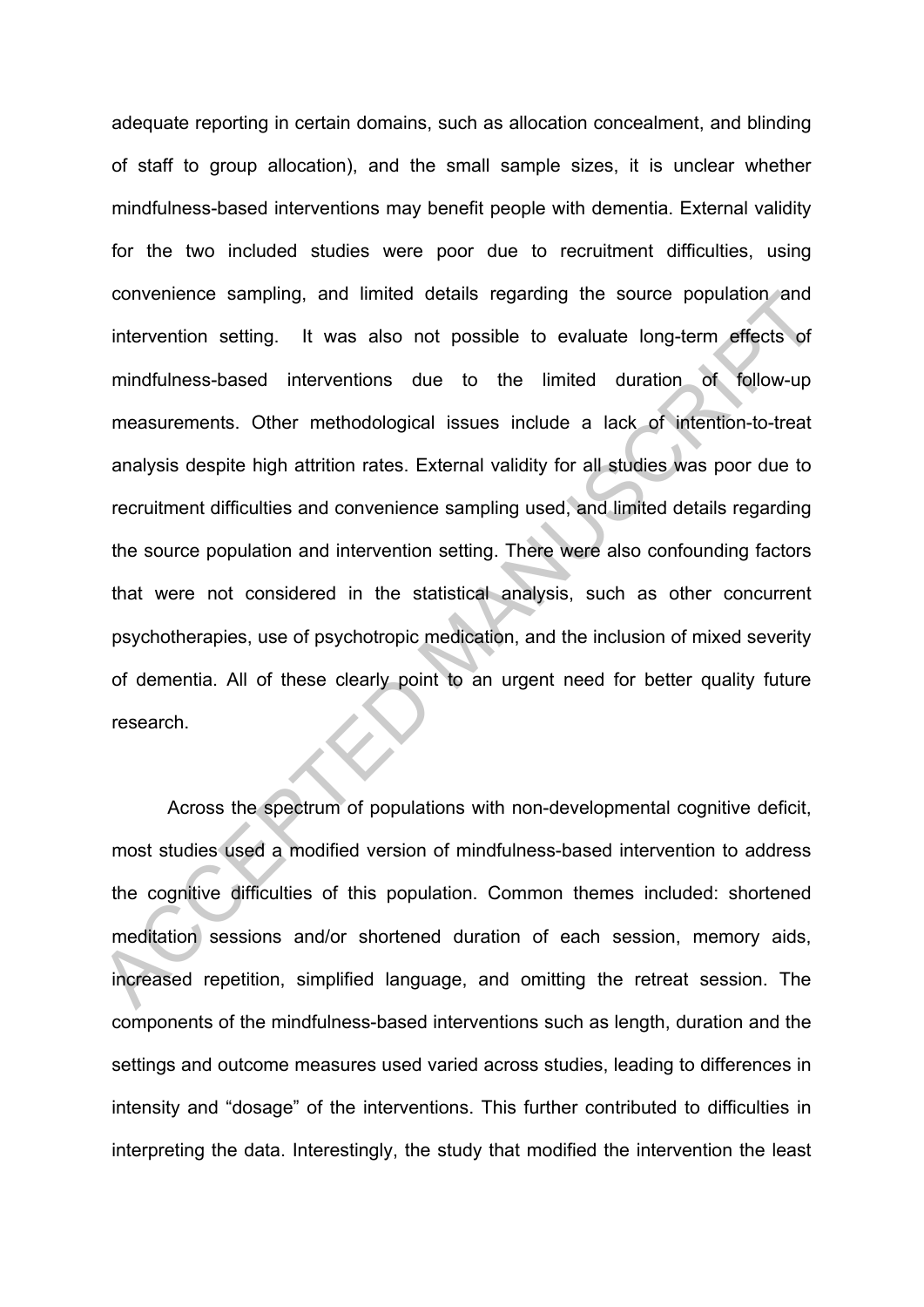had no dropout [52], although it should be cautioned that people with MCI are subclinical in terms of their cognitive deficits, and the need for modification to address cognitive difficulties are presumably less in this group.

Also of note is the outcome measures used in the identified studies in dementia. These studies used a diverse range of outcome measures, which made direct comparison difficult. In the earlier study in nursing home residents, agitation measured using the Cohen-Mansfield Agitation Inventory (CMAI) [62] was the only quantitative outcomes reported [54]. In the community sample of people with dementia, a generic measure of mental wellbeing, the Warwick-Edinburgh Mental Well-being Scale (WEMWBS) [63], was used. These measurement choices highlighted difference in intervention objectives (e.g., behavioural and psychological symptom control versus mental wellbeing) and considerations in selecting the most relevant outcomes in view of diagnosis, illness severity (e.g., the influence of cognitive ability in response pattern on WEMWBS [64]), and assessment burden affecting outcomes given their impaired attention. Also of note is the outcome measures used in the identified studies in<br>dementia. These studies used a diverse range of outcome measures, which made<br>direct comparison difficult. In the earlier study in nursing home resident

## **5. Expert opinion**

There is currently insufficient empirical evidence to draw any firm conclusion on whether mindfulness-based interventions are beneficial for people with dementia. Based on evidence from populations with cognitive impairment other than dementia, it appears that MBCT and MBSR protocols are feasible without requiring drastic modifications based on cognitive function. There is anecdotal evidence of benefit (in reducing agitation) in moderate to severe dementia; the possibility of mindfulness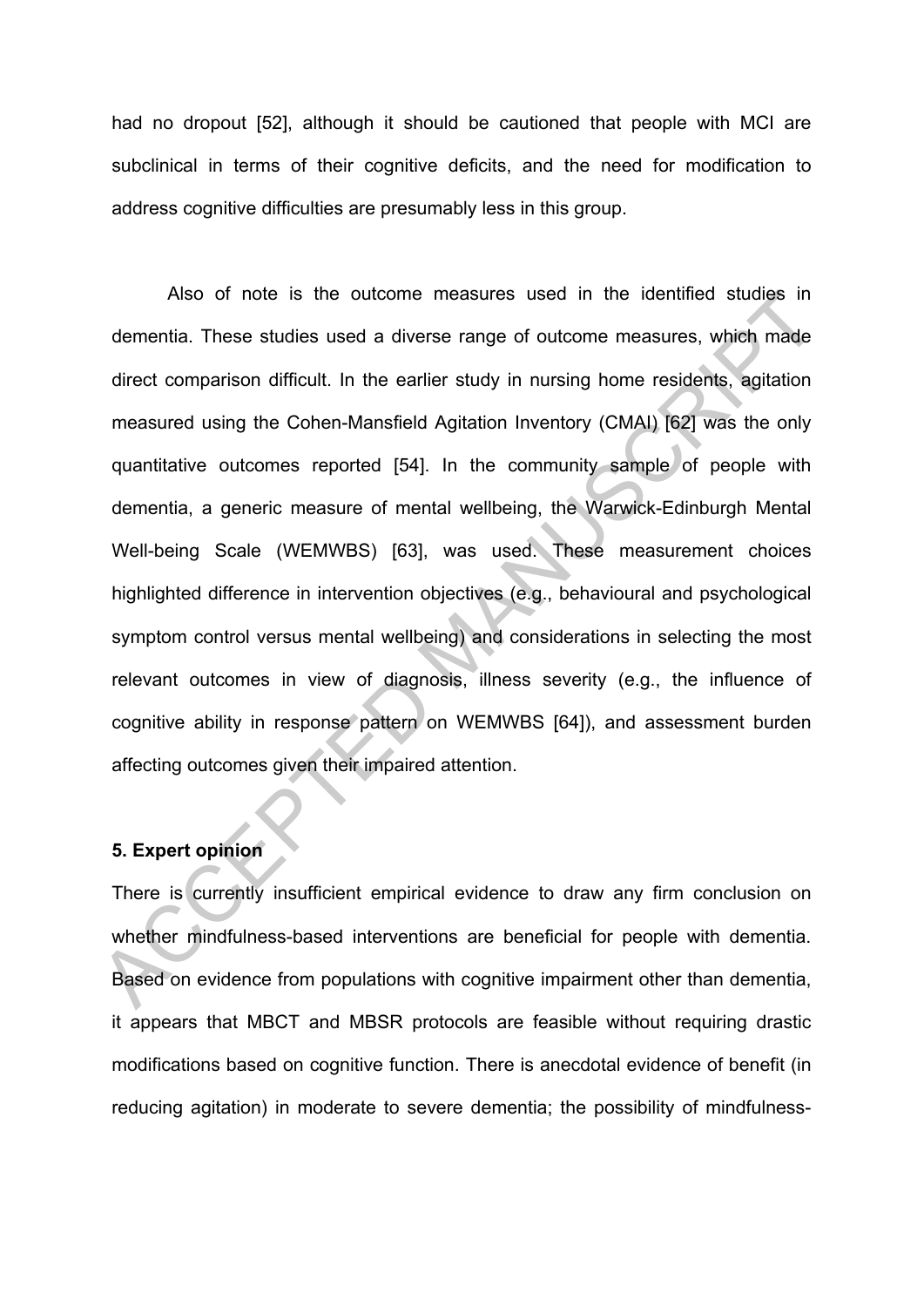based intervention being effective across different stages of dementia cannot be ruled out.

Mindfulness-based interventions are complex and their evaluation is methodologically challenging [65]. This challenge is further complicated by the heterogeneous nature of dementia and MCI, and the needs for tailoring and adaptation [66], with most modifications not specified using a manual. As noted in systematic reviews on mindfulness-based interventions in other populations such as intellectual disability [67], it is not clear how closely the reviewed mindfulness-based programmes in people with dementia or MCI conformed to mindfulness principles. The development of manuals would enhance the replicability of future studies, allowing examination of treatment compliance or treatment fidelity. For example, in a feasibility pilot study, a 10-sesion group-based adapted mindfulness programme for people with mild to moderate dementia in care homes has been manualised, allowing evaluation on the feasibility of recruitment, retention, attrition and acceptability, and estimates on the quality-of-life benefits to inform a fully powered randomised controlled trial [68]. neterogeneous nature of dementia and MCI, and the needs for tailonng and<br>adaptation [66], with most modifications not specified using a manual. As noted in<br>systematic reviews on mindfulness-based interventions in other pop

 As highlighted in this review, the challenges in the scientific study of this complex intervention in a complex disorder have resulted in a near nonexistence of empirical evidence in an area of potentially high impact. The two studies in people with dementia that have used an evidence-based protocol of mindfulness-based intervention identified in this review were conducted across a period of 17 years [54, 55], both having a low methodology score. To advance our knowledge and practice, further research with high methodological quality, sufficiently power, rigorous design such as randomised controlled trials with longer follow-up period are urgently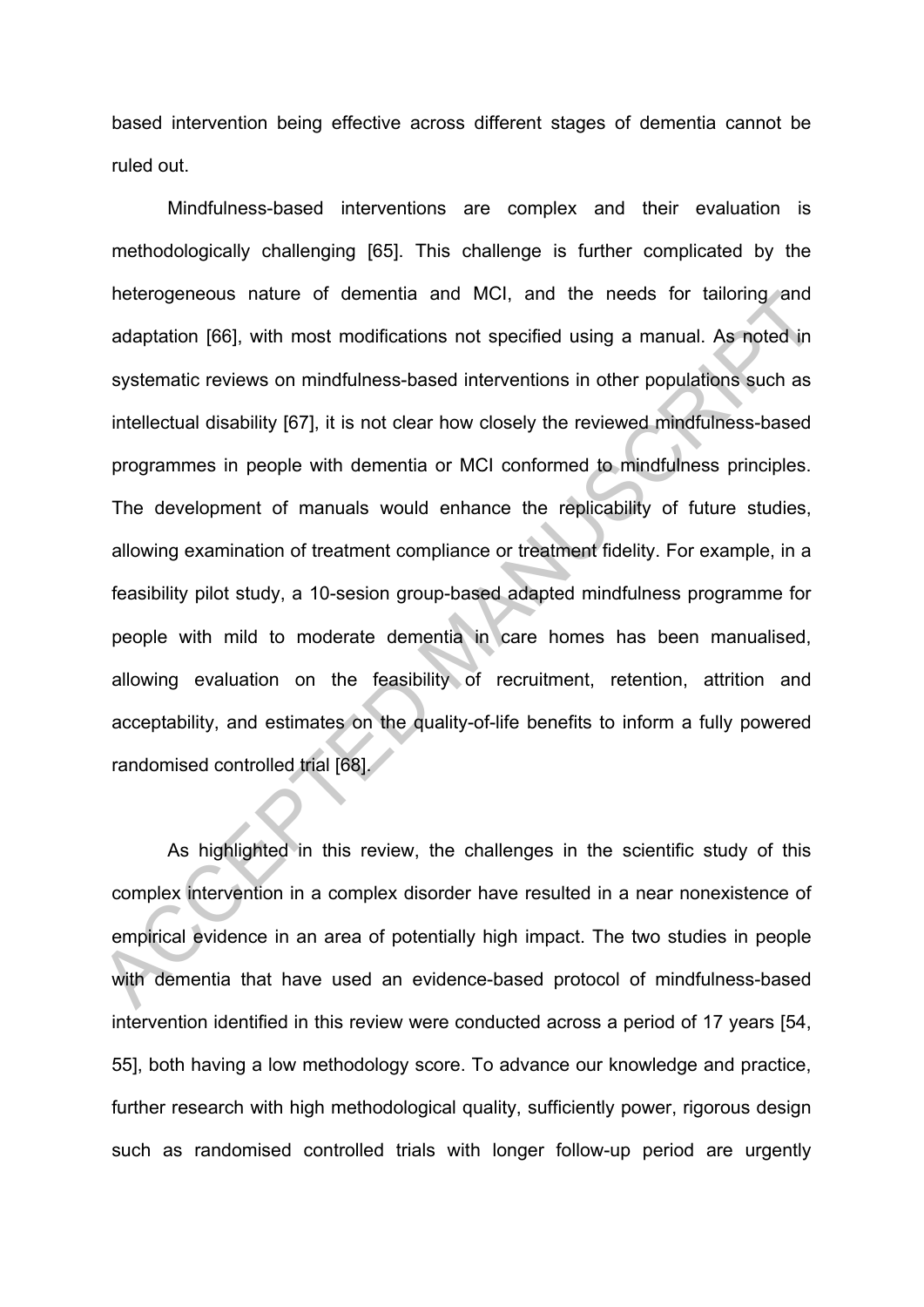needed. It is only when measurement artefact and methodological flaws can be ruled out, more solid conclusions can be made regarding the clinical benefits of mindfulness-based interventions in dementia and MCI.

There is also a need to study additional standardised and validated outcomes. In particular, to inform the theoretical basis of the application of mindfulness-based interventions in dementia and MCI, measures of mindfulness should be included to assess whether the intervention's effectiveness was due to an increase in mindfulness skills or other nonspecific, latent factors. Future research using a mixedmethods approach may be beneficial, with qualitative components of studies providing important supplementary information, such as their perception, acceptability, and preference on the modifications made in the intervention.

Given the chronic nature of cognitive impairments and its impact on the person's learning curve, a slower pace with more frequent home practice appear to be needed in the intervention design. Future studies can require participants to record the frequency of practice, and explore whether increase in home practice correlates with increase in mindfulness and/or improvements in symptoms, functioning, and wellbeing. As it might take longer than the standard eight weeks for participants to embed mindfulness into their lives, a longer follow-up period would help to reflect this. There is also a need to study additional standardised and validated outcomes.<br>
In particular, to inform the theoretical basis of the application of mindfulness-based<br>
interventions in dementia and MCI, measures of mindfuln

Finally, although not reviewed here, the use of mindfulness-based interventions in dementia carers have been evaluated in many studies [69-71]. The potential of intervention designs that involve the carer is being explored, including a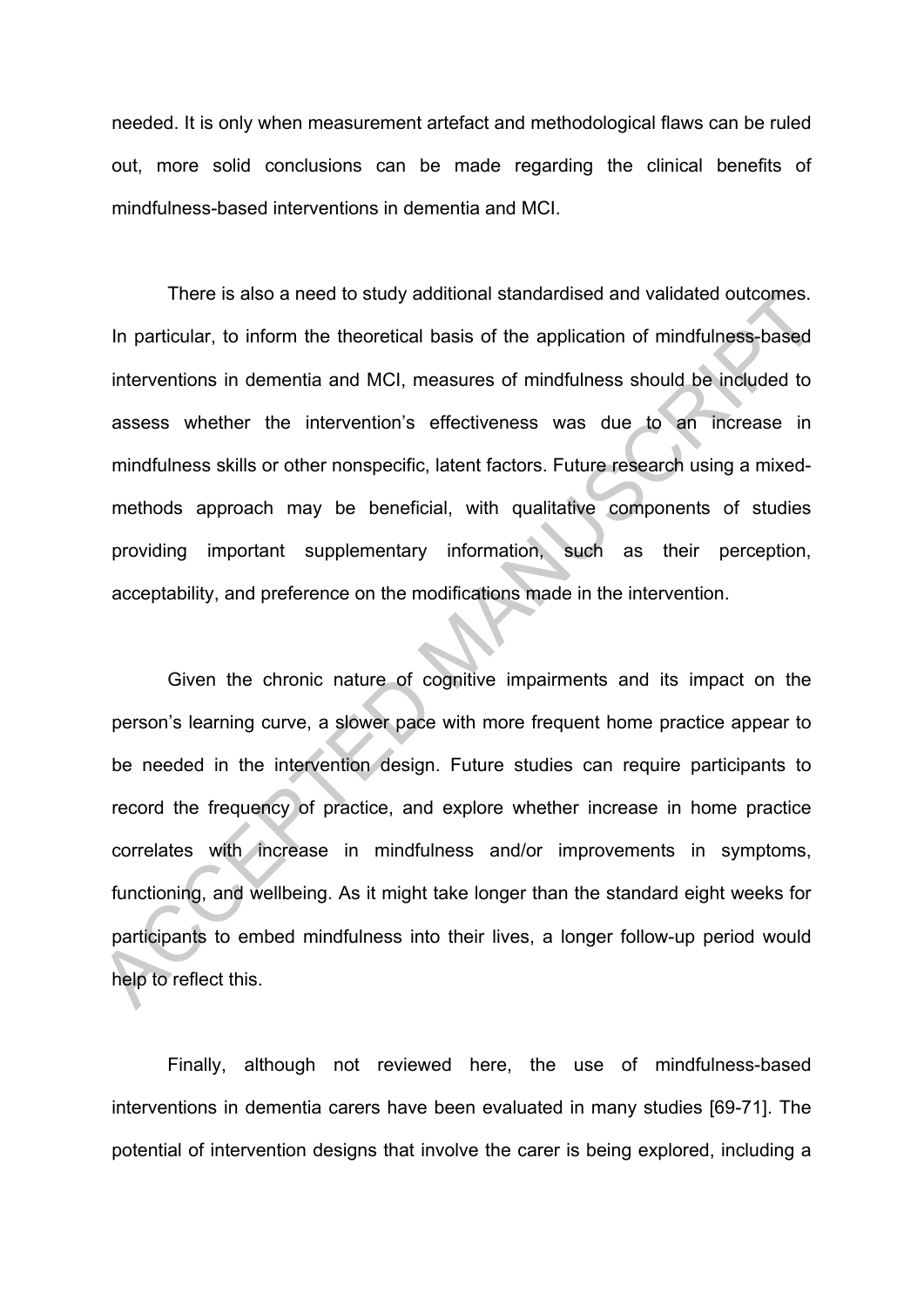10-session group-based programme for people with mild to moderate dementia, with an aim to empower people with dementia in managing psychological distress with support from carers [72], and interventions provided to dyads of people with dementia and their carers [73].

# **Funding**

This paper was not funded.

# **Declaration of interest**

The authors have no relevant affiliations or financial involvement with any organization or entity with a financial interest in or financial conflict with the subject matter or materials discussed in the manuscript. This includes employment, consultancies, honoraria, stock ownership or options, expert testimony, grants or patents received or pending, or royalties. Funding<br>
This paper was not funded.<br>
Declaration of interest<br>
The authors have no relevant affiliations or financial involvement with any<br>
organization or entity with a financial interest in or financial conflict with the

## **Reviewer disclosures**

Peer reviewers on this manuscript have no relevant financial or other relationships to disclose.

# **References**

Papers of special note have been highlighted as either of interest (\*) or of

considerable interest (\*\*) to readers.

1. Prince M, Comas-Herrera A, Knapp M, et al. World Alzheimer Report 2016:

Improving Healthcare for Poeple Living with Dementia. London: Alzheimer's Disease International; 2016.\*

*A comprehensive report by the Alzhimer's Disease International reviewing the state of healthcare for dementia globally* 

2. Alzheimer's Disease International. Policy Brief for Heads of Government: The Global Impact of Dementia 2013-2050. London: Alzheimer's Disease International; 2013.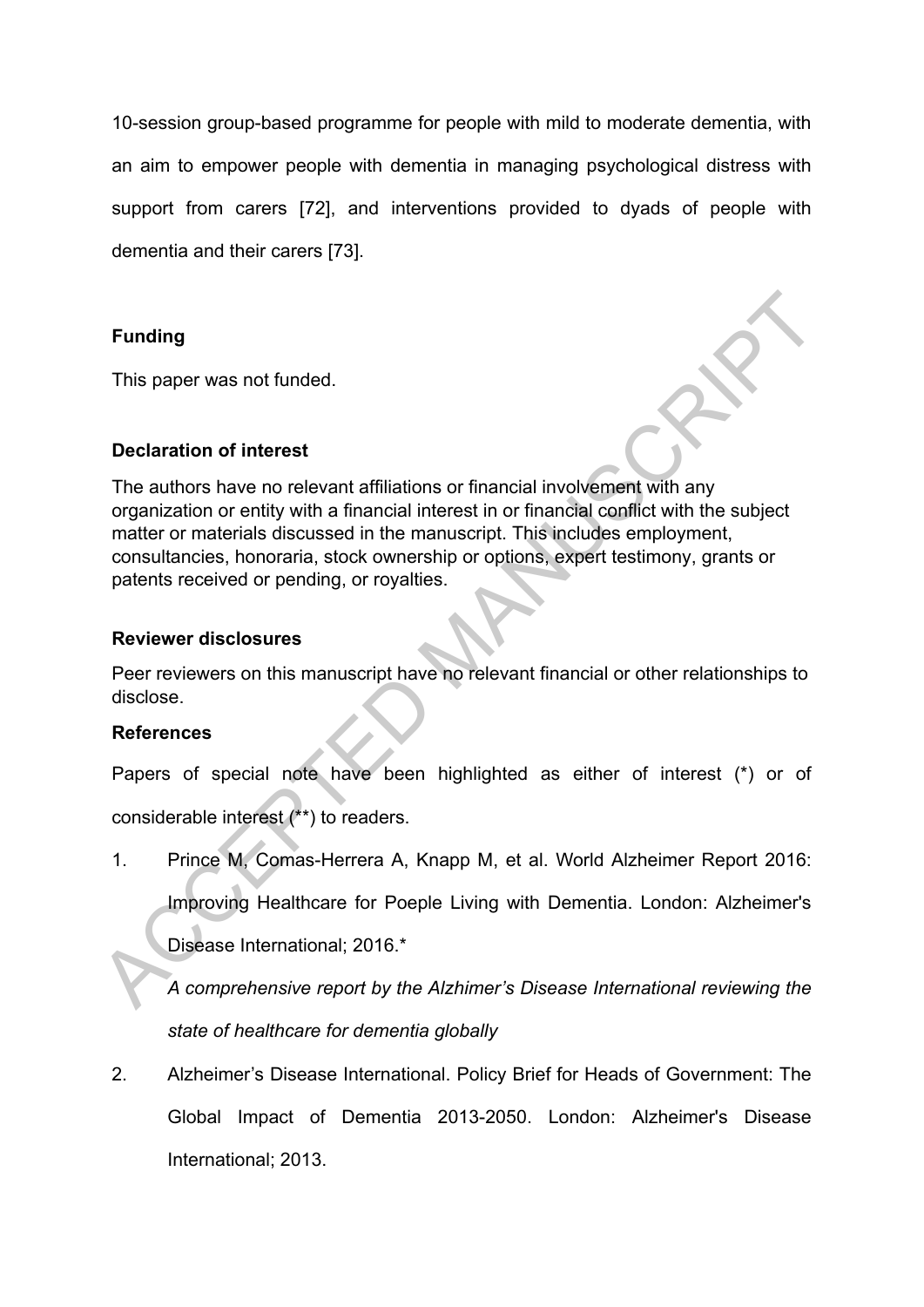- 3. Cummings JL, Morstorf T, Zhong K. Alzheimer's disease drug-development pipeline: few candidates, frequent failures. Alzheimers Res Ther. 2014;6:37. doi: 10.1186/alzrt269
- 4. Wong G, Knapp M. Should we move dementia research funding from a cure to its care? Expert Rev Neurother. 2020 Apr;20:303-5. doi: 10.1080/14737175.2020.1735364
- 5. Prince M, Bryce R, Ferri C, et al. World Alzheimer Report 2011: The Benefits of Early Diagnosis and Intervention. London: Alzheimer's Disease International; 2011.
- 6. Spector A, Thorgrimsen L, Woods B, et al. Efficacy of an evidence-based cognitive stimulation therapy programme for people with dementia: randomised controlled trial. Br J Psychiatry. 2003;183:248-54.
- 7. National Institute for Health and Care Excellence. Dementia: A NICE-SCIE Guideline on Supporting People With Dementia and Their Carers in Health and Social Care (Revised). Leicester: National Institute for Health and Clinical Excellence; 2011. to its care? Expert Rev Neurother. 2020 Apr;20:303-5. doi:<br>
10.1080/14737175.2020.1735364<br>
Frince M, Bryce R, Ferri C, et al. World Alzheimer Report 2011: The Benefits<br>
of Early Diagnosis and Intervention. London: Alzheime
	- 8. Woods B, Aguirre E, Spector AE, et al. Cognitive stimulation to improve cognitive functioning in people with dementia. Cochrane Database Syst Rev. 2012;2:CD005562. doi: 10.1002/14651858.CD005562.pub2
	- 9. Huntley JD, Gould RL, Liu K, et al. Do cognitive interventions improve general cognition in dementia? A meta-analysis and meta-regression. BMJ Open. 2015;5:e005247. doi: 10.1136/bmjopen-2014-005247
	- 10. National Institute for Health and Care Excellence. Dementia: Assessment, Management and Support for People Living with Dementia and Their Carers. London: National Institute for Health and Clinical Excellence;; 2018.\*\*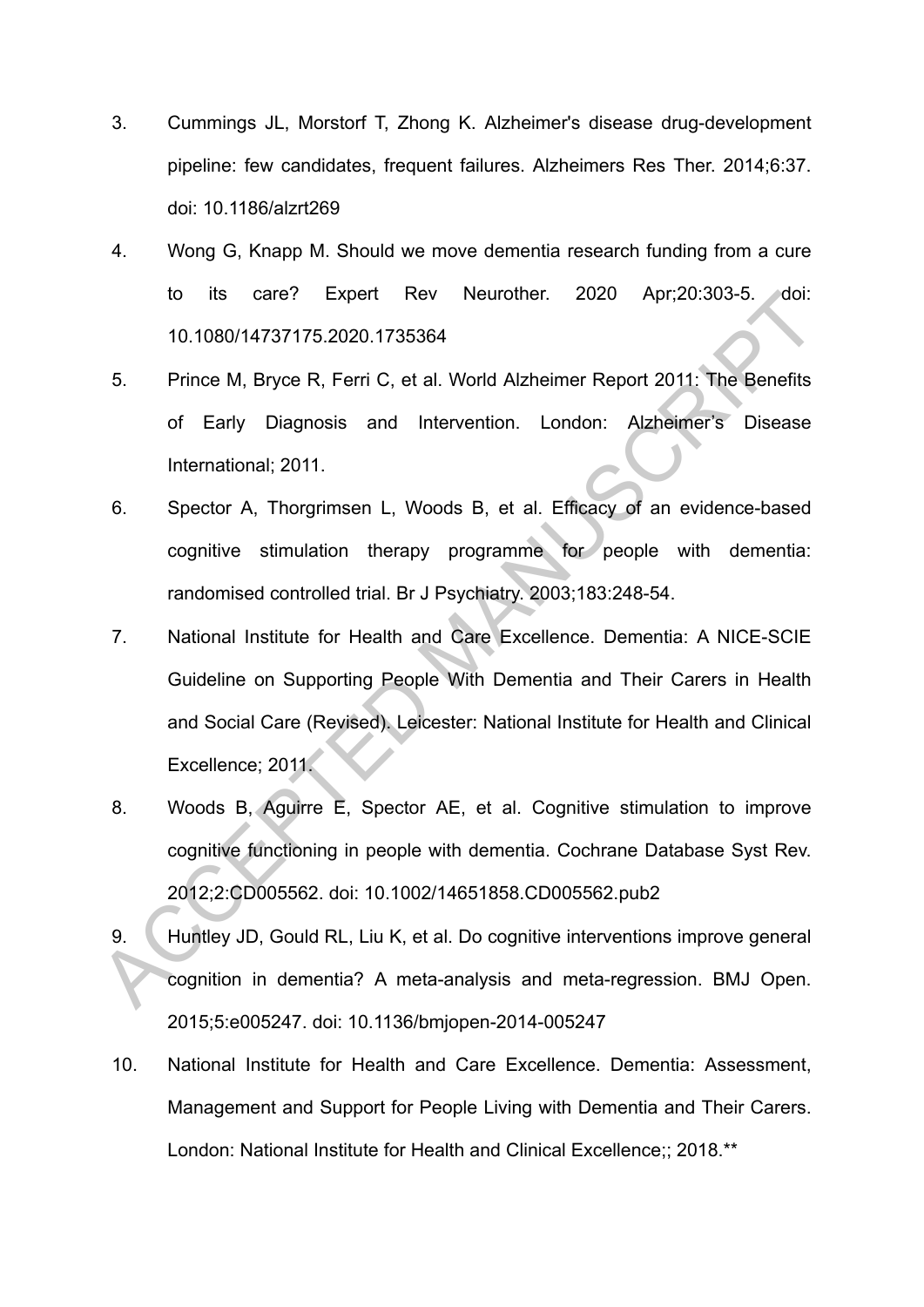*The latest UK national guidelines on dementia which include recommendations on non-pharmacological interventions for enhancing cognition and quality of life in people with dementia and caregivers.* 

- 11. Spector A, Orrell M, Davies S, et al. Reminiscence therapy for dementia. Cochrane Database Syst Rev. 2000:CD001120. doi: 10.1002/14651858.CD001120
- 12. Woods B, Spector A, Jones C, et al. Reminiscence therapy for dementia. Cochrane Database Syst Rev. 2005 18:CD001120. doi: 10.1002/14651858.CD001120.pub2
- 13. Woods B, O'Philbin L, Farrell EM, et al. Reminiscence therapy for dementia. Cochrane Database Syst Rev. 2018;3:CD001120. doi: 10.1002/14651858.CD001120
- 14. Kudlicka A, Martyr A, Bahar‐Fuchs A, et al. Cognitive rehabilitation for people with mild to moderate dementia. Cochrane Database Syst Rev. 2019. doi: 10.1002/14651858.CD013388
- 15. Romeo R, Zala D, Knapp M, et al. Improving the quality of life of care home residents with dementia: cost-effectiveness of an optimized intervention for residents with clinically significant agitation in dementia. Alzheimers Dement. 2019;15:282-91. doi: 10.1016/j.jalz.2018.08.010 Cochrane Database Syst Rev. 2000:CD001120. doi:<br>
10.1002/14651858.CD001120<br>
12. Woods B. Spector A. Jones C, et al. Reminiscence therapy for dementia.<br>
Cochrane Database Syst Rev. 2005 18:CD001120. doi:<br>
10.1002/14651858.C
	- 16. Chenoweth L, King MT, Jeon YH, et al. Caring for Aged Dementia Care Resident Study (CADRES) of person-centred care, dementia-care mapping, and usual care in dementia: a cluster-randomised trial. Lancet Neurol. 2009;8:317-25. doi: 10.1016/S1474-4422(09)70045-6
	- 17. Livingston G, Barber J, Marston L, et al. Clinical and cost-effectiveness of the Managing Agitation and Raising Quality of Life (MARQUE) intervention for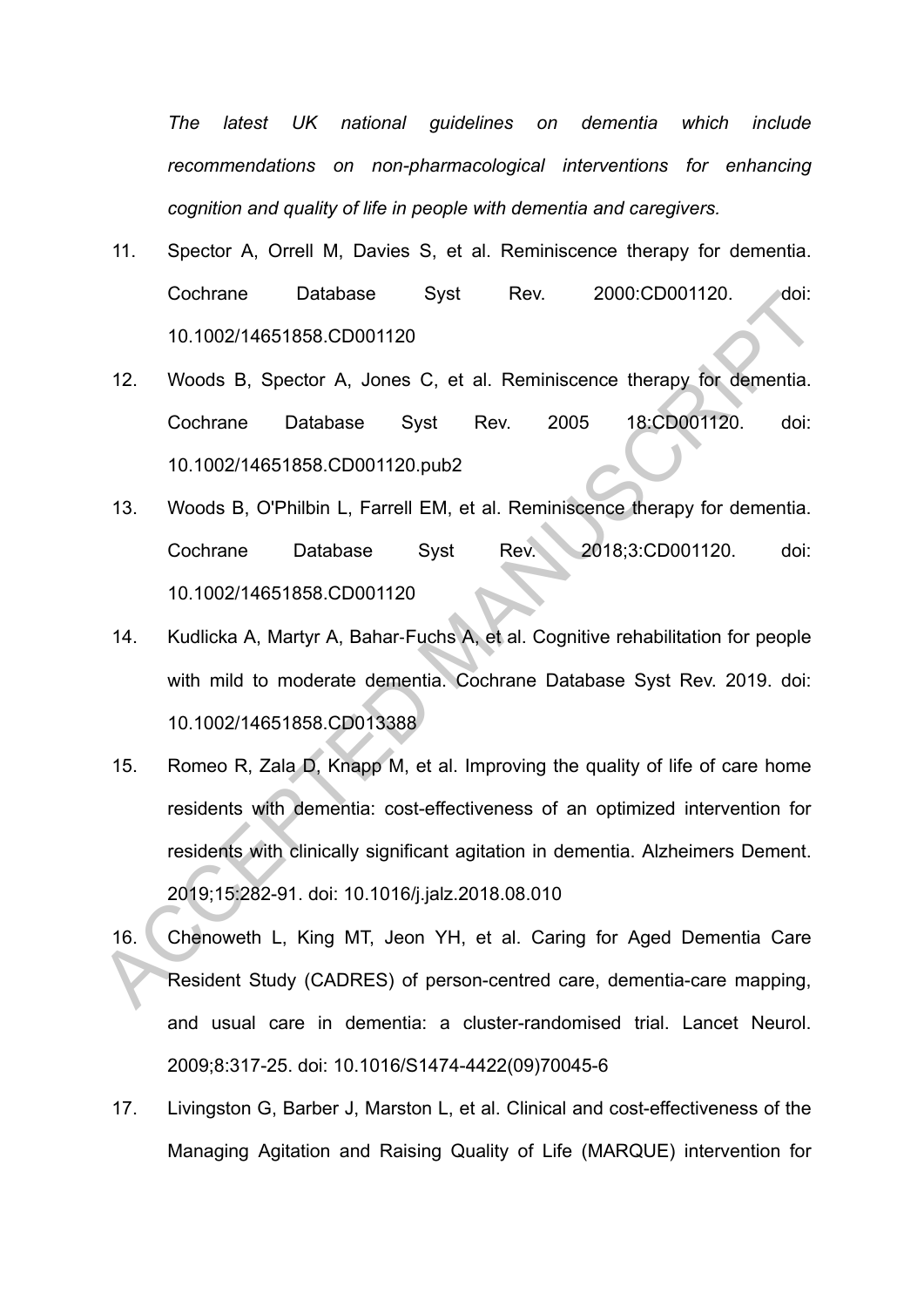agitation in people with dementia in care homes: a single-blind, clusterrandomised controlled trial. Lancet Psychiatry. 2019;6:293-304. doi: 10.1016/S2215-0366(19)30045-8

- 18. Michalowsky B, Xie F, Eichler T, et al. Cost-effectiveness of a collaborative dementia care management: results of a cluster-randomized controlled trial. Alzheimers Dement. 2019. doi: 10.1016/j.jalz.2019.05.008
- 19. Knapp M, Wong G. Economics and mental health: the current scenario. World Psychiatry. 2020;19:3-14. doi: 10.1002/wps.20692
- 20. Orgeta V, Qazi A, Spector AE, et al. Psychological treatments for depression and anxiety in dementia and mild cognitive impairment. Cochrane Database Syst Rev. 2014:CD009125. doi: 10.1002/14651858.CD009125.pub2
- 21. Hayes SC, Hofmann SG. The third wave of cognitive behavioral therapy and the rise of process-based care. World Psychiatry. 2017;16:245-6. doi: 10.1002/wps.20442.\* dementia care management: results of a cluster-randomized controlled trial.<br>Alzheimers Dement. 2019. doi: 10.1016/j.jalz.2019.05.008<br>19. Knapp M, Wong G. Economics and mental health: the current scenario, World<br>Psychiatry.

*A brief commentary on concepts and methods that are central to third wave interventions, including mindfulness methods, and the relationship within the cognitive behavioral therapy tradition and of evidence*‐*based therapy* 

- 22. Kabat-Zinn J. Full catastrophe living: using the wisdom of the body and the mind to face stress, pain and illness. London: Piatkus; 2013.
- 23. Segal ZJ, Williams MG, Teasdale JD. Mindfulness based cognitive therapy for depression: a new approach to preventing relapses. New York: Guildford Press; 2002.
- 24. Lutz A, Slagter HA, Dunne JD, et al. Attention regulation and monitoring in meditation. Trends Cogn Sci. 2008;12:163-9. doi: 10.1016/j.tics.2008.01.005
- 25. Sipe WE, Eisendrath SJ. Mindfulness-based cognitive therapy: theory and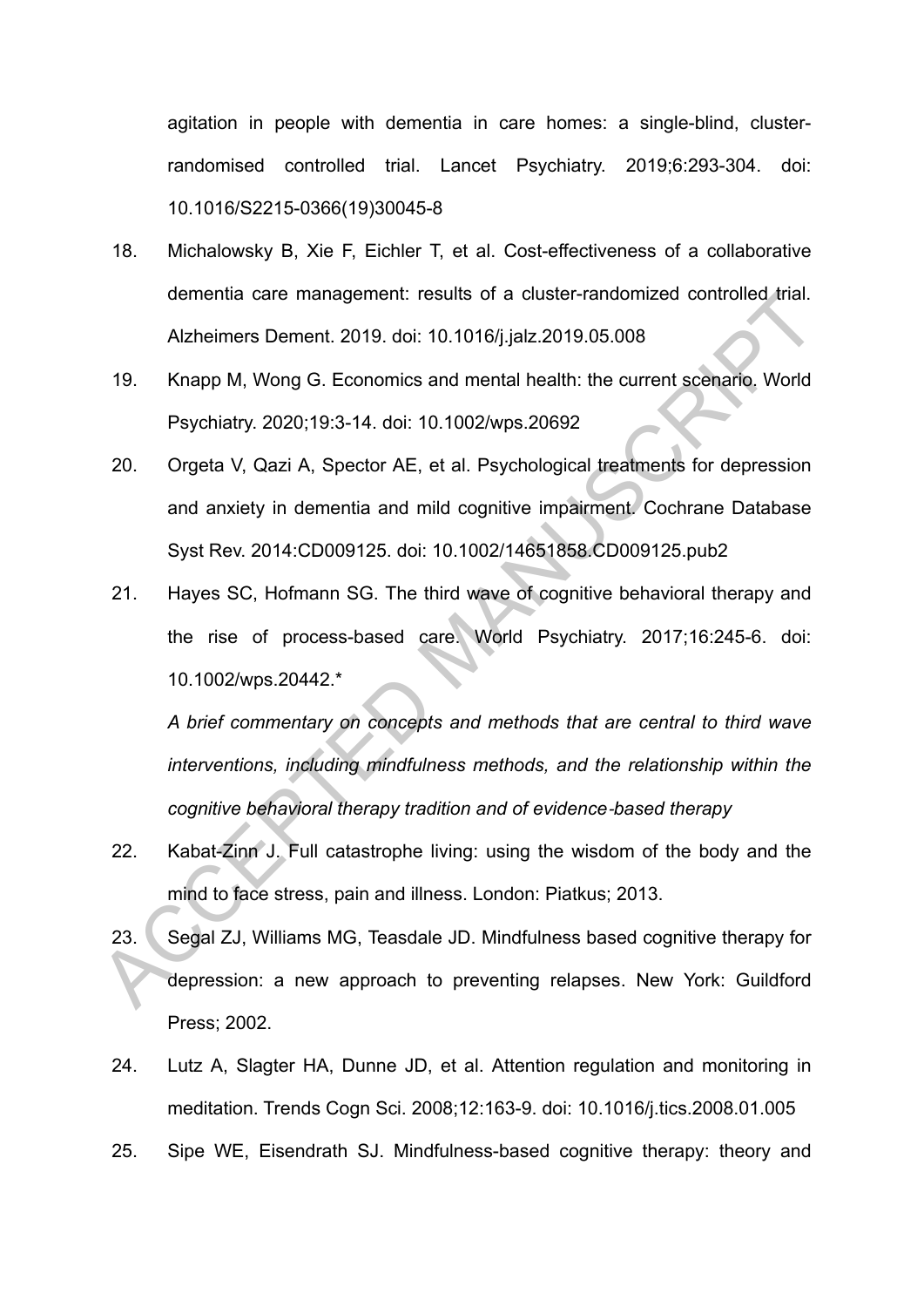practice. Can J Psychiatry. 2012;57:63-9. doi: 10.1177/070674371205700202

- 26. Hofmann SG, Sawyer AT, Witt AA, et al. The effect of mindfulness-based therapy on anxiety and depression: a meta-analytic review. J Consult Clin Psychol. 2010;78:169-83. doi: 10.1037/a0018555
- 27. Piet J, Hougaard E. The effect of mindfulness-based cognitive therapy for prevention of relapse in recurrent major depressive disorder: a systematic review and meta-analysis. Clin Psychol Rev. 2011;31:1032-40. doi: 10.1016/j.cpr.2011.05.002
- 28. Chiesa A, Serretti A. Mindfulness based cognitive therapy for psychiatric disorders: a systematic review and meta-analysis. Psychiatry Res. 2011;187:441-53. doi: 10.1016/j.psychres.2010.08.011
- 29. Fjorback LO, Arendt M, Ornbol E, et al. Mindfulness-based stress reduction and mindfulness-based cognitive therapy: a systematic review of randomized controlled trials. Acta Psychiatr Scand. 2011;124:102-19. doi: 10.1111/j.1600- 0447.2011.01704.x 27. Pret J, Hougaard E. The effect of mindfulness-based cognitive therapy for<br>prevention of relapse in recurrent major depressive disorder: a systematic<br>review and meta-analysis. Clin Psychol Rev. 2011;31:1082-40. doi:<br>10.
	- 30. National Institute for Health and Care Excellence. Depression (NICE guideline CG90). National Institute for Health and Care Excellence; 2009.
	- 31. Chiesa A, Serretti A. A systematic review of neurobiological and clinical features of mindfulness meditations. Psychol Med 2010;40:1239-52. doi: 10.1017/S0033291709991747
	- 32. Grossman P, Niemann L, Schmidt S, et al. Mindfulness-based stress reduction and health benefits: a meta-analysis. J Psychosom Res. 2004;57:35-43. doi: 10.1016/S0022-3999(03)00573-7
	- 33. Simpson R, Booth J, Lawrence M, et al. Mindfulness based interventions in multiple sclerosis: a systematic review. BMC Neurol. 2014;14:15. doi: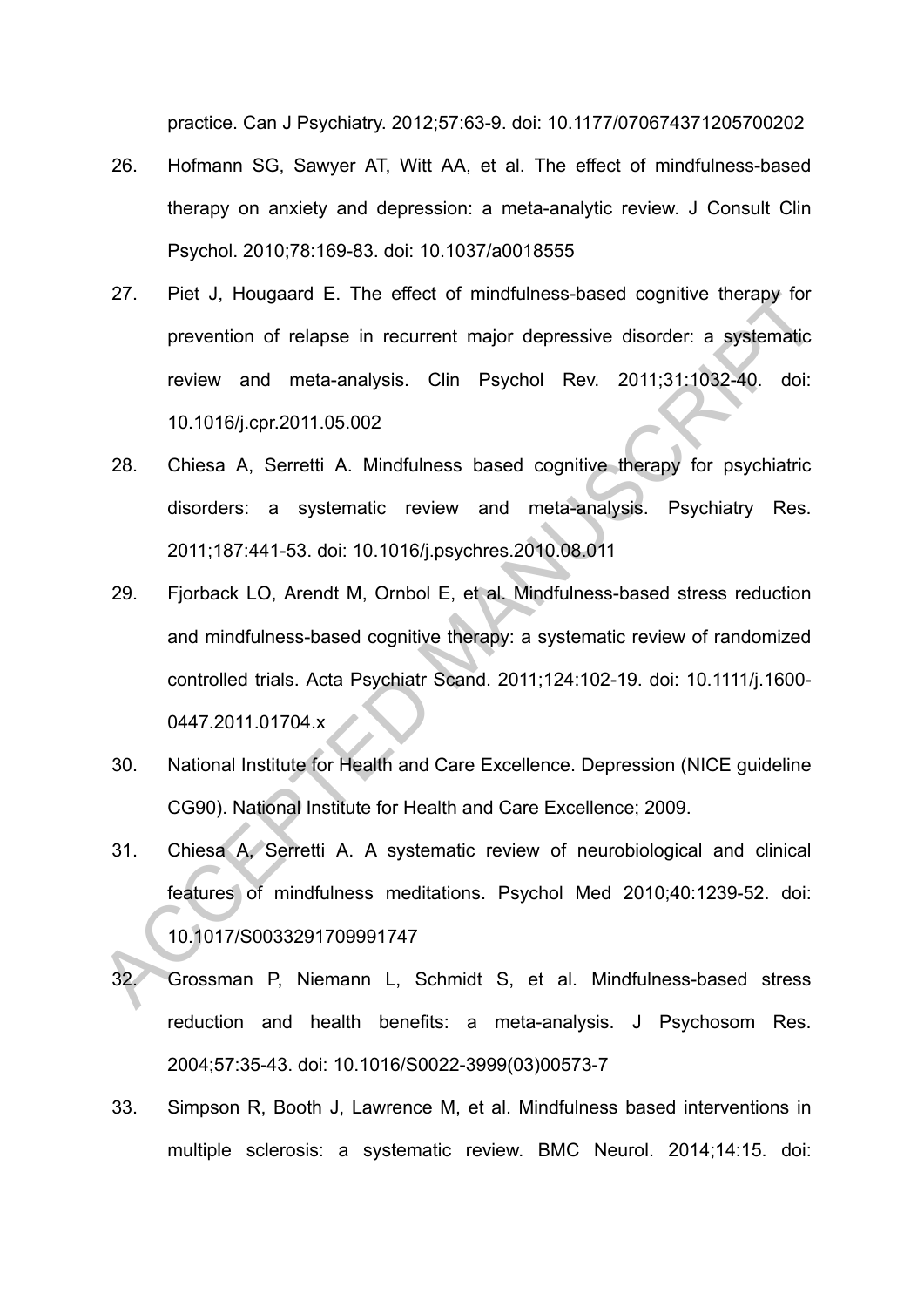10.1186/1471-2377-14-15

- 34. British Psychological Society. Guidance on the assessment and diagnosis of intellectual disabilities in adulthood. Leicester: British Psychological Society; 2015.
- 35. Albert MS, DeKosky ST, Dickson D, et al. The diagnosis of mild cognitive impairment due to Alzheimer's disease: recommendations from the National Institute on Aging-Alzheimer's Association workgroups on diagnostic guidelines for Alzheimer's disease. Alzheimers Dement. 2011;7:270-9. doi: 10.1016/j.jalz.2011.03.008
- 36. Petersen RC. Mild cognitive impairment. Continuum (Minneap Minn). 2016;22(2 Dementia):404-18. doi: 10.1212/CON.0000000000000313
- 37. Petersen RC, Lopez O, Armstrong MJ, et al. Practice guideline update summary: mild cognitive impairment: report of the guideline development, dissemination, and implementation subcommittee of the American Academy of Neurology. Neurology. 2018;90:126-35. doi: 10.1212/WNL.0000000000004826 36. Albert MS, DeKosky S1, Dickson D, et al. The diagnosis of mild cognitive<br>
impairment due to Alzheimer's disease: recommendations from the National<br>
Institute on Aging-Alzheimer's Association workgroups on diagnostic<br>
g
	- 38. Lawrence M, Booth J, Mercer S, et al. A systematic review of the benefits of mindfulness-based interventions following transient ischemic attack and stroke. Int J Stroke. 2013;8:465-74. doi: 10.1111/ijs.12135
	- 39. Ulrichsen KM, Kaufmann T, Dorum ES, et al. Clinical utility of mindfulness training in the treatment of fatigue after stroke, traumatic brain injury and multiple sclerosis: a systematic literature review and meta-analysis. Front Psychol. 2016;7:912. doi: 10.3389/fpsyg.2016.00912\*

*An earlier review providing initial evidence of mindfulness-based interventions applied in neurological conditions that affect cognition, focusing on fatigue.*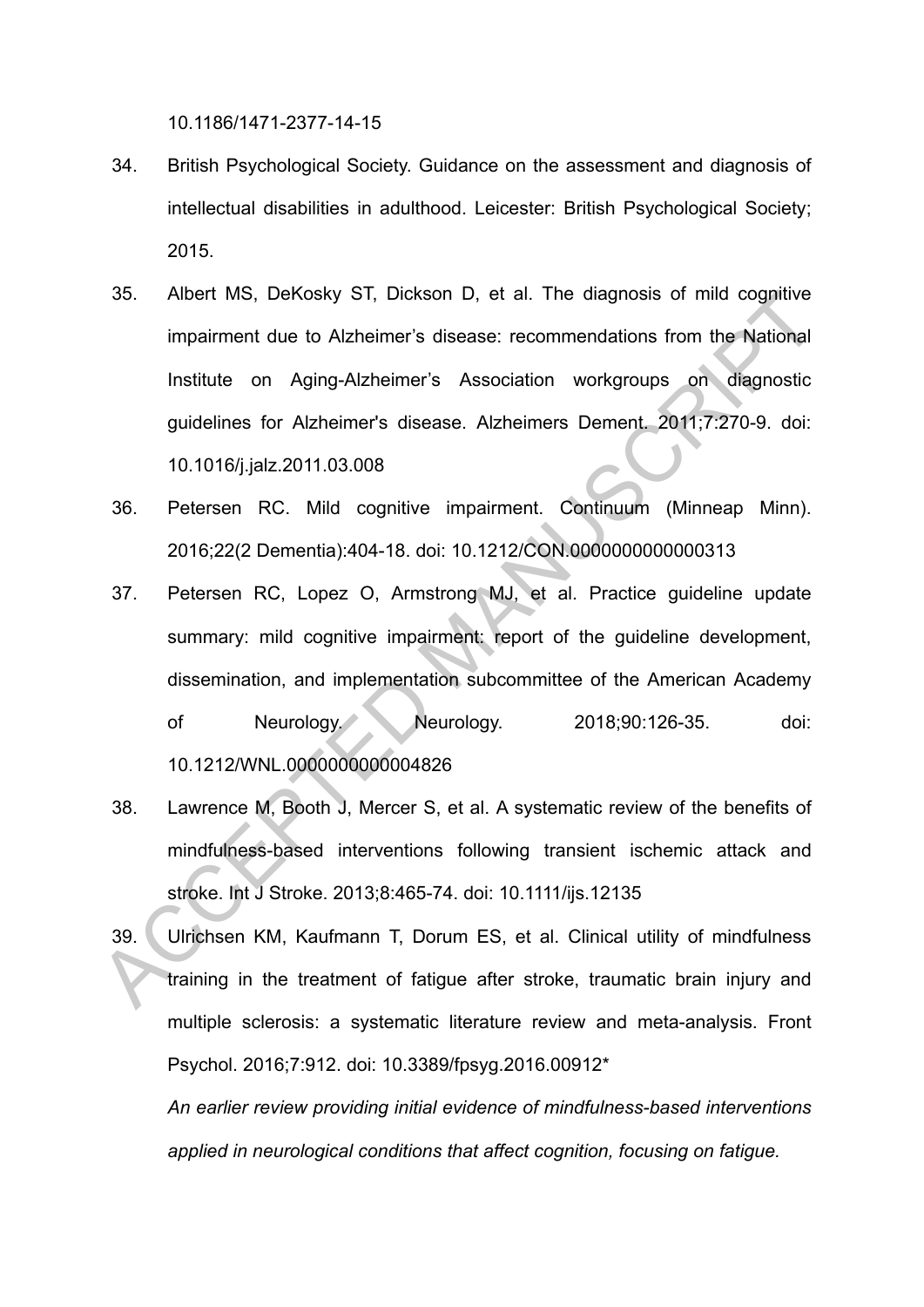- 40. Downs SH, Black N. The feasibility of creating a checklist for the assessment of the methodological quality both of randomised and non-randomised studies of health care interventions. J Epidemiol Community Health. 1998;52:377-84. doi: 10.1136/jech.52.6.377
- 41. University of York. Systematic reviews: Centre for Reviews and Dissemination's guidance for undertaking reviews in health care 2009. Available from http://www.york.ac.uk/inst/crd/pdf/Systematic\_Reviews.pdf.
- 42. McMillan T, Robertson IH, Brock D, et al. Brief mindfulness training for attentional problems after traumatic brain injury: a randomised control treatment trial. Neuropsychol Rehabil. 2002;12:117-25.
- 43. Bedard M, Felteau M, Marshall S, et al. Mindfulness-based cognitive therapy reduces symptoms of depression in people with a traumatic brain injury: results from a randomized controlled trial. J Head Trauma Rehabil. 2014;29:E13-22. doi: 10.1097/HTR.0b013e3182a615a0 41. University of York. Systematic reviews: Centre for Reviews and<br>
Dissemination's guidance for undertaking reviews in health care 2009.<br>
Available from http://www.york.ac.uk/inst/crd/pdf/Systematic\_Reviews.pdf.<br>
42. McMi
	- 44. Bedard M, Felteau M, Marshall S, et al. Mindfulness-based cognitive therapy: benefits in reducing depression following a traumatic brain injury. Adv Mind Body Med. 2012;26:14-20.
	- 45. Bedard M, Felteau M, Mazmanian D, et al. Pilot evaluation of a mindfulnessbased intervention to improve quality of life among individuals who sustained traumatic brain injuries. Disabil Rehabil. 2003;25:722-31. doi: 10.1080/0963828031000090489
	- 46. Azulay J, Smart CM, Mott T, et al. A pilot study examining the effect of mindfulness-based stress reduction on symptoms of chronic mild traumatic brain injury/postconcussive syndrome. J Head Trauma Rehabil. 2013;28:323- 31. doi: 10.1097/HTR.0b013e318250ebda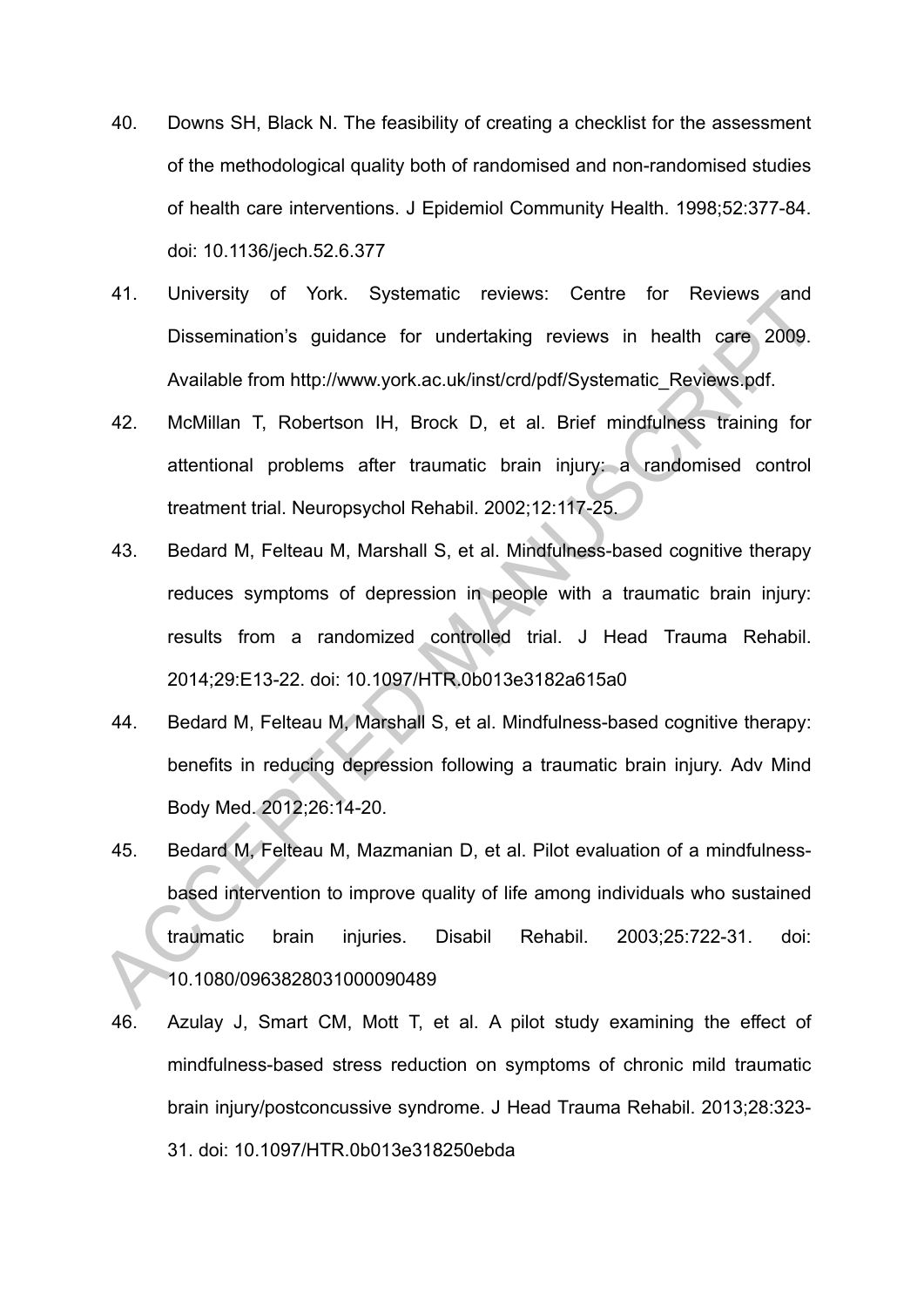- 47. Bédard M, Felteau M, Gibbons C, et al. A mindfulness-based intervention to improve quality of life among individuals who sustained traumatic brain injuries: one-year follow-up. J Cogn Rehabil. 2005;23:8-13.
- 48. Moustgaard A, Bédard M, Felteau M. Mindfulness-based cognitive therapy (MBCT) for individuals who had a stroke: results from a pilot study. J Cogn Rehabil 2007;25:4-10.
- 49. Joo HM, Lee SJ, Chung YG, et al. Effects of mindfulness based stress reduction program on depression, anxiety and stress in patients with aneurysmal subarachnoid haemorrhage. J Korean Neurosurg Soc. 2010;47:345-51. (MBCT) for individuals who had a stroke: results from a pilot study. J Gogin<br>
Rehabil 2007;25:4-10.<br>
49. Joo HM, Lee SJ, Chung YG, et al. Effects of mindfulness based stress<br>
reduction program on depression, anxiety and st
	- 50. Johansson B, Bjuhr H, Ronnback L. Mindfulness-based stress reduction (MBSR) improves long-term mental fatigue after stroke or traumatic brain injury. Brain Inj. 2012;26:1621-8. doi: 10.3109/02699052.2012.700082
	- 51. Johansson B, Bjuhr H, Karlsson M, et al. Mindfulness-based stress reduction (MBSR) delivered live on the internet to individuals suffering from mental fatigue after an acquired brain injury. Mindfulness. 2015;6:1356-65.
	- 52. Wells RE, Kerr CE, Wolkin J, et al. Meditation for adults with mild cognitive impairment: a pilot randomized trial. J Am Geriatr Soc. 2013;61:642-5. doi: 10.1111/jgs.12179
	- 53. Wells RE, Yeh GY, Kerr CE, et al. Meditation's impact on default mode network and hippocampus in mild cognitive impairment: a pilot study. Neurosci Lett. 2013 ;556:15-9. doi: 10.1016/j.neulet.2013.10.001
	- 54. Lantz MS, Buchalter EN, McBee L. The Wellness Group: a novel intervention for coping with disruptive behavior among elderly nursing home residents. Gerontologist. 1997;37:551-6. doi: 10.1093/geront/37.4.551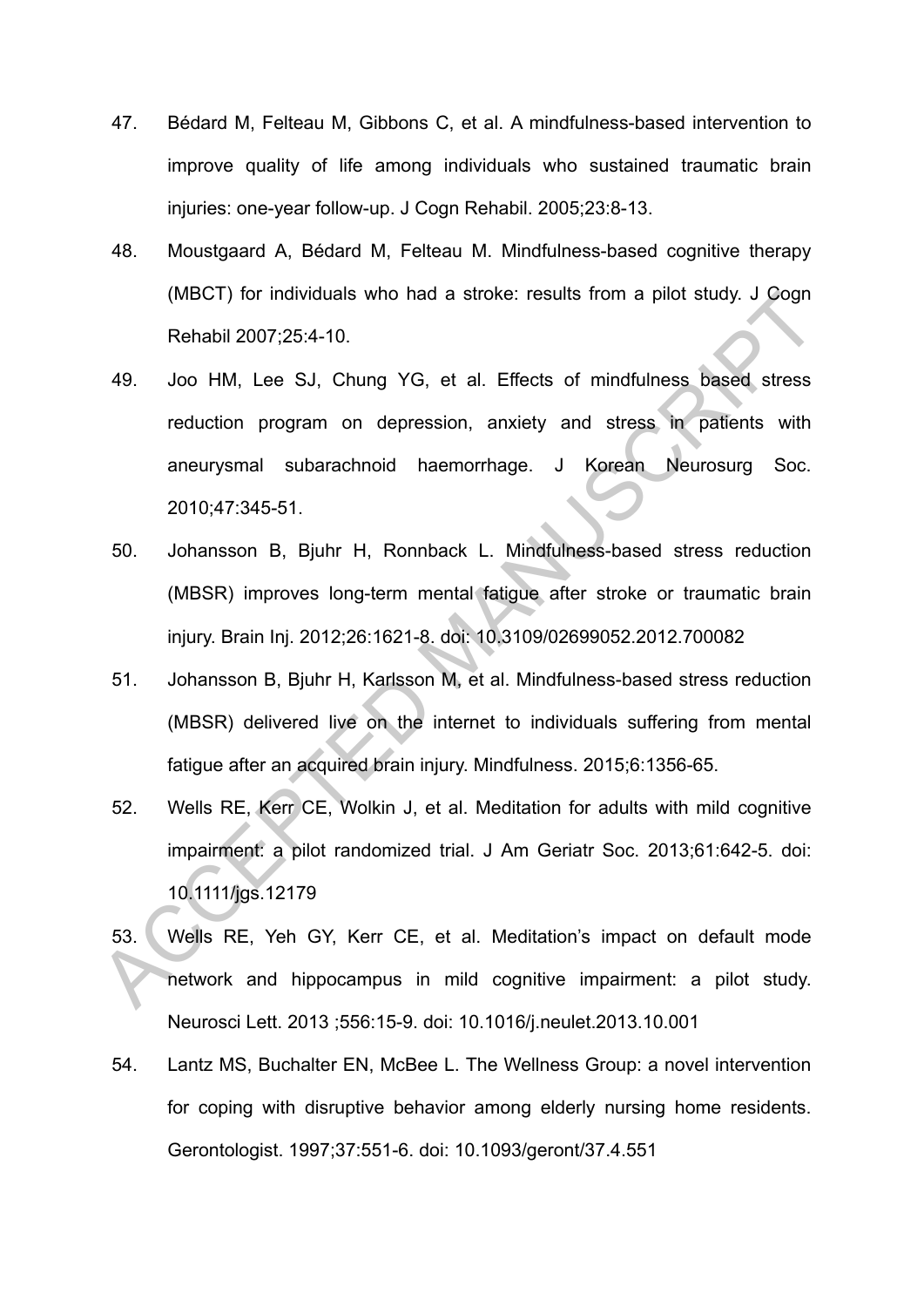- 55. Litherland R, Robertson G. Mindfulness meditation: can it make a difference? J Dement Care. 2014;22:31-3.
- 56. Gibbons C, Felteau M, Cullen N, et al. Training clinicians to deliver a mindfulness intervention. Mindfulness. 2014;5:232–7.
- 57. Steer RA, Ball R, Ranieri WF, et al. Dimensions of the Beck Depression Inventory-II in clinically depressed outpatients. J Clin Psychol. 1999;55:117-28. doi: 10.1002/(sici)1097-4679(199901)55:1<117::aid-jclp12>3.0.co;2-a
- 58. Kroenke K, Spitzer RL, Williams JB. The PHQ-9: validity of a brief depression severity measure. J Gen Intern Med. 2001;16:606-13. doi: 10.1046/j.1525- 1497.2001.016009606.x
- 59. Zigmond AS, Snaith RP. The hospital anxiety and depression scale. Acta Psychiatr Scand. 1983;67:361-70. doi: 10.1111/j.1600-0447.1983.tb09716.x
- 60. Bousfield C, Stott J. Impact of dementia on mindful attention: a crosssectional comparison of people with dementia and those without. Mindfulness. 2019;10:279–87. doi: https://doi.org/10.1007/s12671-018-0972-6\*\* *A recent study investigating whether people with dementia perform worse on mindful attention, and whether mindful attention is related to executive function and overall cognition in this population.*  Solid IV., Ramen WF, et al. Dimensions of the Beck Depression<br>Inventory-II in clinically depressed outpatients. J Clin Psychol. 1999;55:117-28.<br>doi: 10.1002/(sici)1097-4679(199901)55:1<117::aid-jclp12>3.0,co:2-a<br>58. Kroenk
	- 61. Berk L, Warmenhoven F, van Os J, et al. Mindfulness training for people with dementia and their caregivers: rationale, current research, and future directions. Front Psychol. 2018;9:982. doi: 10.3389/fpsyg.2018.00982\*\* *A review on explaining the rationale for applying mindfulness in dementia care, which includes an overview of on mindfulness for people with dementia.*
	- 62. Cohen-Mansfield J, Marx MS, Werner P. Agitation in elderly persons: an integrative report of findings in a nursing home. Int Psychogeriatr. 1992;4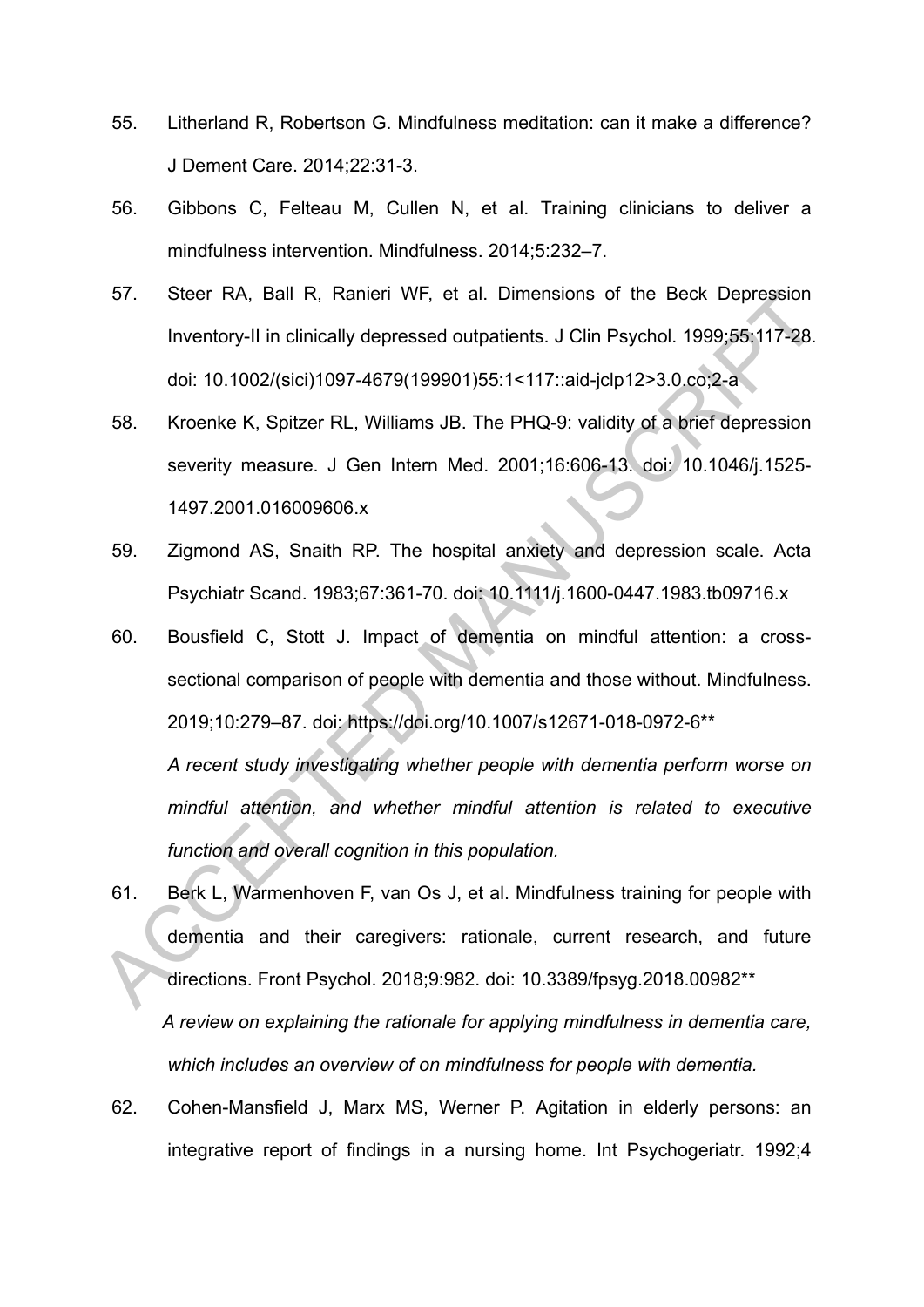Suppl 2:221-40. doi: 10.1017/s1041610292001285

- 63. Tennant R, Hiller L, Fishwick R, et al. The Warwick-Edinburgh Mental Wellbeing Scale (WEMWBS): development and UK validation. Health Qual Life Outcomes. 2007;5:63. doi: 10.1186/1477-7525-5-63
- 64. Deary IJ, Watson R, Booth T, et al. Does cognitive ability influence responses to the Warwick-Edinburgh Mental Well-Being Scale? Psychol Assess. 2013;25:313-8. doi: 10.1037/a0030834
- 65. Moore GF, Audrey S, Barker M, et al. Process evaluation of complex interventions: Medical Research Council guidance. BMJ. 2015;350:h1258. doi: 10.1136/bmj.h1258
- 66. Craig P, Dieppe P, Macintyre S, et al. Developing and evaluating complex interventions: the new Medical Research Council guidance. BMJ. 2008;337:a1655. doi: 10.1136/bmj.a1655
- 67. Chapman MJ, Hare DJ, Caton S, et al. The use of mindfulness with people with intellectual disabilities: a systematic review and narrative analysis. Mindfulness. 2013;4:179-89.
- 68. Churcher Clarke A, Chan JMY, et al. An adapted mindfulness intervention for people with dementia in care homes: feasibility pilot study. Int J Geriatr Psychiatry. 2017;32:e123-e131. doi: 10.1002/gps.4669 beary IJ, Watson K, Booth I, et al. Does cognitive ability influence responses<br>to the Warwick-Edinburgh Mental Well-Being Scale? Psychol Assess.<br>2013;25:313-8. doi: 10.1037/a0030834<br>65. Moore GF, Audrey S, Barker M, et al.
	- 69. Brown KW, Coogle CL, Wegelin J. A pilot randomized controlled trial of mindfulness-based stress reduction for caregivers of family members with dementia. Aging Ment Health. 2016;20:1157-1166. doi: 10.1080/13607863.2015.1065790
	- 70. Hou RJ, Wong SY, Yip BH, et al. The effects of mindfulness-based stress reduction program on the mental health of family caregivers: a randomized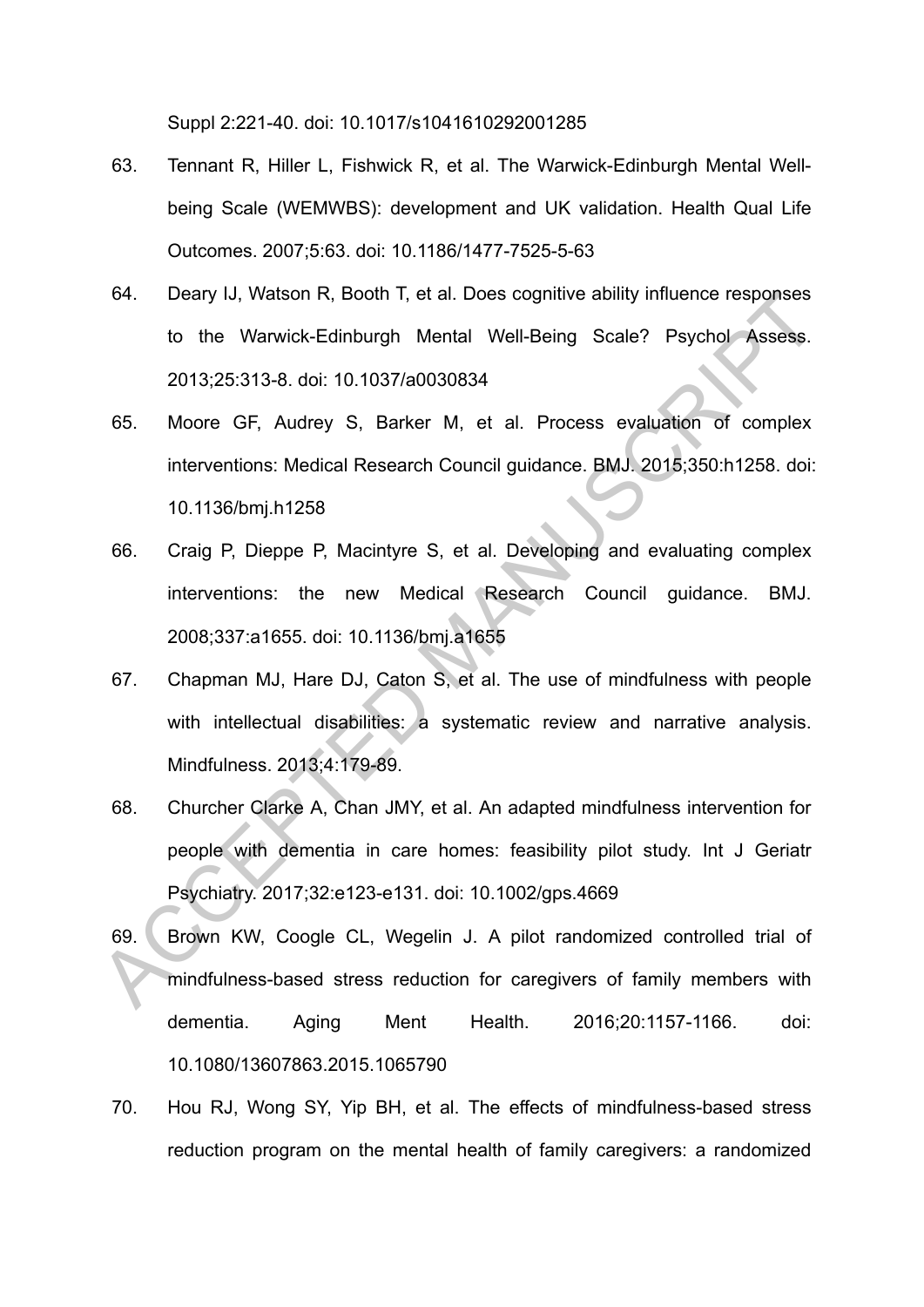controlled trial. Psychother Psychosom. 2014;83:45-53. doi: 10.1159/000353278

- 71. Whitebird RR, Kreitzer M, Crain AL, et al. Mindfulness-based stress reduction for family caregivers: a randomized controlled trial. Gerontologist. 2013;53:676-86. doi: 10.1093/geront/gns126
- 72. Chan J, Churcher Clarke A, Royan L, et al. A Mindfulness Program Manual for People With Dementia. Behav Modif. 2017;41:764-87. doi: 10.1177/0145445517715872
- 73. Berk L, Warmenhoven F, Stiekema APM, et al. Mindfulness-based intervention for people with dementia and their partners: results of a mixedmethods study. Front Aging Neurosci. 2019;11:92. doi: 10.3389/fnagi.2019.00092 2013;53:876-86. doi: 10.1093/geront/gns125<br>
72. Chan J. Churcher Clarke A. Royan L. et al. A Mindfulness Program Manual for<br>
People With Dementia. Behav Modif. 2017:41:764-87. doi:<br>
10.1177/0145445517715872<br>
73. Berk L. Wa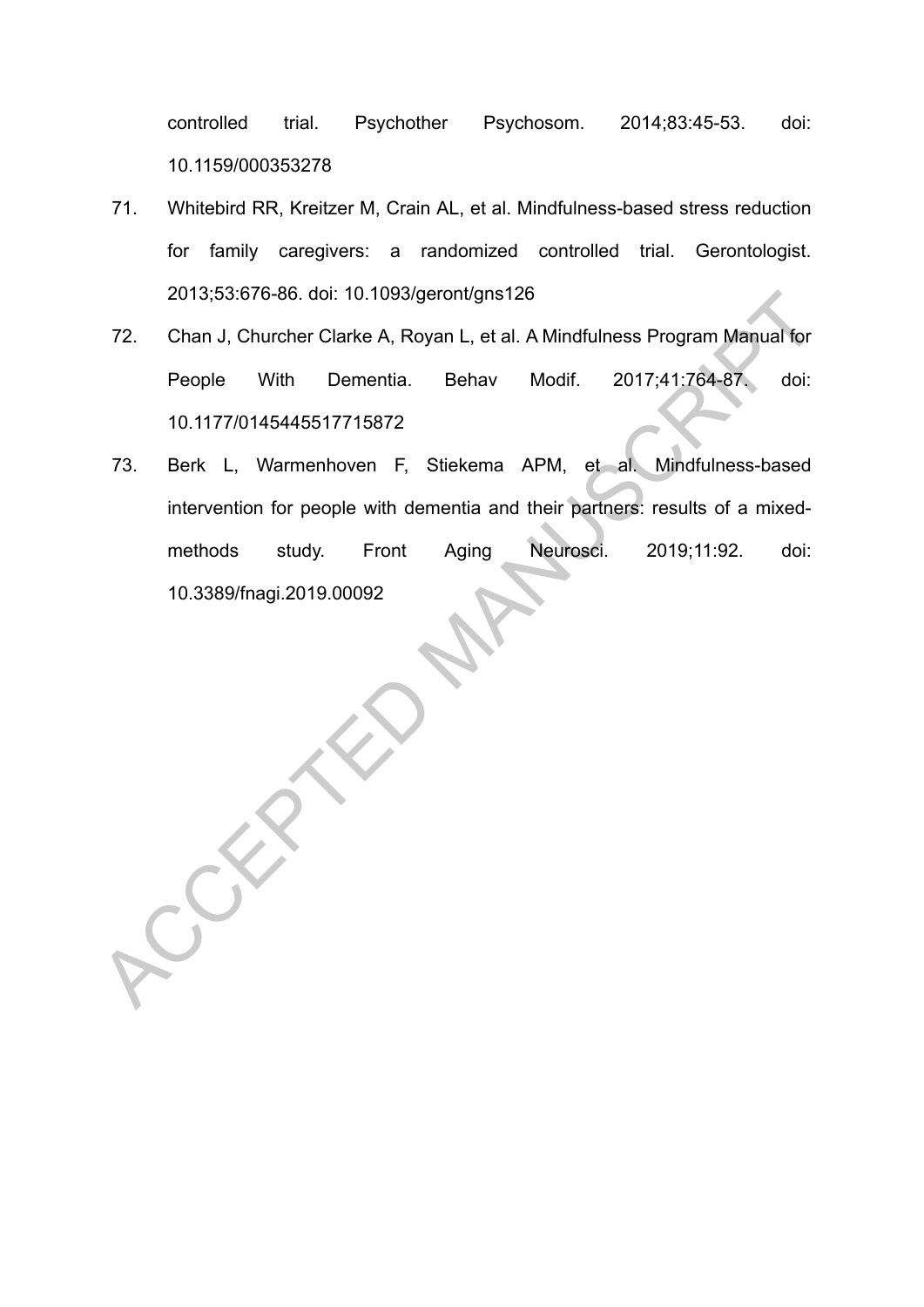# **Legends**

**Table 1**. Description of studies reviewed

**Table 2.** Quality scores for studies included using a modified version of the Downs &

Black's (1998) checklist

ACCEPTED MANUSCRIPT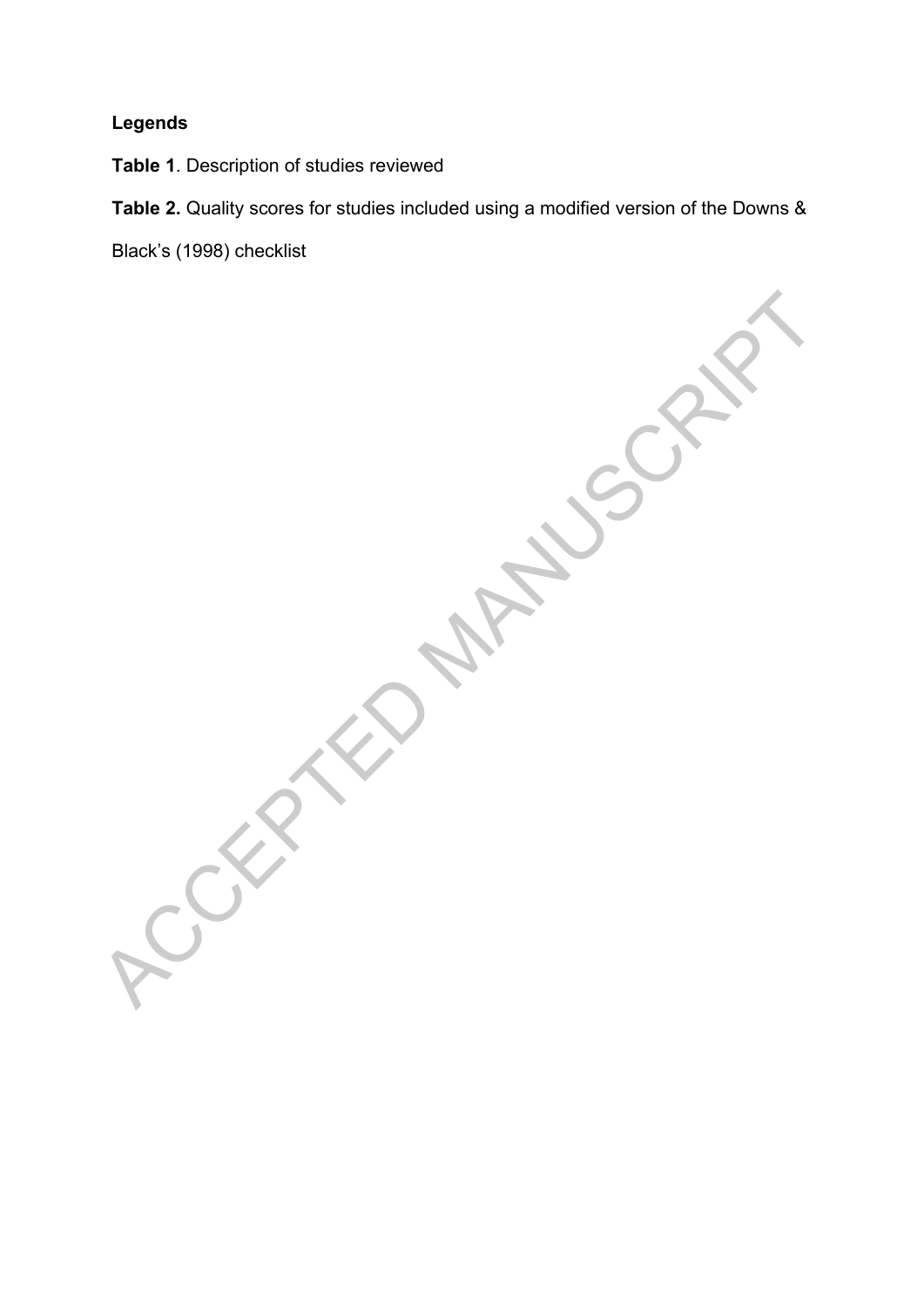| Authors &<br>country                         | Participant <sup>a</sup>                                                                                                                | <b>Study design</b>                                                                                                                                                | <b>Description of</b><br>intervention                                                                                                                                                                                                         | <b>Outcome measures</b>                                                                                                               | <b>Results</b>                                                                                                                                                                                                                                                                                                                                                                                                                                                                                                              | Reviewer's<br>comments                                                                                                                                                                                                                                                                                                                                                  |
|----------------------------------------------|-----------------------------------------------------------------------------------------------------------------------------------------|--------------------------------------------------------------------------------------------------------------------------------------------------------------------|-----------------------------------------------------------------------------------------------------------------------------------------------------------------------------------------------------------------------------------------------|---------------------------------------------------------------------------------------------------------------------------------------|-----------------------------------------------------------------------------------------------------------------------------------------------------------------------------------------------------------------------------------------------------------------------------------------------------------------------------------------------------------------------------------------------------------------------------------------------------------------------------------------------------------------------------|-------------------------------------------------------------------------------------------------------------------------------------------------------------------------------------------------------------------------------------------------------------------------------------------------------------------------------------------------------------------------|
| TBI<br>Azulay et<br>al. (2013)<br><b>USA</b> | Mild TBI at<br>least more<br>than 7<br>months post-<br>injury<br>$N = 22$<br>Mean age<br>$(SD) = 48.9$<br>(8.3)                         | Single group<br>pretest-<br>posttest<br>design.<br>Convenience<br>sampling.                                                                                        | Group-based<br>MBSR, weekly<br>120-min session<br>for 10 weeks, no<br>retreat day, daily<br>home practice.<br>Two facilitators:<br>neuropsychologist<br>s with training in<br>MBSR.                                                           | Psychological/<br>psychosocial measures:<br>PQOL, PSES, NSI,<br>MAAS.<br>Cognitive measures:<br>CPT-A, PASAT, CVLT-II,<br>SPSI-R:S.   | Improvements in<br>quality of life<br>(PQOL),<br>perceived self-<br>efficacy (PSES),<br>and attention<br>$(CPT-A &$<br>PASAT).                                                                                                                                                                                                                                                                                                                                                                                              | Potential bias:<br>All the<br>participants<br>were in<br>concurrent<br>rehabilitation<br>(with $81\%$ )<br>receiving limited<br>individual<br>neuropsycholog<br>y treatment)<br>while attending<br>the intervention.                                                                                                                                                    |
| Bédard et<br>al. (2003,<br>2005)<br>Canada   | Mild to<br>moderate<br>TBI at least<br>1 year post-<br>injury<br>$N = 13$<br>(EXP:10.<br>CTL: 3)<br>Mean age<br>$(SD) = 87.22$<br>(1.5) | Single-group<br>pretest-<br>posttest<br>design with<br>drop-outs as<br>controls;<br>follow up at<br>12 months for<br>the EXP<br>group.<br>Convenience<br>Sampling. | Group-based<br>MBSR and Kolb's<br>experiential<br>learning cycle,<br>weekly session for<br>12 weeks (duration<br>per session<br>unclear), no retreat<br>day.<br>Facilitators: no<br>details given.                                            | Psychological/<br>psychosocial measures:<br>SF-36, BDI-II, SCL-90-R,<br>PSS, MHLC, CIQ.                                               | Improvement on<br>the 'Mental<br>Health' domain<br>of $SF-36$ (a)<br>health-related<br>quality of life<br>questionnaire),<br>and reduction in<br>depression<br>symptoms (only<br>in the cognitive-<br>affective domain<br>of BDI-II) in<br>EXP.<br>1 year follow-up<br>for EXP only:<br>Improvement in<br>the 'Mental<br>Health' domain<br>of $SF-36$<br>remained higher<br>than the baseline<br>level, and<br>continued<br>reduction in<br>depression<br>symptoms (in the<br>cognitive-<br>affective domain<br>of BDI-II). | Validity of<br>statistical<br>analyses:<br>Dropouts were<br>used as controls;<br>in the one year<br>follow up, only<br>the treatment<br>group were<br>included.<br>Other potential<br>bias: 50% of the<br>participants<br>were taking<br>antidepressants<br>pre- and post-<br>intervention; the<br>treatment group<br>contained only<br>women (70% of<br>participants). |
| Bédard et<br>al. $(2012)$<br>Canada          | TBI of more<br>than 1 year<br>ago, with<br>clinical<br>depression<br>$N = 23$<br>Mean age<br>$(SD) = 47.1$<br>(15.7)                    | Single-group<br>pretest-<br>posttest<br>design.<br>Convenience<br>Sampling.                                                                                        | Group-based<br>MBCT, 1.5 hours<br>of orientation<br>session to<br>introduce the<br>intervention<br>followed by<br>weekly 90-min<br>session for 8<br>weeks, no retreat<br>day, daily home<br>practice.<br>One facilitator:<br>trained in MBCT. | Psychological/<br>psychosocial outcomes:<br>BDI-II, HADS, PHO-9,<br>SCL-90-R, SF-36,<br>MPAI, self-reported pain<br>and energy levels | Reductions in<br>depression<br>symptoms (BDI-<br>II, PHQ-<br>9, HADS<br>depression<br>subscale, SCL-<br>90-R depression<br>subscale), overal<br>l psychological<br>symptom<br>severity (SCL-<br>90-R including<br>global severity<br>index, positive<br>symptom<br>distress index<br>and subscale of<br>obsessive-<br>compulsive<br>subscale),<br>and pain                                                                                                                                                                  | Severity of<br>traumatic brain<br>injury unknown.                                                                                                                                                                                                                                                                                                                       |

intensity.

# **Table 1**. Description of studies reviewed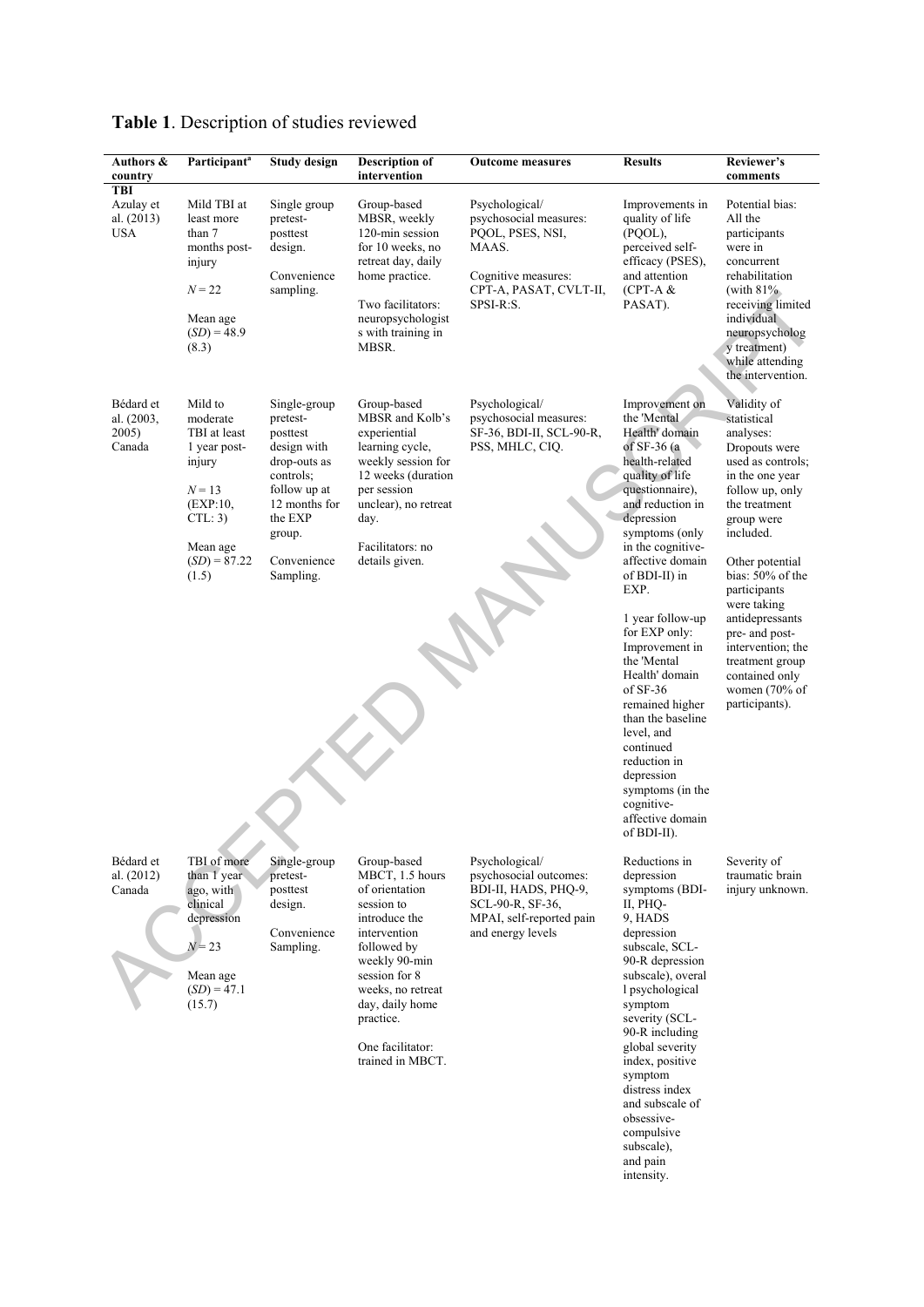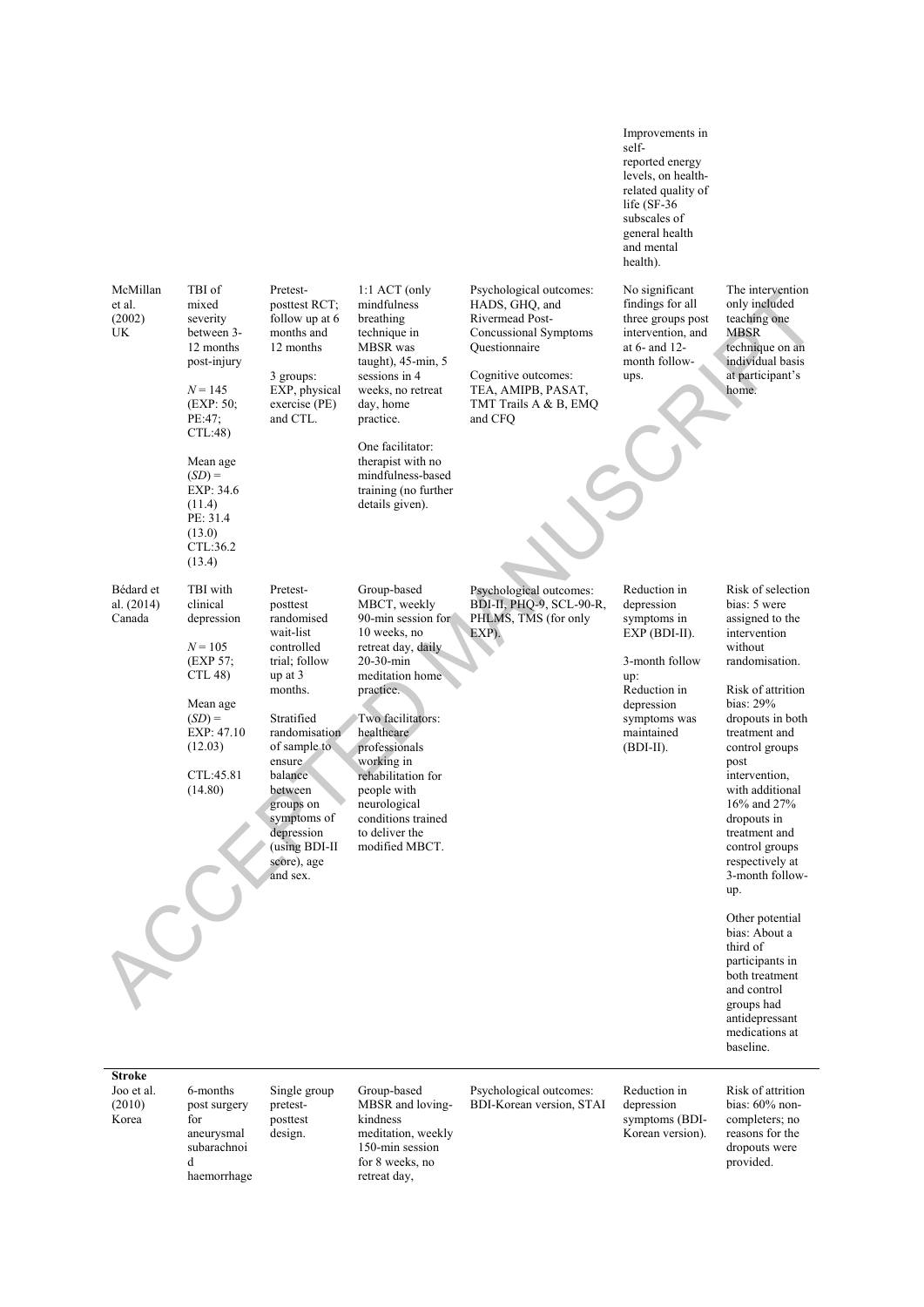|                                                   | $N = 28$<br>Mean age<br>$(range) =$<br>52.5 (38 to<br>65)                                                                                                                                                                               |                                                                                                                                                                                                            | unclear if home<br>practice was<br>given.<br>Facilitators: no<br>details given.                                                                                                                                                             |                                                                                                                                                                                                      |                                                                                                                                                                                                                                                                                                                                                                  |                                                                                                                                                         |
|---------------------------------------------------|-----------------------------------------------------------------------------------------------------------------------------------------------------------------------------------------------------------------------------------------|------------------------------------------------------------------------------------------------------------------------------------------------------------------------------------------------------------|---------------------------------------------------------------------------------------------------------------------------------------------------------------------------------------------------------------------------------------------|------------------------------------------------------------------------------------------------------------------------------------------------------------------------------------------------------|------------------------------------------------------------------------------------------------------------------------------------------------------------------------------------------------------------------------------------------------------------------------------------------------------------------------------------------------------------------|---------------------------------------------------------------------------------------------------------------------------------------------------------|
| Moustgaar<br>d et al.<br>(2007)<br>Canada         | History of<br>mild to<br>moderate<br>stroke.<br>$N = 30$<br>Mean age<br>$(SD) = 63.3$<br>(11.8)                                                                                                                                         | Single group<br>pretest-<br>posttest<br>design;<br>follow up at 3<br>months.                                                                                                                               | Group-based<br>MBCT, weekly<br>105-min session<br>for 9 weeks, no<br>retreat day, home<br>practice.<br>Two facilitators:<br>one trainee clinical<br>psychologist and<br>one trained in<br>mindfulness<br>meditation and<br>voga instructor. | Psychological/psychosocia<br>l outcomes:<br>BAI, BDI-II, HADS, SF-<br>36, SS-QoL                                                                                                                     | Improvements<br>post<br>intervention, and<br>maintained at 3-<br>month follow up<br>for anxiety (BAI,<br>HADS).<br>depression (BDI-<br>II, HADS),<br>physical $\&$<br>mental health<br>status $(SF-36)$ ,<br>and overall<br>quality of life<br>$(SS-QoL)$ .                                                                                                      | Risk of attrition<br>bias: $23%$ non-<br>completers                                                                                                     |
| TBI &                                             |                                                                                                                                                                                                                                         |                                                                                                                                                                                                            |                                                                                                                                                                                                                                             |                                                                                                                                                                                                      |                                                                                                                                                                                                                                                                                                                                                                  |                                                                                                                                                         |
| stroke<br>Johansson<br>et al.<br>(2012)<br>Sweden | TBI or<br>stroke and<br>with<br>pathological<br>mental<br>fatigue for at<br>least 12<br>months<br>$N = 29$<br>(Stroke: $18$ ;<br>TBI: 11)<br>$EXP: 15$ ;<br>CL:14<br>Mean age<br>$(SD) =$<br>EXP: 53.7<br>(6.11)<br>CTL: 57.1<br>(7.26) | Pretest-<br>posttest<br>randomised<br>wait-list<br>controlled<br>trial.                                                                                                                                    | Group-based<br>MBSR, weekly<br>150-min session<br>for 8 weeks, no<br>retreat day, daily<br>45-min home<br>practice.<br>Facilitators: no<br>details given.                                                                                   | Psychological outcomes:<br><b>MFS: CPRS</b><br>Cognitive outcomes:<br>Digit Symbol-Coding,<br>Digit Span, FAS verbal<br>fluency test, TMT Trails A<br>& B, and authors' versions<br>of Trails C & D. | Reduction in<br>mental fatigue<br>(MFS) and<br>improvement in<br>information<br>processing speed<br>(TMT Trail A)<br>in EXP.                                                                                                                                                                                                                                     | Internal validity<br>and reliability of<br>measures:<br>Researchers<br>used their own<br>versions of Trail<br><b>Making Tests</b><br>(Trails $C & D$ ). |
| Johansson<br>et al.<br>(2015)<br>Sweden           | TBI or<br>stroke with<br>pathological<br>mental<br>fatigue for at<br>least 6<br>months<br>$N = 34$<br>(INT: 13,<br>FTF: 12,<br>CLT: 9)<br>Mean age<br>$(SD) =$<br>INT: 46.3<br>(11.5)<br>FTF: 48.0<br>(9.4)<br>CTL: 51.2<br>(10.6)      | Case-control<br>pretest-<br>posttest<br>design<br>3 groups:<br>face-to-face<br>MBSR (FTF),<br>Internet<br><b>MBSR</b><br>$(INT1)$ , and<br>CTL followed<br>by Internet<br><b>MBSR</b><br>program<br>(INT2) | Group-based<br>MBSR (either<br>face-to-face or on<br>online platform),<br>weekly 150-min<br>sessions for 8<br>weeks, 1 retreat<br>day, home practice<br>One facilitator:<br>clinical<br>psychologist with<br>training in MBSR               | Psychological outcomes:<br>MFS, CPRS, SCS<br>Cognitive outcomes:<br>Digit Symbol-Coding,<br>attentional blink task                                                                                   | Improvement in<br>SCS in all three<br>groups.<br>Reduction in<br>mental fatigue<br>$(MFS)$ .<br>depression<br>(CPRS), and<br>anxiety (CPRS),<br>and<br>improvement in<br>information<br>processing speed<br>and attention in<br>INT1<br>Improvement in<br>attention in FTF<br>Reduction in<br>mental fatigue<br>(MFS) and<br>improvement in<br>attention in INT2 | Risk of attrition<br>bias: $23%$ and<br>11% dropouts in<br>internet<br>intervention and<br>control groups.                                              |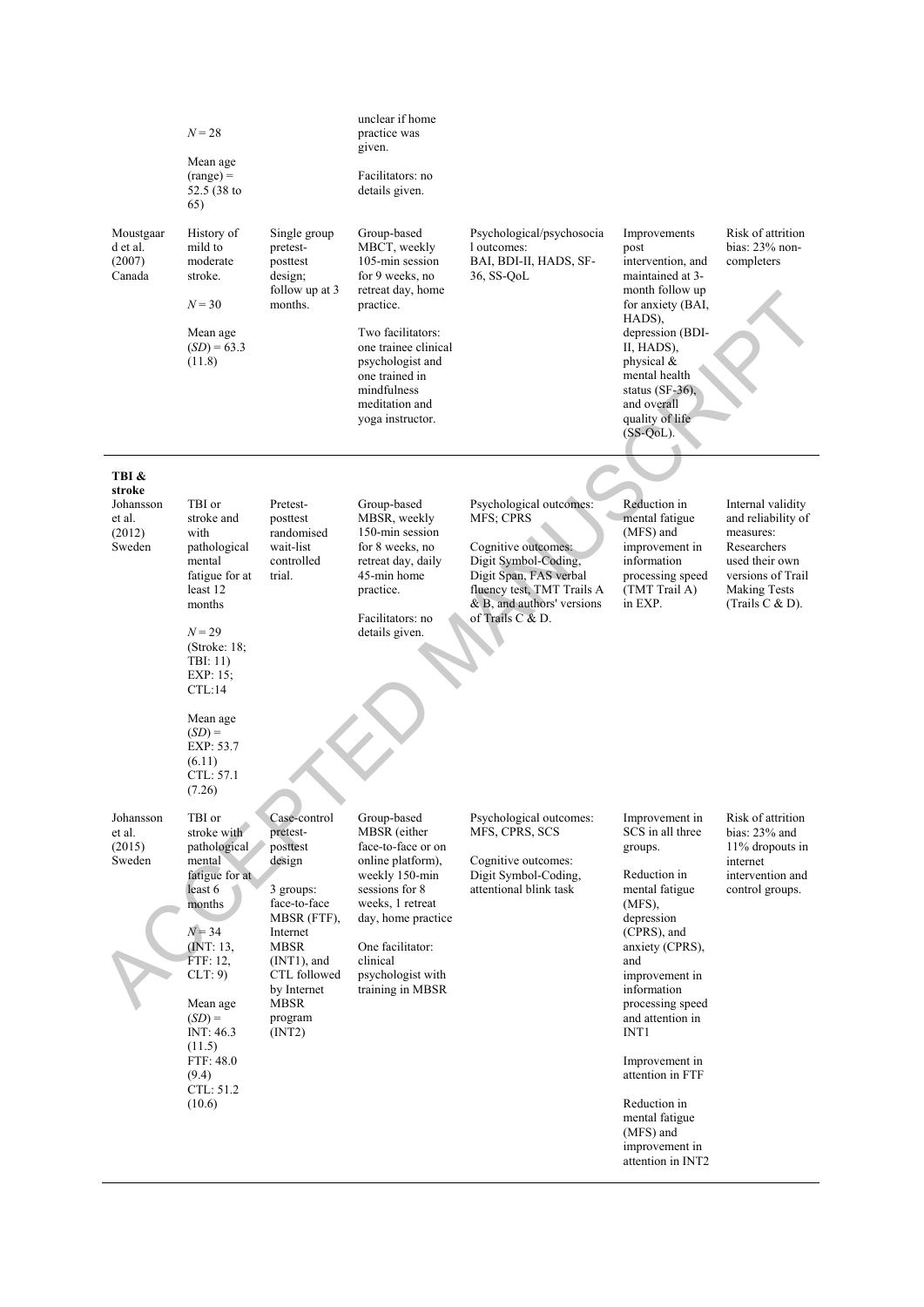|                                                               |                                                                                                                                             |                                                                                                           |                                                                                                                                                                                                                                                         |                                                                                                                                                                                                                                                                                                                                                                                                                                                                                                                                                                                                                                                                                                                                                                                                                                                                                              | Intention-to-treat<br>analysis (FTF<br>and CTL):<br>Reduction in<br>mental fatigue<br>(MFS) in FTF |                                                                                                                                                                                                                                                      |
|---------------------------------------------------------------|---------------------------------------------------------------------------------------------------------------------------------------------|-----------------------------------------------------------------------------------------------------------|---------------------------------------------------------------------------------------------------------------------------------------------------------------------------------------------------------------------------------------------------------|----------------------------------------------------------------------------------------------------------------------------------------------------------------------------------------------------------------------------------------------------------------------------------------------------------------------------------------------------------------------------------------------------------------------------------------------------------------------------------------------------------------------------------------------------------------------------------------------------------------------------------------------------------------------------------------------------------------------------------------------------------------------------------------------------------------------------------------------------------------------------------------------|----------------------------------------------------------------------------------------------------|------------------------------------------------------------------------------------------------------------------------------------------------------------------------------------------------------------------------------------------------------|
| MCI<br>Wells et al.<br>(2013a,<br>2013b)<br>North<br>America  | <b>MCI</b><br>$N = 14$<br>Mean age<br>$(SD) =$<br>EXP: 73 (8)<br>CL: 75(2)                                                                  | Randomized<br>controlled<br>pretest-<br>posttest<br>design<br><b>Block</b><br>randomizatio<br>$\mathbf n$ | Intervention<br>details: MBSR.<br>weekly 120-min<br>session for 8<br>weeks, one retreat<br>day, home practice<br>encouraged.<br>Facilitators: no<br>details given.                                                                                      | Psychological outcomes:<br>QoL-AD, Resilience Scale,<br>PSS, Herth Hope Index,<br>LOT-R, CESD and MAAS<br>Cognitive outcomes:<br>ADAS-Cog, RAVLT,<br>TMT Trails A & B.<br>COWAT, Animal Naming,<br><b>Boston Naming</b>                                                                                                                                                                                                                                                                                                                                                                                                                                                                                                                                                                                                                                                                      | CTL performed<br>better on TMT<br>Part A and Part<br>B than at<br>baseline.                        |                                                                                                                                                                                                                                                      |
| <b>Dementia</b><br>Lantz et al.<br>(1997)<br>North<br>America | Moderate to<br>severe<br>dementia<br>$N = 14$<br>EXP: 8;<br>CTL:6<br>Mean age<br>$(range)=$<br>EXP: 81<br>$(70-91)$<br>CTL: 82<br>$(70-91)$ | Pretest-<br>posttest non-<br>randomised<br>controlled<br>trial                                            | Intervention<br>details: modified<br>group-based<br>MBSR, weekly<br>60-min session for<br>10 weeks, no<br>retreat session.<br>Two facilitators: 1<br>key facilitator and<br>1 to demonstrate<br>techniques on a<br>$1:1$ basis as and<br>when required. | Behavioural outcome:<br><b>CMAI</b>                                                                                                                                                                                                                                                                                                                                                                                                                                                                                                                                                                                                                                                                                                                                                                                                                                                          | Reduction in<br>agitation in EXP.                                                                  | Risk of reporting<br>bias: Generally<br>there were<br>insufficient<br>details provided<br>regarding the<br>study. E.g., it<br>was unclear if<br>people with<br>dementia of mild<br>severity<br>participated in<br>the study (if yes,<br>data was not |
| Litherland<br>and<br>Robertson<br>(2014)<br>United<br>Kingdom | Dementia of<br>mixed<br>severity<br>$N=12$                                                                                                  | Single group<br>pretest-<br>posttest<br>design;<br>follow up at 3<br>months                               | Intervention<br>details: MBSR,<br>weekly 150-min<br>session for 8<br>weeks, no retreat<br>session, home<br>practice.<br>One facilitator<br>experienced in<br>mindfulness-based<br>approaches.                                                           | Psychosocial outcome:<br><b>WEMWBS</b>                                                                                                                                                                                                                                                                                                                                                                                                                                                                                                                                                                                                                                                                                                                                                                                                                                                       | No significant<br>findings.                                                                        | reported).<br>Risk of attrition<br>bias: 33%<br>dropped out of<br>the intervention.<br>Other potential<br>bias:<br>Intervention was<br>delivered to both<br>people with<br>dementia and<br>their carers.                                             |
|                                                               |                                                                                                                                             |                                                                                                           | <sup>a</sup> The sample size at the start of the study, before any participants dropped out.<br>* All findings reported in this table were statistically significant at p<.05.                                                                          | ADAS-Cog=Alzheimer's Disease Assessment Scale cognitive subscale, ACT=Attentional Control Training, AMIPB=Adult Memory and<br>Information Processing Battery, BDI-II= Beck Depression Inventory, CFQ=Cognitive Failures Questionnaire, CESD=Center of<br>Epidemiologic Studies Depression Scale, CIQ=Community Integration Questionnaire, CMAI=Cohen-Mansfield Agitation Inventory,<br>COWAT= Controlled Oral Word Association Test, CPRS= Comprehensive Psychopathological Rating Scale, CPT-A= Continuous<br>Performance Test of Attention, CTL= Control group, CVLT-II= California Verbal Learning Test-II, EMO=Everyday Memory<br>Questionnaire, EXP= Experimental group, GHQ=General Health Questionnaire, HADS=Hospital Anxiety and Depression Scale, LOT-<br>R=Life Orientation Test-Revised, MAAS=Mindfulness Attention Awareness Scale, MCI=mild cognitive impairments, MFS= Mental |                                                                                                    |                                                                                                                                                                                                                                                      |

Improvement in coding in CTL

ADAS-Cog=Alzheimer's Disease Assessment Scale cognitive subscale, ACT=Attentional Control Training, AMIPB=Adult Memory and Information Processing Battery, BDI-II= Beck Depression Inventory, CFQ=Cognitive Failures Questionnaire, CESD=Center of Epidemiologic Studies Depression Scale, CIQ=Community Integration Questionnaire, CMAI=Cohen-Mansfield Agitation Inventory, COWAT= Controlled Oral Word Association Test, CPRS= Comprehensive Psychopathological Rating Scale, CPT-A= Continuous Performance Test of Attention, CTL= Control group, CVLT-II= California Verbal Learning Test-II, EMQ=Everyday Memory Questionnaire, EXP= Experimental group, GHQ=General Health Questionnaire, HADS=Hospital Anxiety and Depression Scale, LOT-R=Life Orientation Test-Revised, MAAS=Mindfulness Attention Awareness Scale, MCI=mild cognitive impairments, MFS= Mental Fatigue Scale, MHLC=Multidimensional Health Locus of Control Scale, MPAI=Mayo-Portland Adaptability Inventory, NSI= Neurobehavioural Symptom Inventory, PASAT= Paced Auditory Serial Addition Test, PHLMS=Philadelphia Mindfulness Scale, PHQ-9=Patient Health Questionnaire, PQOL = Perceived Quality of Life scale, PSES = Perceived Self-Efficacy Scale, PSS= Perceived Stress Scale, QoL-AD=Quality of Life-Alzheimer's Disease, RAVLT=Rey Auditory Verbal Learning Test, SCL-90-R=Symptom Checklist, SCS=Self-Compassion Scale short form, SF-36=Short Form Health Survey, SPSI-R:S=Social Problem-Solving Inventory-Revised: Short form, SS QoL=Stroke Specific Quality of Life, STAI: State-Trait Anxiety Inventory, TBI=Traumatic brain injury, TEA=Test of Everyday Attention, TMS=Toronto Mindfulness Scale, TMT=Trail Making Test, WEMWBS=Warwick Edinburgh Mental Well-being Scale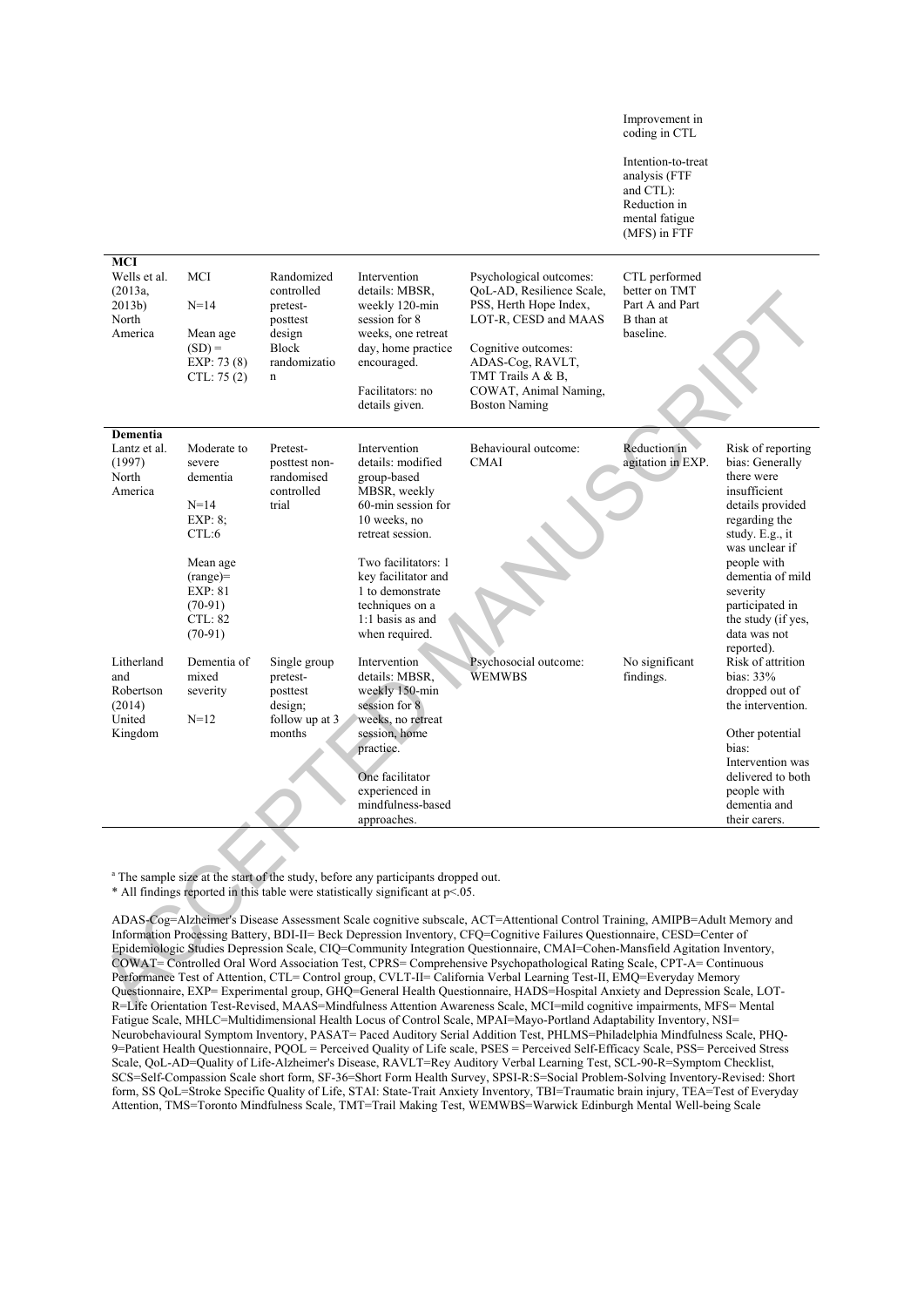| <b>Reporting</b>                                                                                                                  | <b>External</b>                                                                                                    | <b>Internal Validity (Bias)</b>                                                                                                                                             | <b>Internal Validity</b>                                                                                                                                                                                                                                                                                                                                                                     |
|-----------------------------------------------------------------------------------------------------------------------------------|--------------------------------------------------------------------------------------------------------------------|-----------------------------------------------------------------------------------------------------------------------------------------------------------------------------|----------------------------------------------------------------------------------------------------------------------------------------------------------------------------------------------------------------------------------------------------------------------------------------------------------------------------------------------------------------------------------------------|
|                                                                                                                                   | Validity                                                                                                           |                                                                                                                                                                             | (Confounding/Selection                                                                                                                                                                                                                                                                                                                                                                       |
| Variability (e.g. SD)<br>Hypotheses/Aims<br>Adverse effects<br>Main findings<br>Confounders<br>Intervention<br>Outcomes<br>Sample | Loss to follow-up (characteristics)<br>Source population representative<br>Sample representative<br>Exact p values | Outcome measures standardized<br>Intervention compliance<br>Setting representative<br>Blinding of assessors<br>Assessment interval<br>Planned analyses<br>Statistical tests | Adjustment for main confounders<br>Reviewer's comments regarding<br>Total Score (Maximum = 27)<br>Loss to follow-up (numbers)<br><b>Blinded</b> randomization<br>Comparable groups<br>Recruitment time<br>potential biases<br>Randomization<br>Power                                                                                                                                         |
| $\mathrel{\sim}$<br>6.<br>∞<br>$\sim$<br>2.<br>4.<br>5.                                                                           | $\equiv$<br>$\overline{10}$ .<br>12.<br>$\sim$                                                                     | 13.<br>17.<br>$\overline{4}$ .<br>15.<br>16.<br>18.<br>19.                                                                                                                  | 27.<br>20.<br>21.<br>24.<br>25.<br>26.<br>22.<br>23                                                                                                                                                                                                                                                                                                                                          |
| $\mathbf{A}\mathbf{z}$<br>ula<br>y et<br>al.<br>(20)<br>12)                                                                       |                                                                                                                    | $\gamma$                                                                                                                                                                    | Poten<br>tial<br>bias:<br>$\mathbf{All}$<br>the<br>partic<br>ipant<br>$\bf S$<br>were<br>in<br>conc<br>urren<br>t<br>rehab<br>ilitati<br>on<br>(with<br>81%<br>recei<br>$\frac{1}{7}$<br>О<br>O<br>Ο<br>()<br>ving<br>limit<br>${\rm ed}$<br>indiv<br>idual<br>neuro<br>psyc<br>holog<br>$\mathbf y$<br>treat<br>ment<br>$\lambda$<br>while<br>atten<br>ding<br>the<br>inter<br>venti<br>on. |
| Bé<br>$_{\rm dar}$<br>d et<br>al.<br>(20)<br>03,<br>200<br>5)                                                                     | $\overline{\mathcal{L}}$                                                                                           | $\overline{?}$<br>?                                                                                                                                                         | Valid<br>ity of<br>statis<br>tical<br>analy<br>ses:<br>1<br>$\circ$<br>$\circ$<br>Ő<br>$\circlearrowright$<br>Drop<br>3<br>outs<br>were<br>used<br>as<br>contr                                                                                                                                                                                                                               |

ols;

Table 2. Quality scores for studies included using a modified version of the Downs & Black's (1998) checklist*<sup>a</sup>*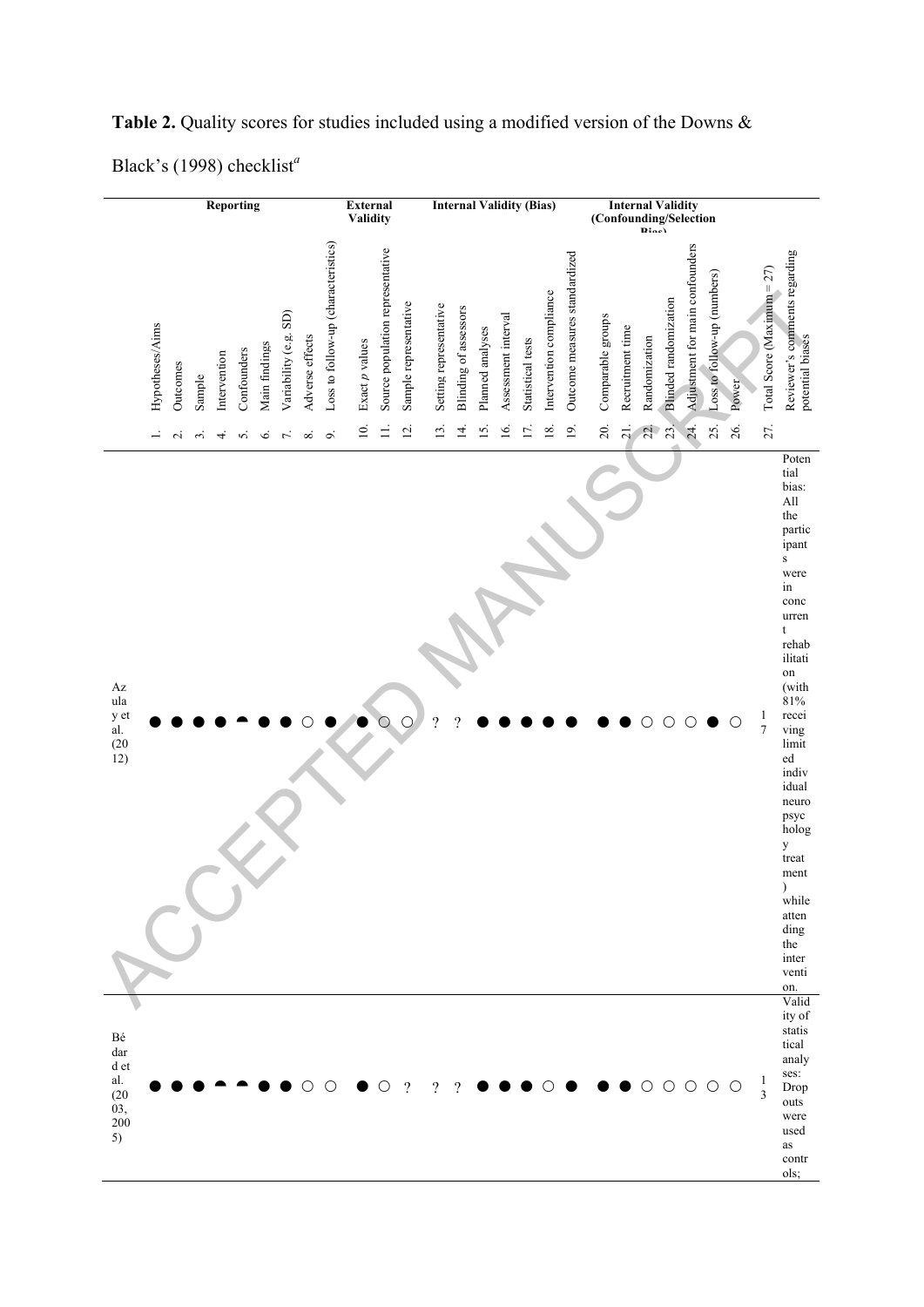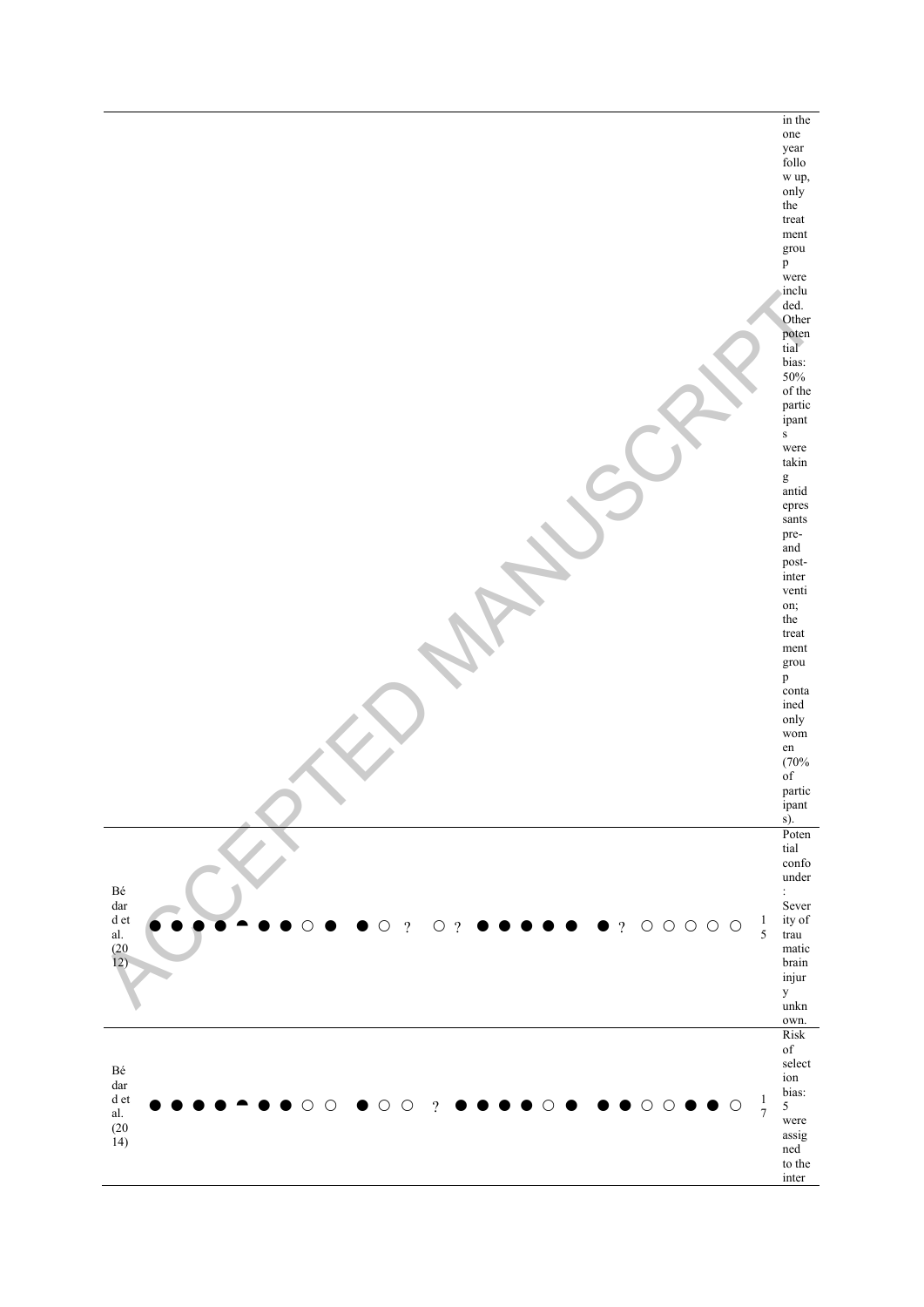venti on witho ut rando mizat ion. Risk of attriti on bias: 29% drop outs in both treat ment and contr ol grou ps post inter venti on, with additi onal 16% and 27% drop outs in treat ment and contr ol grou ps respe ctivel y at 3 mont h follo w-up. Other poten tial bias: Abou t a third of partic ipant s in both treat ment and contr ol grou ps had antid epres sant RACCEPTED MANUSCRIPT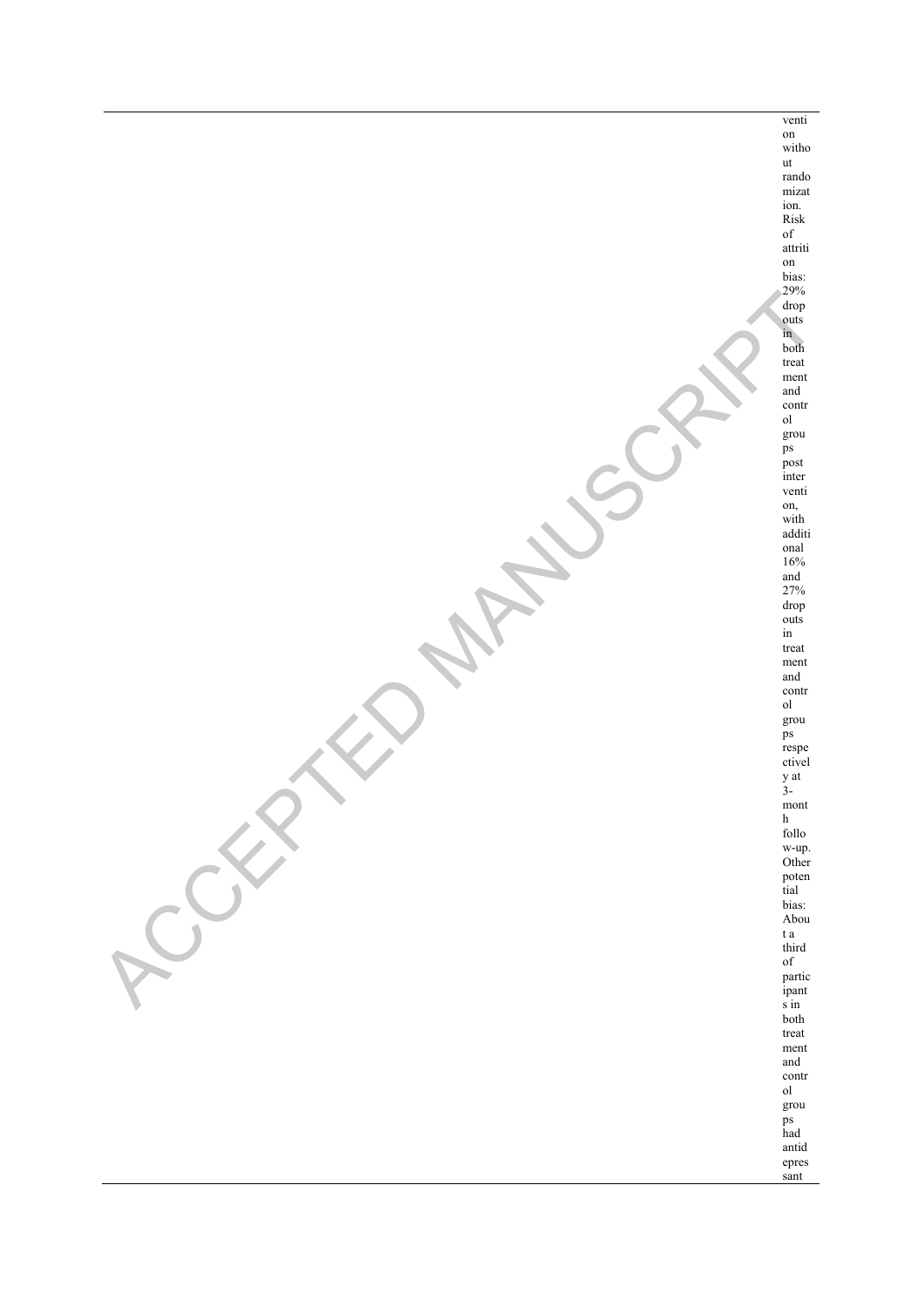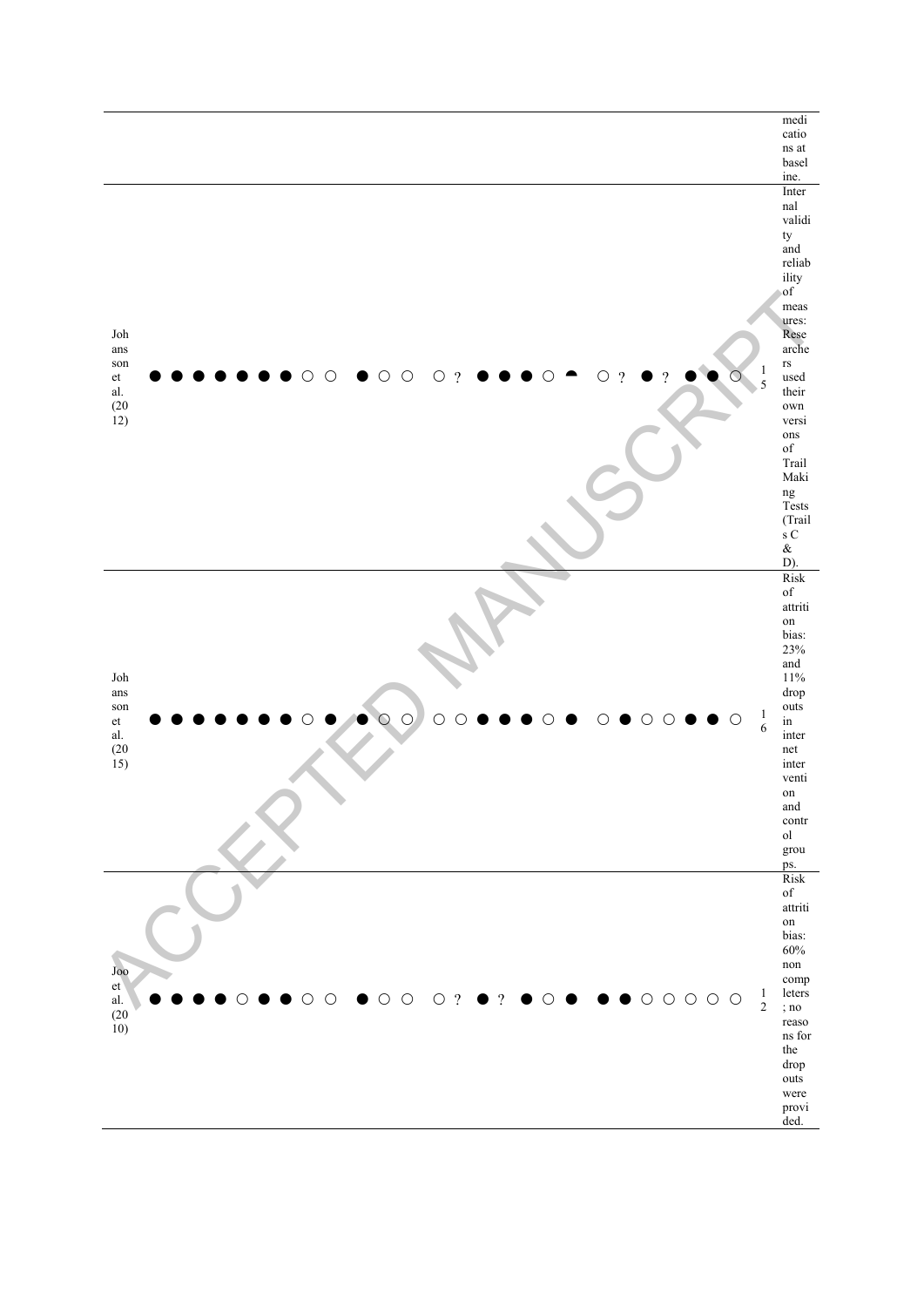